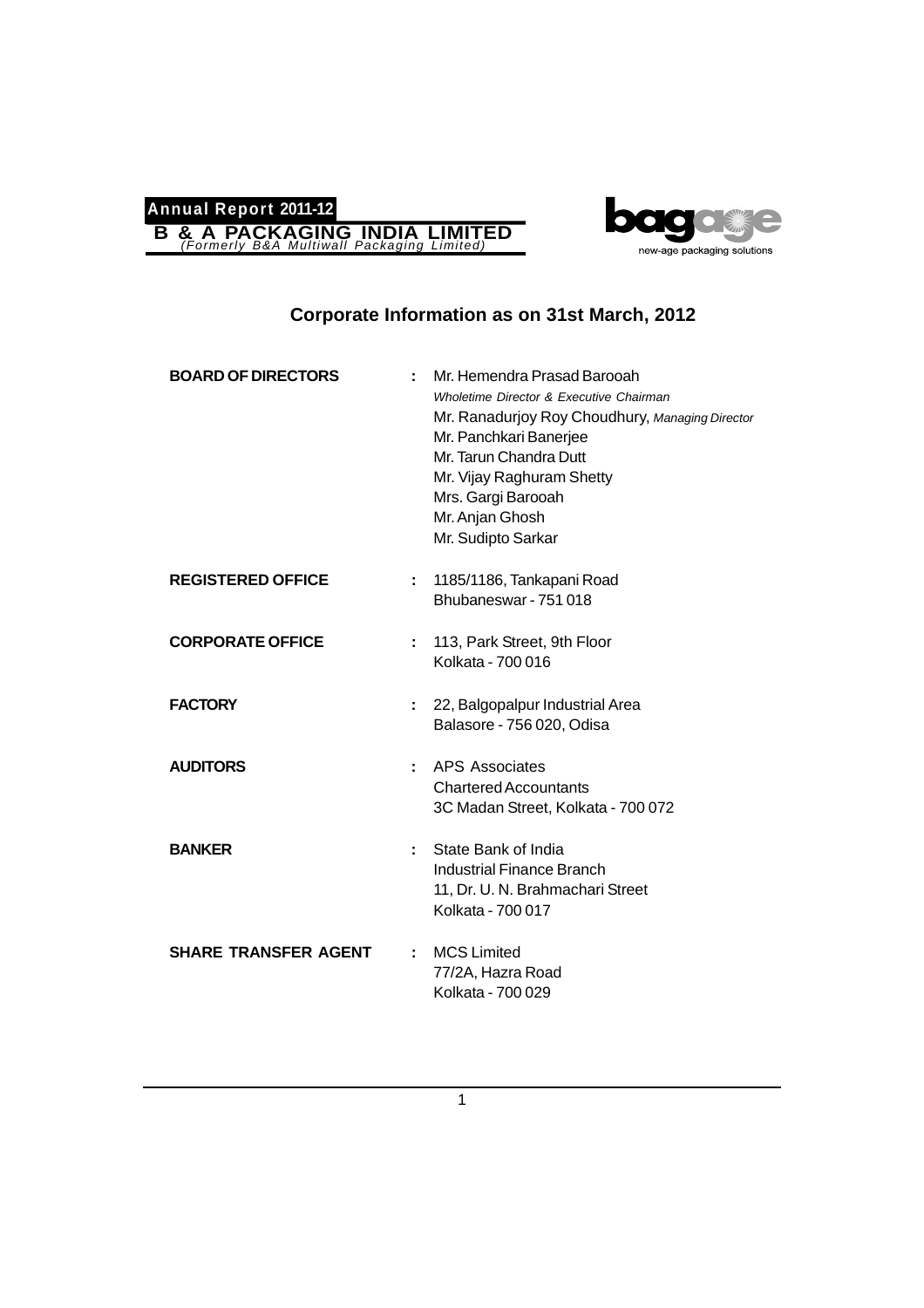



# **NOTICE**

NOTICE is hereby given that the Twenty Sixth Annual General Meeting of the members of B & A Packaging India Limited will be held on Thursday, 28th June, 2012 at 12:00 noon at the Registered Office of the Company at 1185/1186, Tankapani Road, Bhubaneswar – 751 018 to transact the following business:

## **ORDINARY BUSINESS**

- 1. To consider and adopt the audited Balance Sheet as at March 31, 2012, the Statement of Profit and Loss for the year ended on that date and the reports of the Board of the Directors and Auditors thereon.
- 2. To declare dividend on equity shares.
- 3. To appoint a Director in place of Mr. Panchkari Banerjee, who retires by rotation and being eligible offers himself for re -appointment.
- 4. To appoint a Director in place of Mr. Vijay Raghuram Shetty, who retires by rotation and being eligible offers himself for re-appointment.
- 5. To appoint Auditors and to fix their remuneration and in this regard to consider and if thought fit, to pass, with or without modification(s), the following resolution as an Ordinary Resolution:

"RESOLVED THAT M/s. APS Associates, Chartered Accountants (Registration No. 306015E), be and are hereby appointed as Auditors of the Company, to hold office from the conclusion of this Annual General Meeting until the conclusion of the next Annual General Meeting of the Company on such remuneration as shall be fixed by the Board of Directors."

## **SPECIAL BUSINESS**

6. To re-appoint Mr. Hemendra Prasad Barooah as a Whole Time Director and Chairman and in this regard to consider and, if thought fit, to pass, with or without modification(s), the following resolutions as **Special Resolution**:

"RESOLVED THAT in accordance with the provisions of Sections 198,269,309 and 317 , read with Schedule XIII and all other applicable provisions, if any, of the Companies, Act 1956 or any statutory modification(s) or re-enactment thereof, approval of members be and is hereby accorded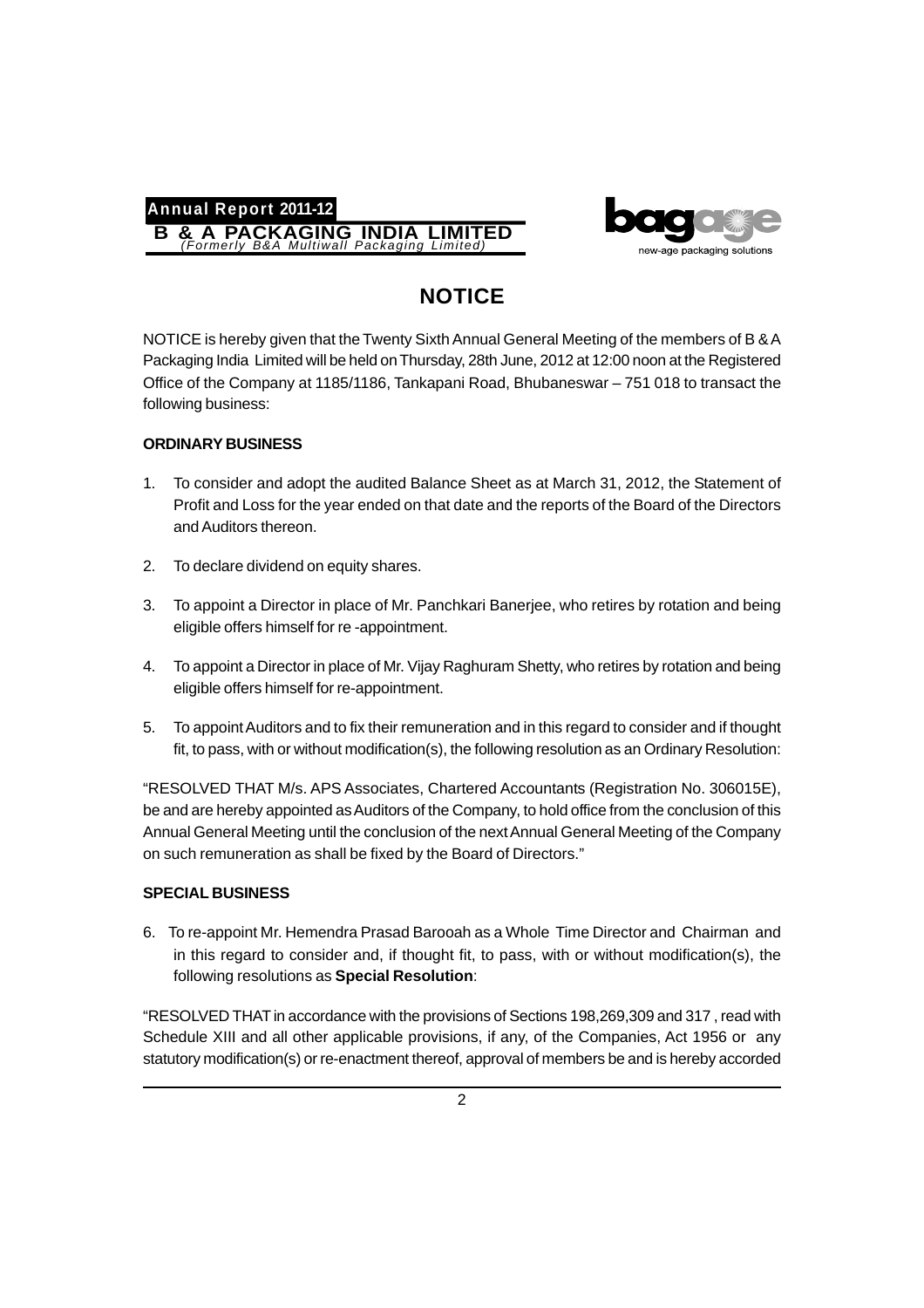



to the re- appointment of Mr. Hemendra Prasad Barooah as the Whole-Time Director and Chairman of the Company for a period of 5 (five) years with effect from 1st November, 2011 on the terms and conditions including remuneration as set out in the Explanatory Statement annexed to the Notice convening this Meeting."

RESOLVED FURTHER THAT the Board be and is hereby authorized to do all acts and take all such steps as may be necessary, proper or expedient to give effect to this resolution."

By Order of the Board of Directors

Company Secretary

Date : 23rd May, 2012 Place : Kolkata Rajiv Gupta

Regd. Office: 1185/1186, Tankapani Road Bhubaneswar – 751 018, Odisa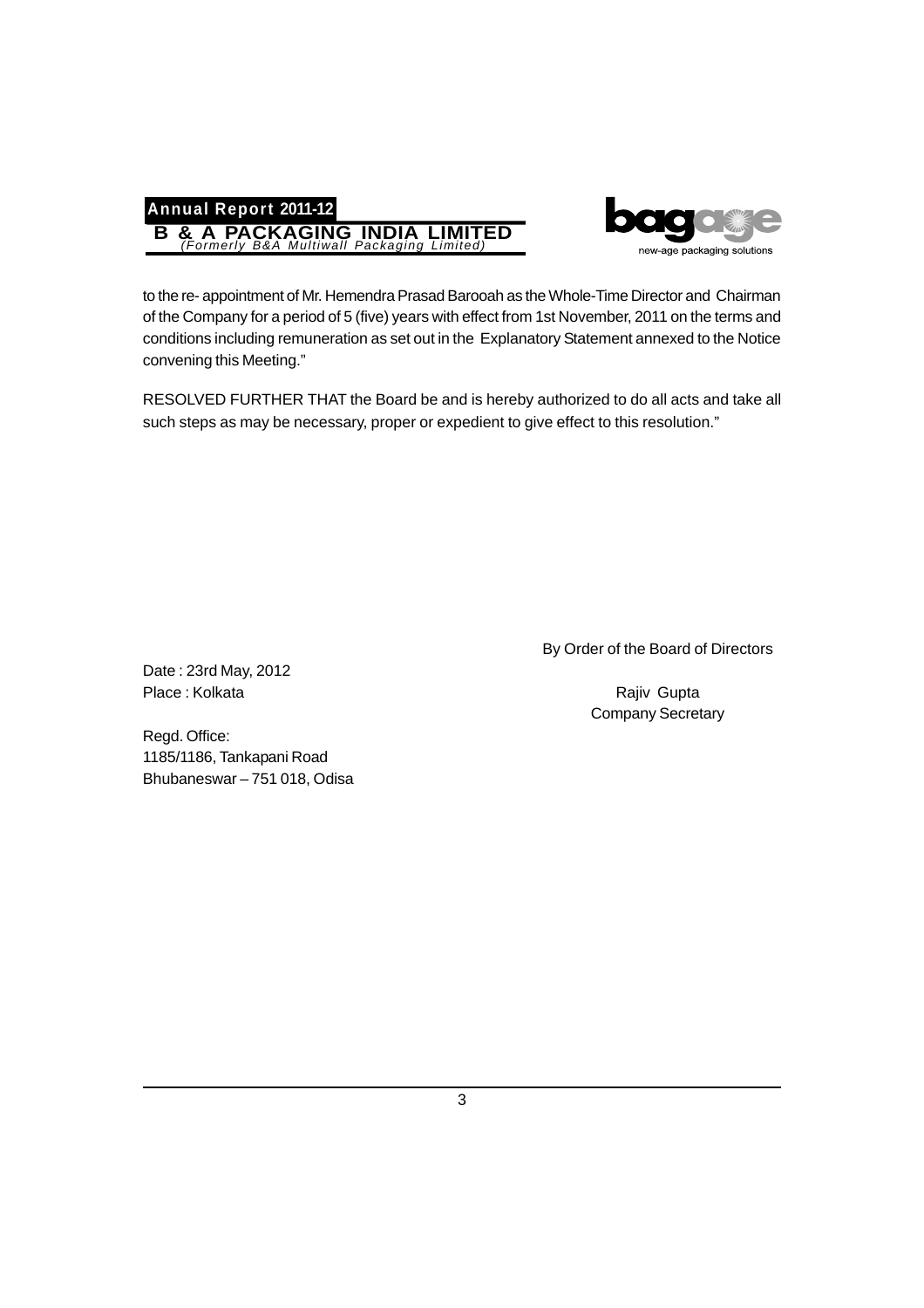



## **NOTES:**

- 1. A MEMBER ENTITLED TO ATTEND AND VOTE AT THE ANNUAL GENERAL MEETING IS ALSO ENTITLED TO APPOINT A PROXY TO ATTEND AND VOTE INSTEAD OF HIMSELF /HERSELF AND SUCH PROXY NEED NOT BE A MEMBER OF THE COMPANY. HOWEVER, PROXIES IN ORDER TO BE EFFECTIVE, MUST BE RECEIVED BY THE COMPANY AT ITS REGISTERED OFFICE AT LEAST FORTY-EIGHT HOURS BEFORE THE MEETING.
- 2. Corporate Members are requested to send to the Company's Share Department, a duly certified copy of the Board Resolution authorizing their representative to attend and vote at the Annual General Meeting.
- 3. Members are requested to inform changes, if any, in their mailing address immediately to the Company or to the Registrar and Share Transfer Agent M/s. MCS Limited, 77/2A, Hazra Road, Kolkata – 700 029.
- 4. The Register of Members and Share Transfer Books of the Company shall remain closed from Tuesday 19th June, 2012 to Thursday 28th June, 2012 (both days inclusive).
- 5. The relative Explanatory Statement pursuant to Section 173(2) of the Companies Act, 1956, in respect of the Special Business to be transacted at the Annual General Meeting is annexed hereto.
- 6. As required by Clause 49 of the Listing Agreement entered into with the Stock Exchanges the relevant details of Directors retiring by rotation and seeking re-appointment under item No. 3 and Item No. 4 of the Notice respectively, are annexed herewith.
- 7. Members desirous of obtaining any information concerning the accounts of the Company are requested to send their queries to the Company at least seven days before the meeting so that the information required by the members may be made available at the meeting.
- 8. Members / Proxy-holders are requested to produce at the entrance, the attached Attendance Slip duly completed for admission to the meeting hall.
- 9. Members can avail the nomination facility by submitting Form No.2B of the Companies (Central Government's) General Rules and Forms, 1956 with the Company or its Registrar & Share Transfer Agents. Blank forms will be made available on request.
- 10. Members are requested to carry the copy of this Annual Report at the meeting.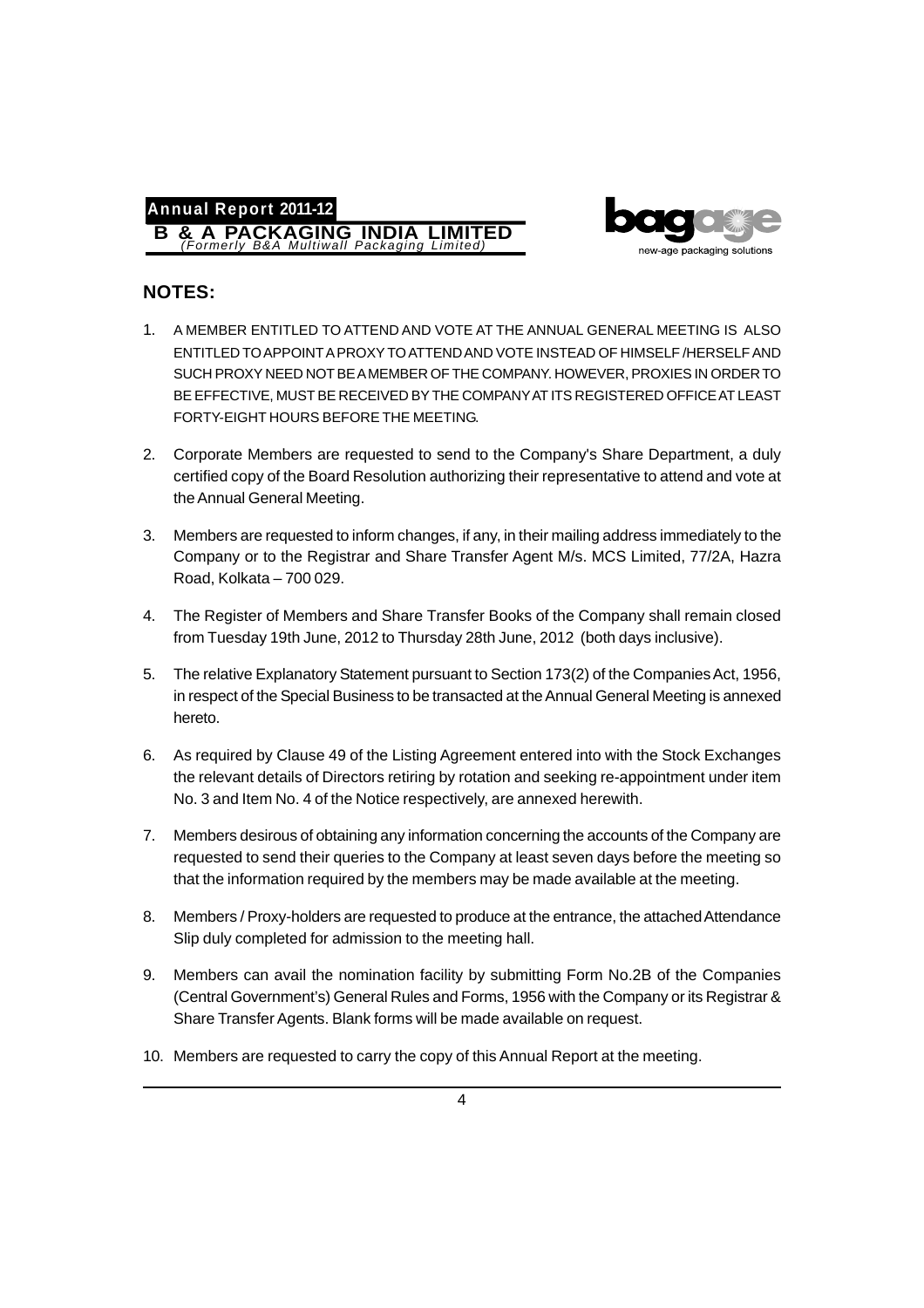



#### **EXPLANATORY STATEMENT PURSUANT TO SECTION 173(2) OF THE COMPANIES ACT, 1956**

#### **Item No. 6**

Mr. Hemendra Prasad Barooah , (Mr. H.P Barooah) was appointed as Whole-Time Director & Executive Chairman of the Company effective 1st November,2011 at the meeting of Board of Directors held on 25th October, 2011 for a period of five years.

Mr. Hemendra Prasad Barooah , was born on 1st April, 1926 after obtaining his M.B.A from the Harvard Business School, U.S.A ( Class of '49) the first person from the North East to get this Degree, Mr. Barooah joined the family Tea Plantation Business in 1950. He is also having major interest in Tea Broking, Packaging and Tourism Industry. Further, he is Executive Chairman of B & A Limited, the holding Company.

Being the Chairman of Indian Tea Association (ITA) from 1991 – 1994 Mr. Barooah had a substantial contribution in setting up Assam Cultural Centre in Guwahati.

In 1996, Mr. Barooah was elected President of the Bengal Chamber of Commerce & Industry. Thereafter, Mr. Barooah had taken the initiative to open an Independent Chamber of Commerce in Guwahati named North East Chamber of Commerce & Industry with the founder members like Tata Group, Williamson Magor & Co. Ltd, Oil India Limited, Oil & Natural Gas Corporation Limited, Indian Oil Corporation , Numaligarh Refinery Limited etc.

Mr. Barooah's managerial capacity had been recognized by all and from all sectors – from the Tea Industry to Banking and Management. Mr. Barooah had a string of high positions – Member of Tea Board for 3 terms and Vice Chairman for one term, Director of Indian Airlines, Director of State Bank of India, Assam Industrial Development Corporation and Chairman of Tea Research Association.

Mr. Hemendra Prasad Barooah is presently holding Directorship in B & A Limited, Kaziranga Golf Club Private Limited & Heritage North East Private Limited.

That apart, he is also associated with the National Committee of Indian Tea Association as permanent invitee.

Principal Terms and Condition of the proposed Agreement :

- i) Period 1st November, 2011 to 31st October, 2016
- ii) Remuneration Rs. 80,000/- per month.

None of the Directors except Mr. H.P. Barooah, Mrs. Gargi Barooah and Mr. V. R. Shetty are concerned or interested in this resolution.

Your Board recommends the resolution for your approval.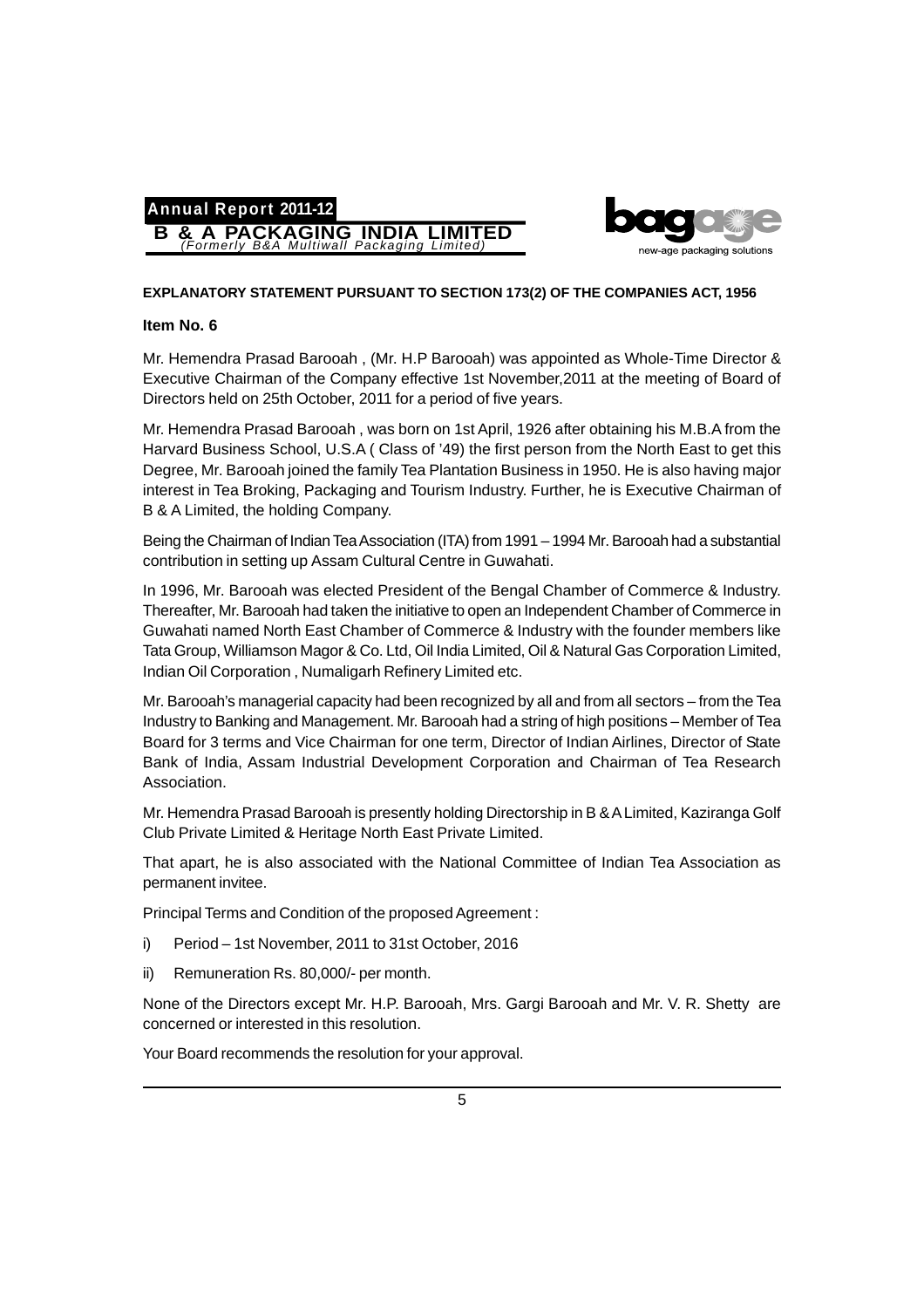# **Annual Report 2011-12 B & A PACKAGING INDIA LIMITED** *(Formerly B&A Multiwall Packaging Limited)*



**Information pursuant to Clause 49 of the Listing Agreement with Stock Exchanges, relating to Code of Corporate Governance, regarding Directors seeking appointment and re-appointment. (Item 3 and 4)**

## **Item No 3**

Mr. Panchkari Banerjee

Mr. Panchkari Banerjee is about 84 years old and have Rich Experience in Tea and Packaging Industry.

He is having an I.A Qualification.

He presently holds Directorship in Rockland Realty Private Limited & Assam Tea Brokers Private Limited.

He is not related to any of the Directors. He holds 110 Equity Shares of the Company.

## **Item No 4**

Mr. Vijay Raghuram Shetty,

Mr. Vijay Raghuram Shetty, aged 48 years is a Bachelor of Engineering in Production. Mr. Shetty is on Board since 25th Feburary, 2008. He holds directorship in Buxton Holdings Private Limited, Cavel Investment and Trading Company Private Limited, Smyl Aviation Private Limited, Nuhart Hair Clinics (INDIA) Private Limited.

None of the Directors, except Mr. Shetty and Mr. Hemendra Prasad Barooah, Chairman of the Company are concerned or interested in this resolution.

By Order of the Board of Directors

Company Secretary

Date : 23rd May, 2012 Place : Kolkata **Rajiv Gupta Rajiv Gupta Rajiv Gupta** 

Regd. Office: 1185/1186, Tankapani Road Bhubaneswar – 751 018, Odisa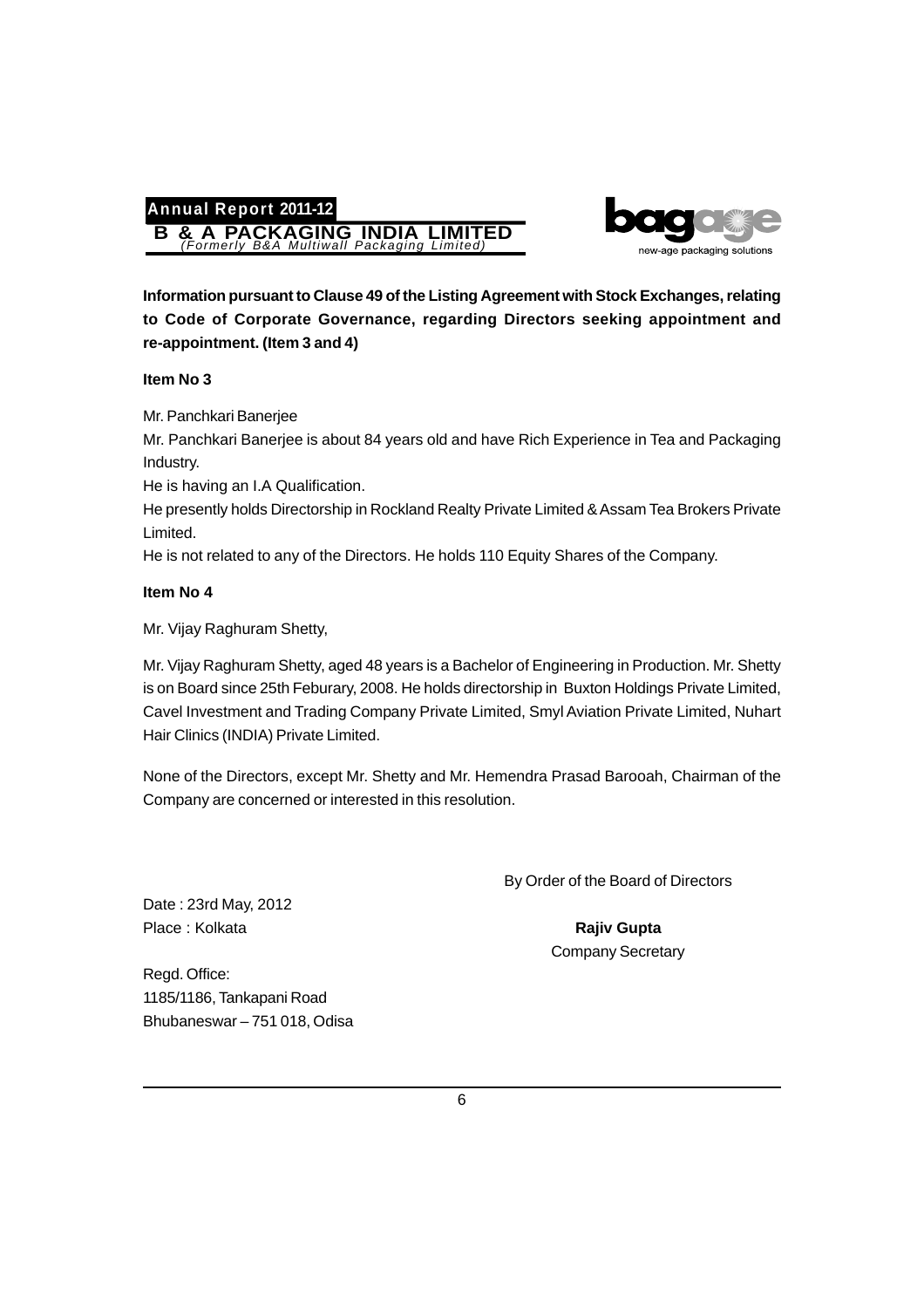



## **DIRECTORS' REPORT**

Your Directors have pleasure in presenting the Twenty Sixth Annual Report of the Company together with the audited accounts for the year ended 31st March, 2012.

### **OPERATING RESULTS** (₹ In Lakh)

| <b>Particulars</b> |                                                    | Period ended<br>31st March, 2012<br>consisting of<br>12 months (From<br>01.04.2011 to 31.3.2012) | Period ended<br>31st March, 2011<br>consisting of 15th<br>months (From<br>1.1.2010 to 31.03.2011) |
|--------------------|----------------------------------------------------|--------------------------------------------------------------------------------------------------|---------------------------------------------------------------------------------------------------|
|                    | <b>Net Sales and Other Income</b>                  | 2955.48                                                                                          | 2745.34                                                                                           |
|                    | Less: Total Expenditure                            | 2571.36                                                                                          | 2397.32                                                                                           |
|                    | Profit before Interest, Depreciation and Tax       | 384.12                                                                                           | 348.02                                                                                            |
|                    | Less: Interest                                     | 116.93                                                                                           | 105.42                                                                                            |
|                    | <b>Profit before Depreciation and Taxation</b>     | 267.19                                                                                           | 242.60                                                                                            |
|                    | Less: Depreciation                                 | 16.33                                                                                            | 19.47                                                                                             |
|                    | <b>Profit before Tax</b>                           | 250.86                                                                                           | 223.13                                                                                            |
| Less:              | <b>Current Taxation</b>                            | 78.00                                                                                            | 74.10                                                                                             |
|                    | Tax for earlier Years                              | (5.39)                                                                                           | <b>NIL</b>                                                                                        |
|                    | Deferred Taxation                                  | 1.45                                                                                             | 3.60                                                                                              |
|                    | Profit after Tax (PAT) available for appropriation | 176.80                                                                                           | 145.43                                                                                            |
|                    | Proposed Dividend                                  | (14.88)                                                                                          | <b>NIL</b>                                                                                        |
|                    | Corporate Dividend Tax                             | (2.41)                                                                                           | <b>NIL</b>                                                                                        |
|                    | Add: Balance of Profit / (Loss) brought forward    | 75.72                                                                                            | (69.71)                                                                                           |
|                    | Balance of Profit carried to Balance Sheet         | 235.23                                                                                           | 75.72                                                                                             |

## **YEAR IN RETROSPECT**

The net sales and other income for the period under review were  $\bar{\tau}$  2,955.48 lakhs as against ` 2,745.34 lakhs during the previous financial year ended 31st March, 2011 comprising of 15 months from 01.01.2010 to 31.03.2011. Profit after tax for the period under review registered an increase of approximately 22 %.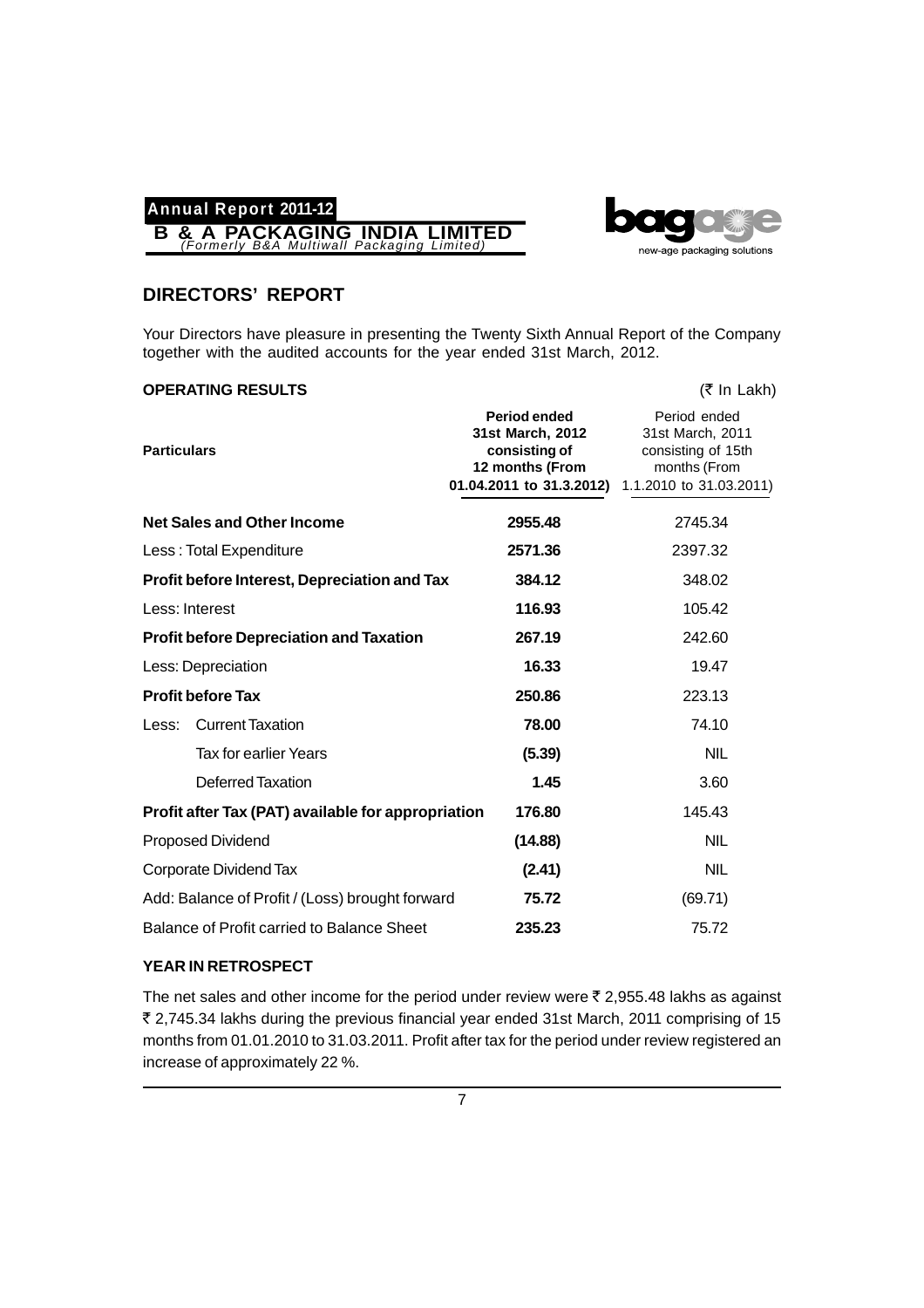



## **DIVIDEND**

Your Board of Directors are pleased to recommend a dividend of 3% (30 paise) on equity share capital of the Company for the financial year 2011-12. The distribution of dividend will result in payout of  $\bar{\tau}$  14.88 lakh excluding tax on dividend.

## **DIRECTORS**

Mr. Panchkari Banerjee and Mr. Vijay Raghuram Shetty, Directors, retire by rotation at the forthcoming Annual General Meeting and being eligible offer themselves for re-appointment.

Mr. Hemendra Prasad Barooah has been re-appointed as the Chairman-cum-Wholetime Director of the Company, subject to your approval in the ensuing Annual General Meeting, for a period of five years commencing 1st November, 2011 to 31st October, 2016.

The proposals regarding the appointment/re-appointment of the aforesaid Directors are placed for your approval.

## **CHANGE IN COMPANY SECRETARY**

During the year under review Ms. Nabagataa Choudhury resigned w.e.f 15th Feburary, 2012 and the place was filled by appointment of Mr. Rajiv Gupta as Company Secretary w.e.f 8th May 2012.

## **AUDITORS**

M/s. APS Associates, Chartered Accountants, the Statutory Auditors of the Company will retire at the ensuing Annual General Meeting and are eligible for re-appointment. The Audit Committee at its meeting dated 23rd May, 2012 has recommended their re-appointment and they also confirm that their re-appointment, if made, would be in conformity with the limits specified under section 224(1B) of the Companies Act, 1956.

## **FIXED DEPOSITS**

No deposit has been accepted from the public during the year under review.

## **CHANGE IN FINANCIAL YEAR**

The Directors of your Company has decided to change the financial year of your Company to commence from the month of April every year and end on March of the succeeding year.

Accordingly, in order to give effect to the change, the previous period for comparing is of 15 months commencing from 1st January 2010 and ending on 31st March 2011.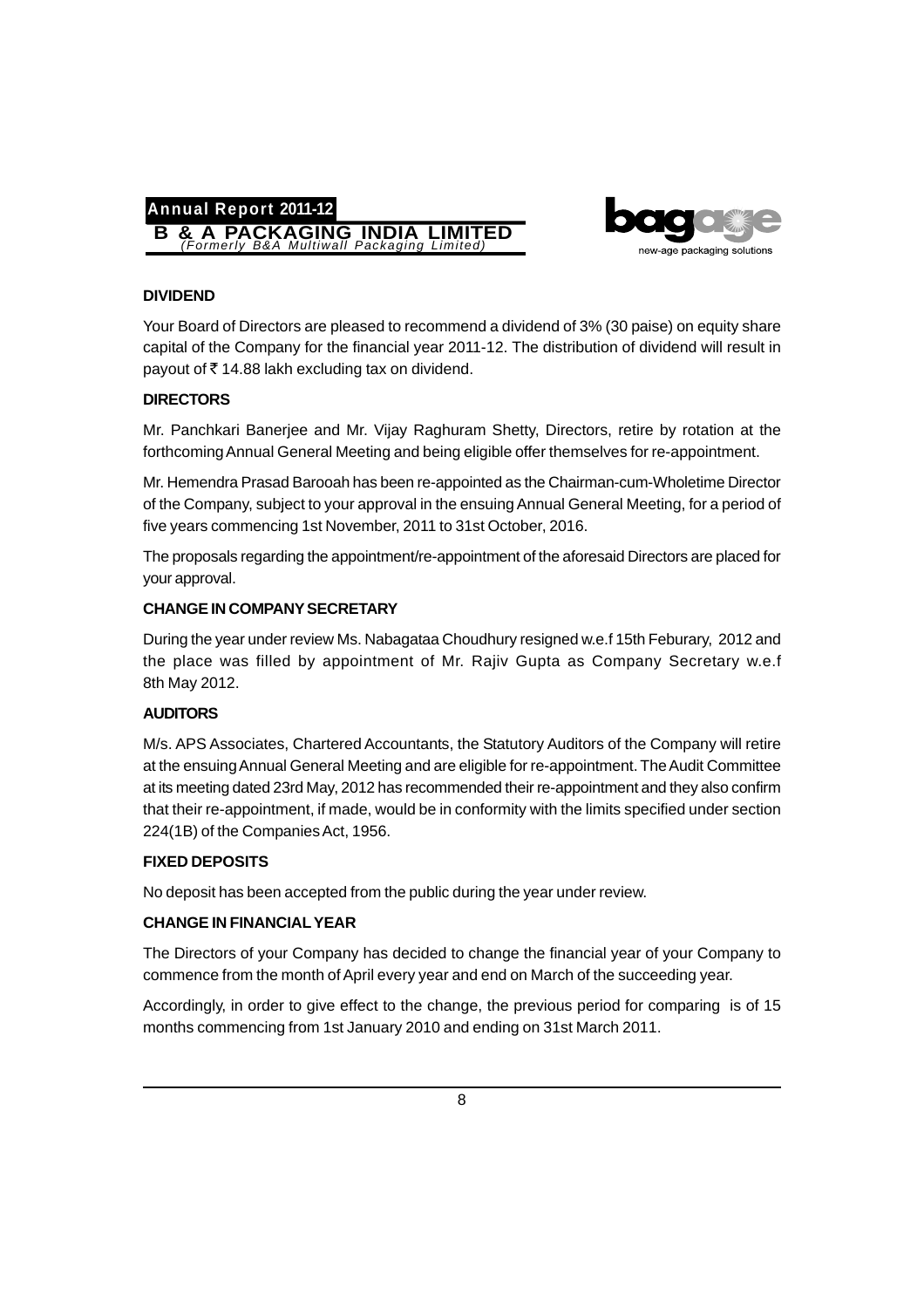



## **CORPORATE GOVERNANCE**

As required by Clause 49 of the Listing Agreement with the Stock Exchange, a separate report on Corporate Governance forms part of the Annual Report. A certificate from the Statutory Auditors of the Company regarding compliance of conditions of corporate governance is annexed to this report.

## **NEW PROJECT**

2200 MT Flexible Packaging project has been taken in hand and is well on its way towards completion. The plant has been commissioned from 1st April 2012.

The plant is expected to reach 70% of its rated capacity by 2013 leading to an additional turnover of  $\overline{5}$  25 Cr.

## **QUALITY SYSTEMS CERTIFICATION**

Your Company is recipient of ISO 9001:2008 Quality System Certification. Additionally the Company has also achieved certification to ISO 22000:2005, standard for Food Safety Management. Your Company's focus on sustainable development will continue to be reinforced by improving standards of safety and environmental protection. Various proactive measures have been adopted and implemented which inter alia include conservation of resources, adoption of cleaner technology, training of employees and others.

## **DIRECTORS' RESPONSIBILITY STATEMENT**

As required by Section 217 (2AA) of the Companies Act, 1956, your Directors state that:

- In the preparation of Annual Accounts for the year ended 31st March, 2012, the applicable accounting standards issued by The Institute of Chartered Accountants of India had been followed and in case of material departures, proper explanations has been given in the accounts and notes thereon.
- The accounting policies adopted in the preparation of the annual accounts have been applied consistently and reasonable and prudent judgements and estimates have been made so as to give a true and fair view of the state of affairs of the Company as on 31st March, 2012 and of the Profit or Loss on that date.
- Proper and sufficient care has been taken for the maintenance of adequate accounting records in accordance with the provisions of the Companies Act, 1956, for safeguarding the assets of the Company and detecting fraud and other irregularities.
- The Annual Accounts for the year ended 31st March, 2012 have been prepared on a going concern basis.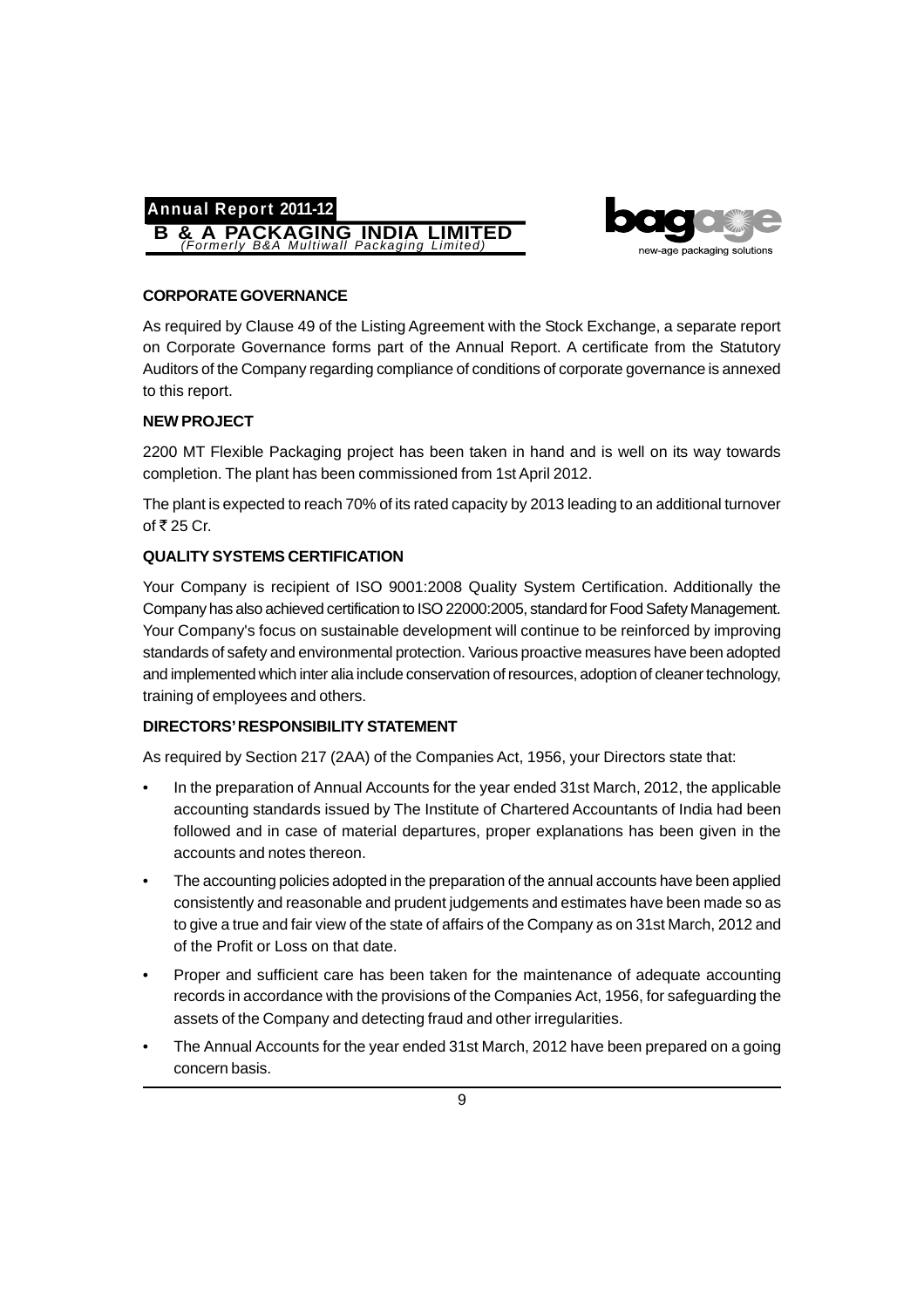**B & A PACKAGING INDIA LIMITED** *(Formerly B&A Multiwall Packaging Limited)*



## **CONSERVATION OF ENERGY, TECHNOLOGY ABSORPTION AND FOREIGN EXCHANGE EARNINGS AND OUTGO**

## **A) Conservation of Energy**

Electricity is the only form of energy being used in the existing production process which is also very minimal. As the whole manufacturing process is not power intensive, the details required under Companies (Disclosure of Particulars in the Report of Board of Directors) Rules, 1988 are not given. However, continuous efforts are being put to conserve energy at its maximum possible level. The Flexible Packaging unit will also be using HSD besides electricity. Superior quality boiler has been chosen to make most efficient consumption of fuel.

## **B) Foreign Exchange Earnings and outgo:**

(₹ In Lakh)

| <b>PARTICULARS</b>                     | 31.03.2012 | 31.03.2011 |
|----------------------------------------|------------|------------|
| <b>Earnings in Foreign Currency</b>    | 94.23      | 7.82       |
| <b>Expenditure in Foreign Currency</b> | 1049.65    | 1033.69    |

## **SAFETY, HEALTH AND ENVIRONMENT PROTECTION**

Paper sacks and its manufacturing process are both eco friendly and do not generate pollution. Your Company accords highest priority towards environment, occupational health and safety. Recipient of ISO 22,000:2005 food grade certification, your Company is committed towards highest degree of safety, health and environment protection.

To maintain our safety leadership so as to help our customers for export to European countries the Company is also in the process of implementing OHSAS 18001- Occupational Health & Safety Standard and ISO 14001- Environment Management System Certification.

## **PARTICULARS OF EMPLOYEES**

None of the employees employed throughout the year or part of the year was in receipt of remuneration the aggregate of which exceeds the limits as prescribed under Section 217(2A) of the Companies Act, 1956 read with Companies (Particulars of Employees) Rules, 1975 as amended, for disclosure in the report of the Board of Directors.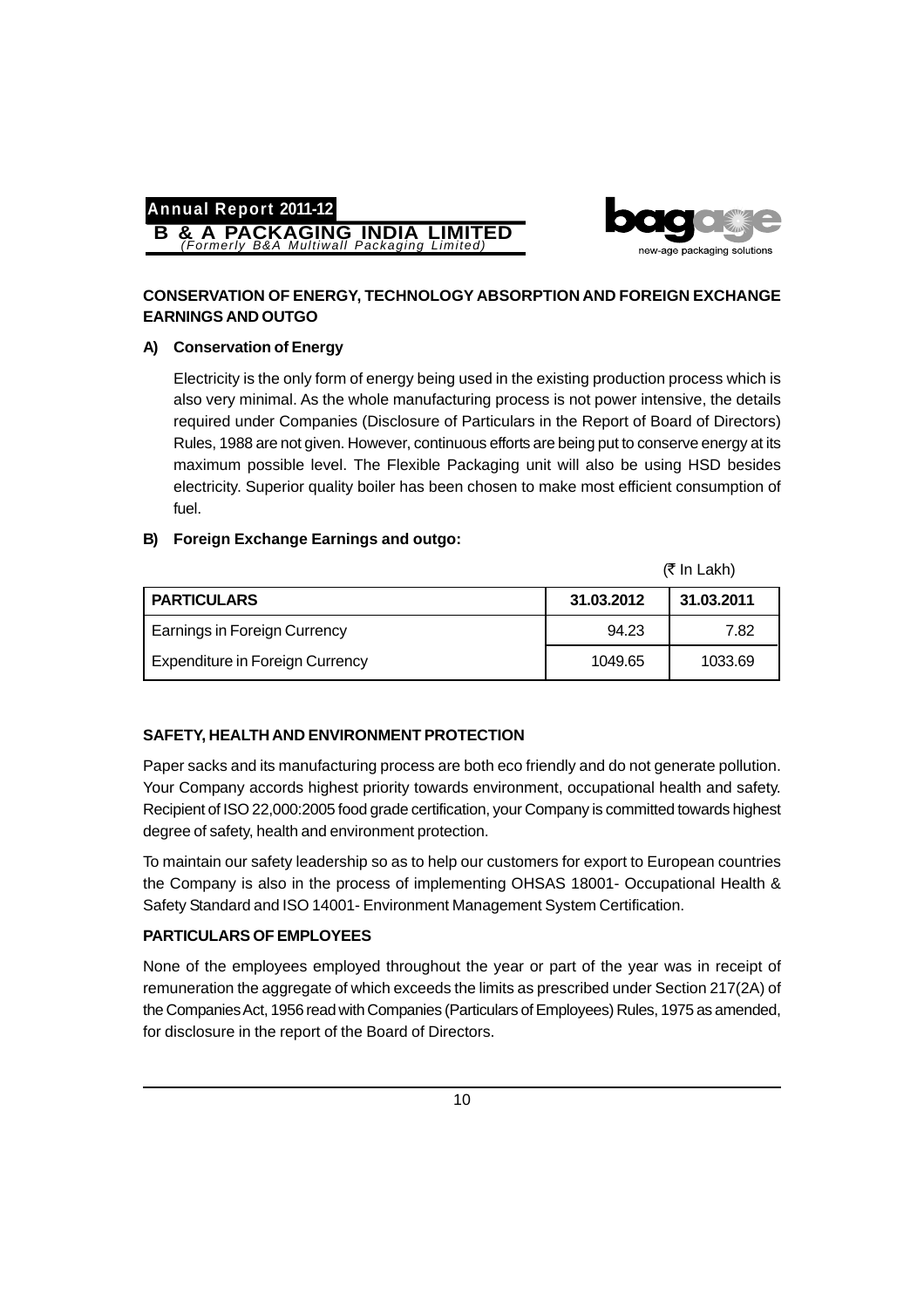



## **ACKNOWLEDGEMENT**

Your Directors would like to express their appreciation for the continuous assistance and co-operation received from Bank, Government Authorities, Customers, Shareholders, Vendors and other business associates during the year under review.

Your Directors place on record their deep appreciation for the dedicated efforts and contribution of the employees at all levels and look forward to their continued support in the future as well.

Your Directors look forward to the future with confidence.

For and on behalf of the Board of Directors

**P. Banerjee R. Roy Choudhury** *Director Managing Director*

Place: Kolkata Date : 23rd May, 2012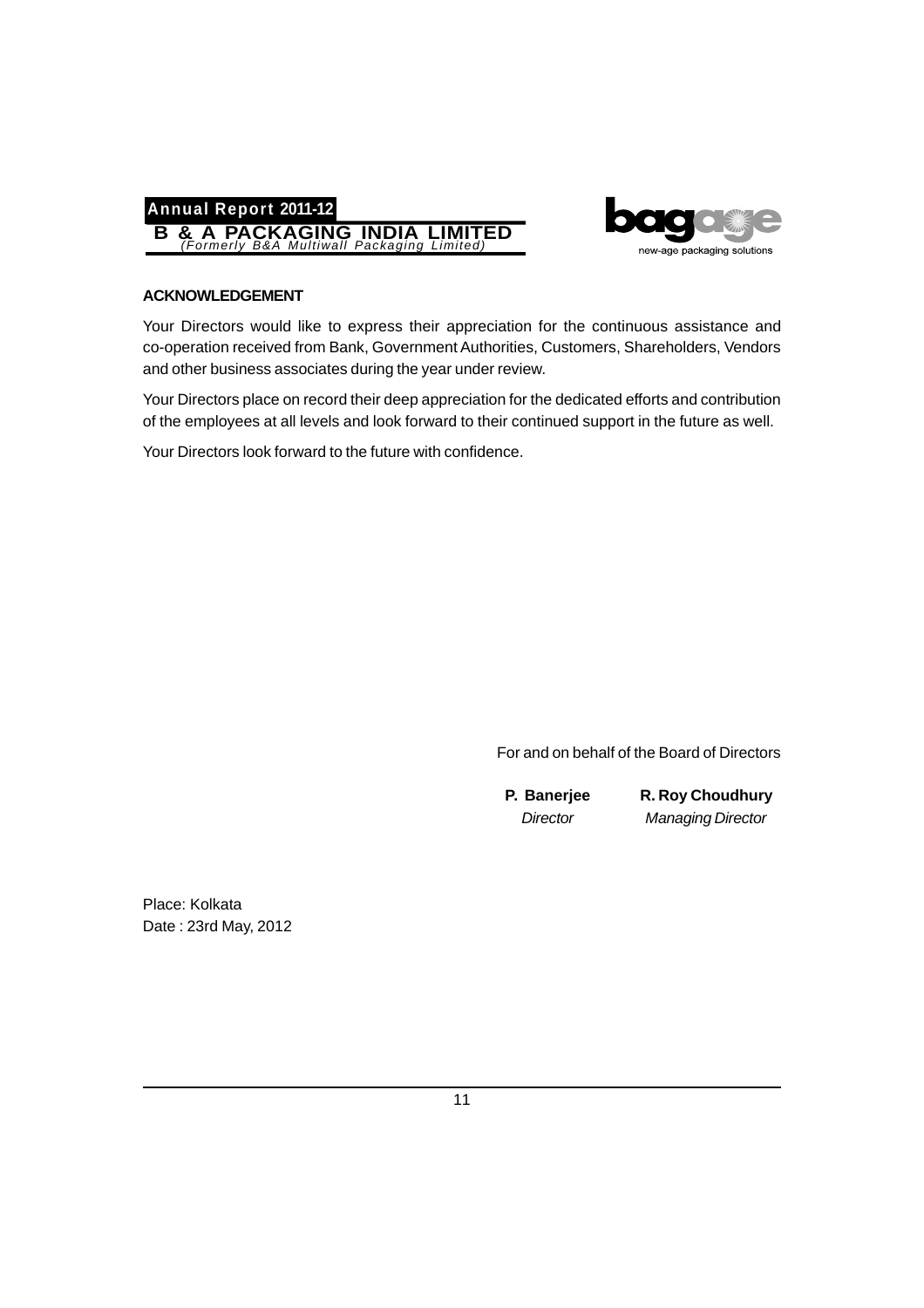



## **MANAGEMENT DISCUSSION & ANALYSIS REPORT**

#### **1. Industry Structure and Development**

During the year 2012 tea industry continued to do well buoyed by the domestic demand growth and soaring prices. For tea sacks we could achieve a growth of 25.65% by turnover on 2011 (year to year basis). This has been accomplished through intense retail push at Jorhat and Cochin, tapping Nepal and Siliguri market and adding new customers. The tea market overview for 2012 is good so far and maintaining this trend we envisage considerable growth in our tea sack business during this year. We have established a distribution centre at Coimbatore to support this business growth.

Carbon Black Industry has not done well due to global recession and threat imposed by imported cheaper carbon black from China. Big projects that are on the anvil get stalled due to unfavourable market condition.

We planned to take a closer look this year in Chemicals market for speciality sacks which apparently is growing in India. We could successfully capture the market through import substitution of some specialized paper sacks

#### **2. Opportunity and Threats**

- Growing quality consciousness of tea producers resulting in growth in volume.
- The growth of 2 ply paper sack in tea is slower amongst agency houses where it is getting popularized among small and medium buyer. In that way 50% of paper sacks that we supply to tea industry can be changed. The change to 2 ply paper sacks in carbon black industry is gaining momentum and by end of the year 30-40% of the total consumption will be converted to 2 ply.
- This stringent specification will definitely increase the qualitative gap with our competitors and discourage manufacturers in unorganized sector.
- We have already received the order from Kenya. Initial order quantity 1,20,000 pcs value \$1,26,600 which is a miniscule part of the total order of 3.5 million Full Size Tea Sack. Upon completion of this our target is to complete at least half the quantity of the total order during this year.
- We are poised on the verge of entering flexible packaging market which shows double digit growth for decades.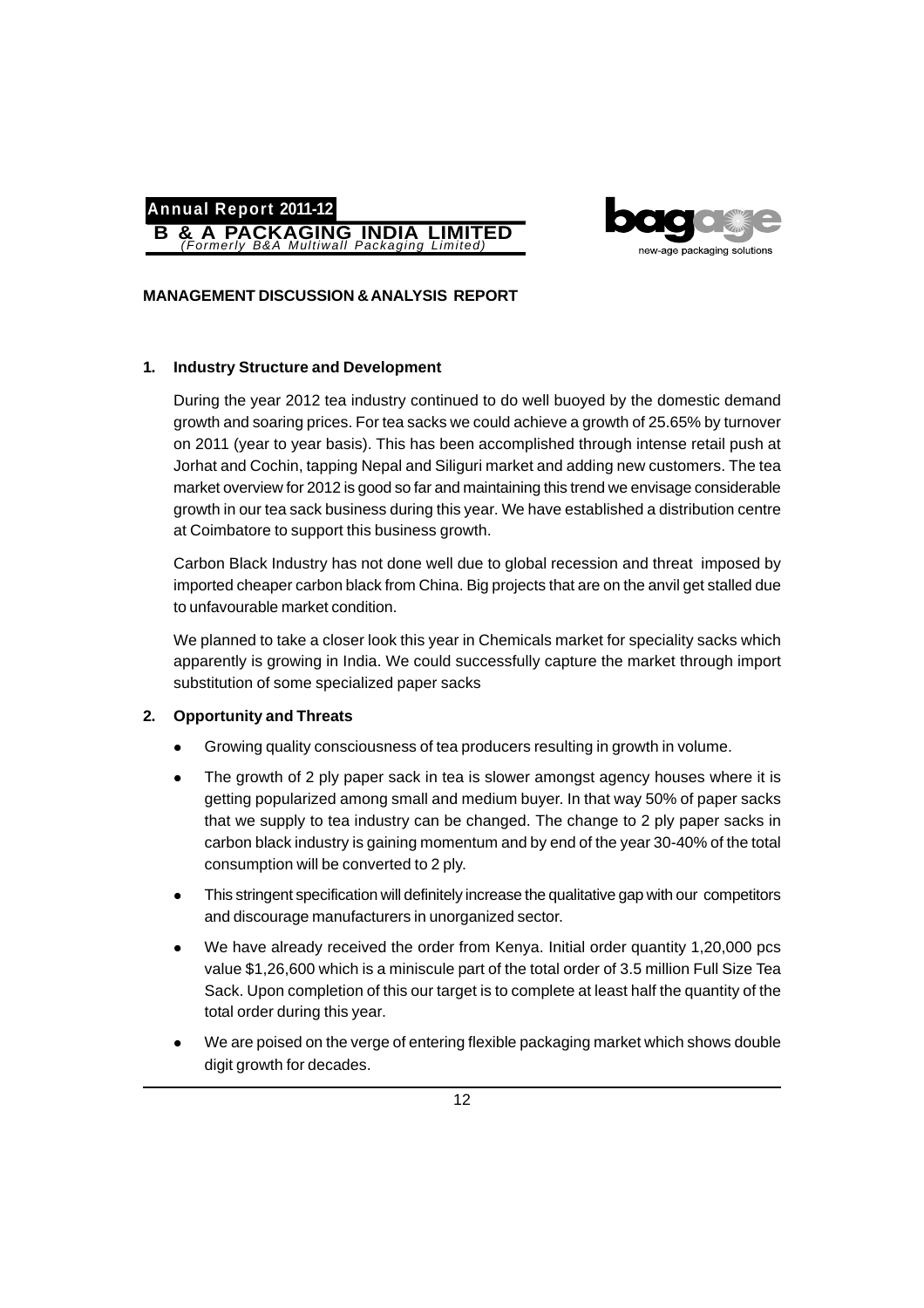**B & A PACKAGING INDIA LIMITED** *(Formerly B&A Multiwall Packaging Limited)*



- Sri Lankan paper sack import in the country continues unabated piggy-backing on the advantage of exemption of 10% Customs duty due to Indo Sri Lankan Trade Agreement.
- Carbon Black Industry is under serious threat from the cheap import from China. Gradual conversion to bulk bags from paper bag is also to be considered as threat.

## **3. Outlook**

Based on the projected GDP growth and predicted normal monsoon, our outlook for the business in 2012-13 remains quite positive. Utilizing successfully our market-share expansion programme, capacity development for flexible packaging and efficient cost-conscious operations, the Company plans to realize sustainable growth and profitability.

## **4. Internal Control System and Their Adequacy**

Your Company has an adequate internal audit and control system commensurate with the size and nature of business.

The internal control systems of the Company are monitored and evaluated by internal auditors and their audit reports are periodically reviewed by the Audit Committee of the Board of Directors. The observations and comments of the Audit Committee are placed before the Board of Directors.

## **5. Financial Performance**

The Company has registered a Net Sales of  $\bar{\tau}$  29.55 Cr as against the turnover achieved for the Fifteen month Financial period ended 31.03.2011 has been  $\bar{z}$  27.32 Crore, a growth of approximately 8% over the previous financial year. Profit after tax has been  $\bar{z}$  176.80 lakh as against ` 145.43 lakhs, an increase of approximately 22%.

*Cautionary Statement : Statement in the Directors Report and Management Discussion & Analysis describing the Company's expectations may be forward-looking within the meaning of applicable securities laws & regulations. Actual results may differ materially from those expressed in the statement. Important factors that could influence the Company's operation include global and domestic demands and supply conditions affecting selling prices, new capacity additions, availability of critical materials and their costs, changes in government policies and tax laws, economic development of the country and such other factors which are material to the business of the Company.*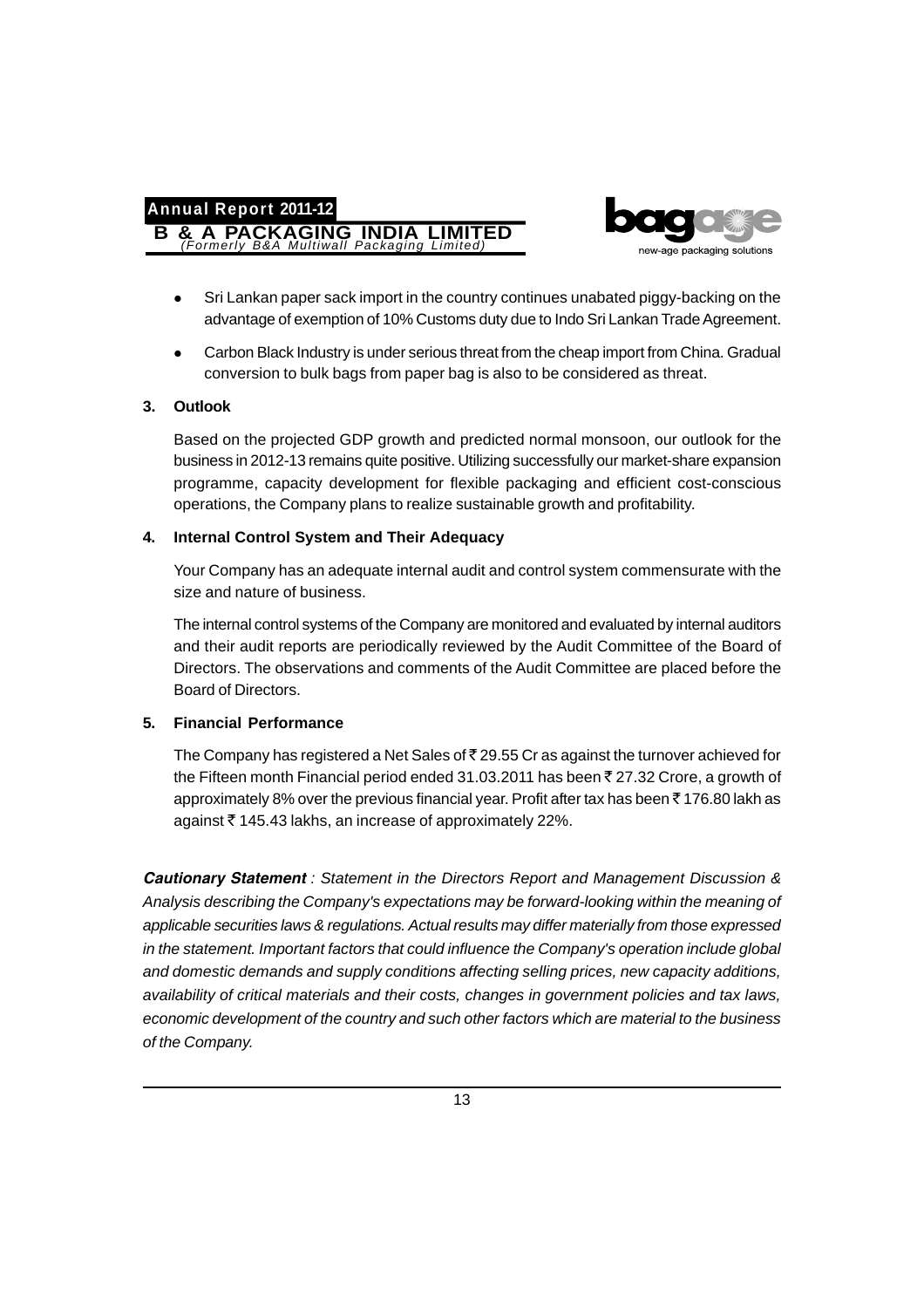



# **REPORT ON CORPORATE GOVERNANCE**

## **Company's Philosophy:**

Being a responsible corporate citizen, the Company ensures continuous adherence to the prescribed corporate practices as per various clause including clause 49 of the Listing Agreement ensuring accountability, transparency, fairness in all its transactions with shareholders, bankers, customers and other stakeholders.

Details of compliances under Clause 41 are given below:

## **Board of Directors**

## *A) Composition as on 31st March, 2012*

The Board comprises 8 (eight) Directors of which 6 (six) are non-executives. The Chairman of the Company is an executive director.

B) Board Meetings held during the last Financial Year ended 31st March, 2012

The Board met 4 (Four) times on following dates:

21.05.2011, 13.08.2011, 25.10.2011 and 04.02.2012.

C) Composition, Other Directorships/Committee memberships held as on 31st March, 2012

| Name of the                     |                                 | <b>Number of other Directorship</b><br>& Committee Membership* |                 |                                                   |
|---------------------------------|---------------------------------|----------------------------------------------------------------|-----------------|---------------------------------------------------|
| <b>Directors</b>                | Category                        | <b>Other</b><br>Director-<br>ship                              | Member-<br>ship | <b>Committee   Committee</b><br>Chairman-<br>ship |
| Mr. Hemendra<br>Prasad Barooah  | Promoter & Executive Chairman   |                                                                |                 |                                                   |
| Mr. Ranadurjoy<br>Roy Choudhury | Managing Director               | 3                                                              |                 |                                                   |
| Mr. Panchkari<br>Banerjee       | Non-Executive & Independent     |                                                                |                 |                                                   |
| Mr. Tarun Chandra<br>Dutt       | Non-Executive & Independent     | 3                                                              |                 |                                                   |
| Mr. Vijay<br>Raghuram<br>Shetty | Non-Executive & Non-independent |                                                                |                 |                                                   |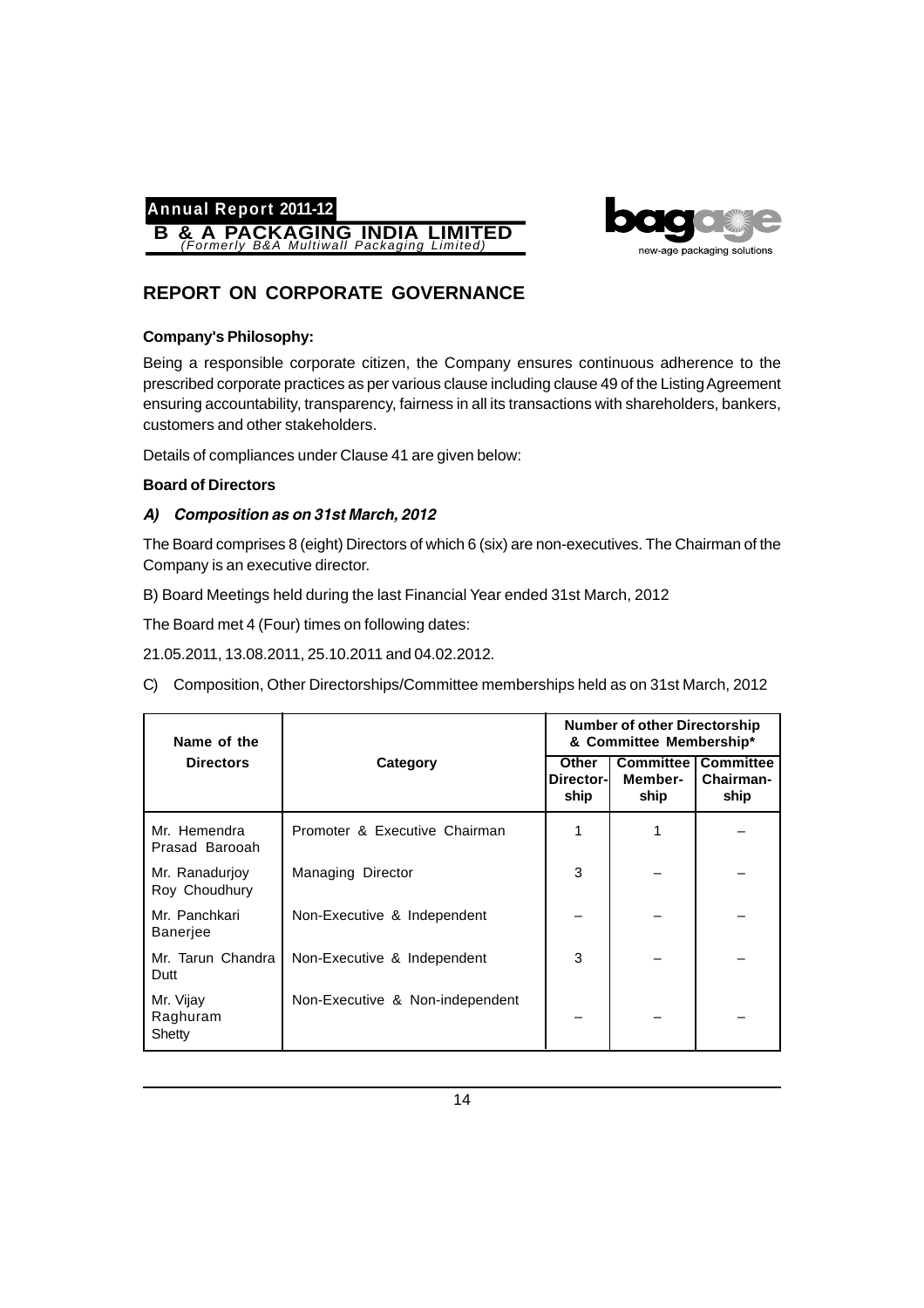**B & A PACKAGING INDIA LIMITED** *(Formerly B&A Multiwall Packaging Limited)*



| Name of the           |                                 |                            | <b>Number of other Directorship</b><br>& Committee Membership* |                   |  |
|-----------------------|---------------------------------|----------------------------|----------------------------------------------------------------|-------------------|--|
| <b>Directors</b>      | Category                        | Other<br>Director-<br>ship | <b>Committee   Committee</b><br>Member-<br>ship                | Chairman-<br>ship |  |
| Mrs. Gargi<br>Barooah | Non-Executive & Non-independent |                            |                                                                |                   |  |
| Mr. Anjan Ghosh       | Non-Executive & Independent     |                            |                                                                |                   |  |
| Mr. Sudipto<br>Sarkar | Non-Executive & Independent     | 8                          | 6                                                              |                   |  |

\*Excludes directorships held in Private Limited Companies; only membership/chairmanship of Audit Committee and Shareholders'/Investors' Grievance Committee have been considered.

| <b>Name of Director</b> | Category             | Appointment/<br><b>Cessation</b> | <b>Remarks</b>               |
|-------------------------|----------------------|----------------------------------|------------------------------|
| Mr. Hemendra            | Whole-Time Director  | 1st November                     | For a period of 5 years      |
| Prasad Barooah          | & Executive Chairman | $2011*$                          | from the date of appointment |

*D) Particulars of change in directorship during the period under review*

\* This is a re-appointment and is subject to the approval of the members in the forthcoming Annual General Meeting scheduled to be held on 28th June, 2012.

E) Attendance of Directors at Board Meetings during the Financial year ending 31st March, 2012 and last Annual General Meeting

| Name of the                      | <b>Attendance Particular</b>   |                    | Name of the                      | <b>Attendance Particular</b>   |                    |
|----------------------------------|--------------------------------|--------------------|----------------------------------|--------------------------------|--------------------|
| <b>Directors</b>                 | <b>Board</b><br><b>Meeting</b> | Last<br><b>AGM</b> | <b>Directors</b>                 | <b>Board</b><br><b>Meeting</b> | Last<br><b>AGM</b> |
| Mr. Hemendra<br>Prasad Barooah   | 3                              | <b>Yes</b>         | Mr. Tarun<br><b>Chandra Dutt</b> | 4                              | Yes                |
| Mr. Ranadurjoy<br>Roy Choudhury  | 4                              | <b>Yes</b>         | Mr. Vijay<br>Raghuram Shetty     |                                | <b>No</b>          |
| Mr. Panchkari<br><b>Baneriee</b> | 4                              | <b>No</b>          | Mr. Anjan Ghosh                  |                                | <b>No</b>          |
| Mrs. Gargi Barooah               |                                | N <sub>o</sub>     | Mr. Sudipto Sarkar               | 4                              | No.                |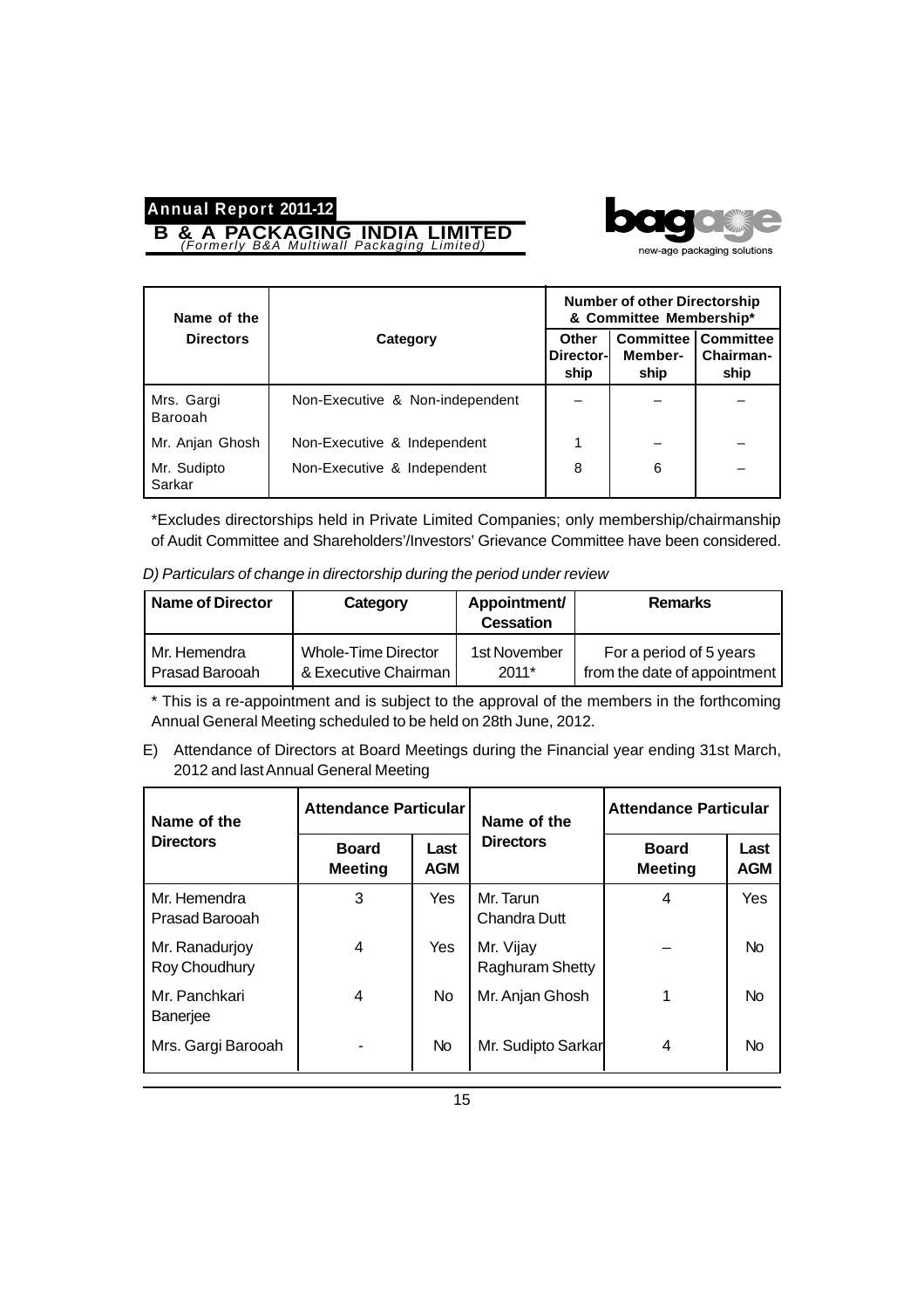



F) Particulars of Directors retiring by rotation and seeking re-appointment have been given in the Notice convening the 26th Annual General Meeting and Explanatory Statement, attached thereto.

## **Audit Committee**

The composition and terms of reference of Audit Committee is in compliance with the requirements of Section 292A of the Companies Act, 1956 and Clause 49 of the Listing Agreement with the Stock Exchange. During the year under review, four meetings of the Committee were held on 21.05.2011, 13.08.2011, 25.10.2011 and 04.02.2012.

Composition of Audit Committee as on 31.03.2012 together with number of meetings attended by its members is given as under:

| <b>Name of the Members</b>  | Category | No. of Meetings attended |
|-----------------------------|----------|--------------------------|
| Mr. Tarun Chandra Dutt      | Chairman |                          |
| Mr. Panchkari Banerjee      | Member   |                          |
| Mr. Hemendra Prasad Barooah | Member   |                          |
| Mr. Anjan Ghosh             | Member   |                          |

The brief terms of reference of Audit Committee includes:

- a) Reviewing internal control and internal audit function and their adequacy with the management/ internal auditors.
- b) Reviewing the quarterly, half yearly and annual accounts of the Company before submission to the Board for approval.
- c) Overseeing the Company's financial reporting process and the disclosure of its financial information to ensure that the financial statements are correct, sufficient and credible.
- d) Investigate any matter referred to it by the Board or within its terms of reference.
- e) Recommending the appointment, replacement, removal of statutory auditors and fixation of their audit fees and fees for other services.
- f) In general, all the items mentioned in Clause 49(II)(d) of the Listing Agreement.

## **Remuneration Committee**

Remuneration Committee comprises three Directors of which two are non-executive and independent. Scope of the Committee extends to recommending to the Board, the appointment and compensation terms of the Executive Directors.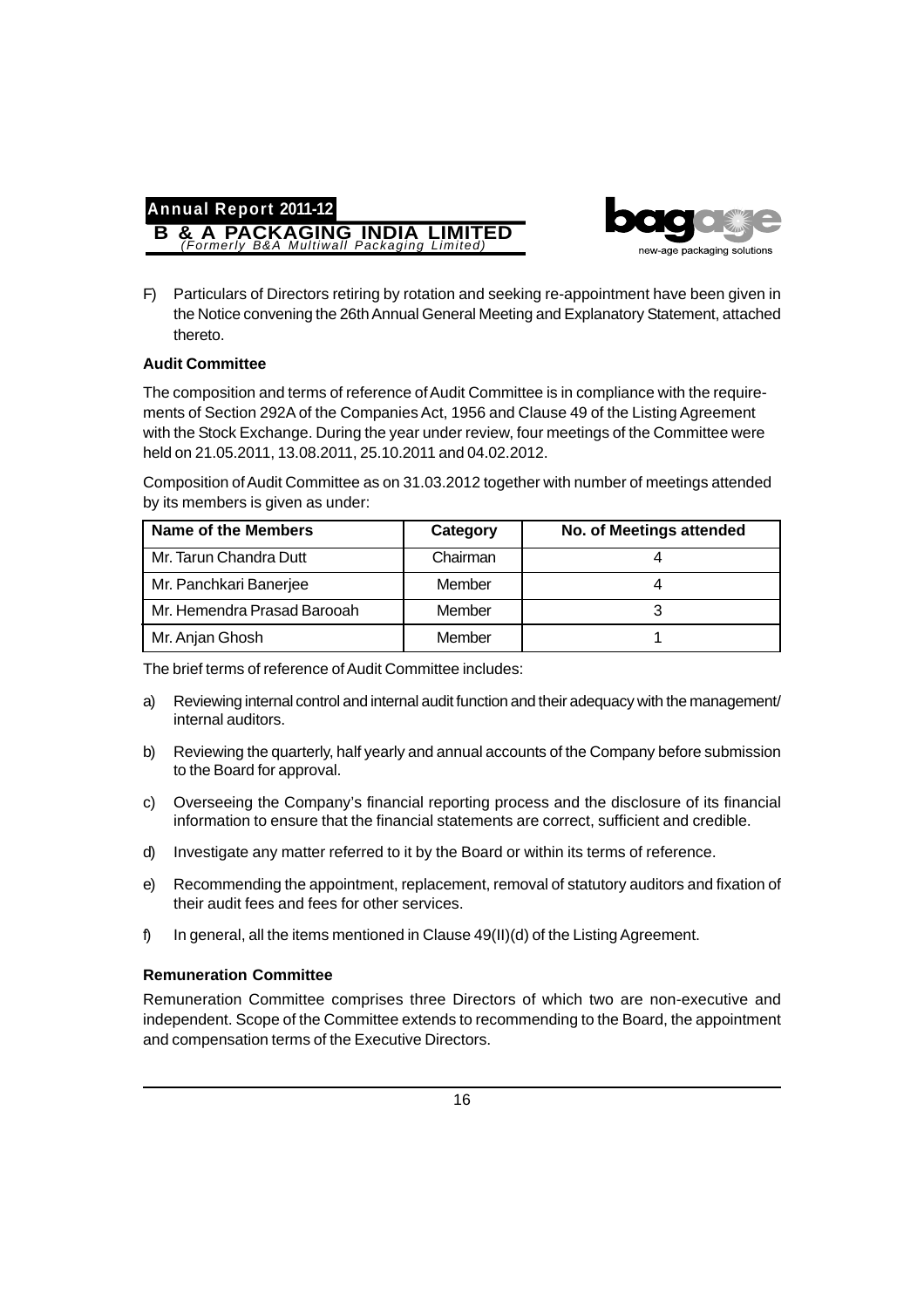

During the year under review, one meeting was held on 25th October, 2011 by the Committee. All the members were present.

The composition of Remuneration Committee is as under:

**B & A PACKAGING INDIA LIMITED** *(Formerly B&A Multiwall Packaging Limited)*

| Name of the Members          | <b>Designation</b> |
|------------------------------|--------------------|
| Mr. Tarun Chandra Dutt       | Chairman           |
| Mr. Hemendra Prasad Barooah. | Member             |
| Mr. Panchkari Banerjee       | Member             |

## **Remuneration of Whole-time Directors**

**Annual Report 2011-12**

As required by Clause 49(IV) of the Listing Agreement with the Stock Exchange, the details of remuneration of Managing Director and Whole-time Director along with sitting fees paid to Non-executive Directors during the financial year ended 31st March, 2012 are stated as under:

| <b>Name of Director</b>      | <b>Salary</b> | Perquisites/<br>Re-imbursement | <b>Sitting Fees</b> | <b>Total</b> |
|------------------------------|---------------|--------------------------------|---------------------|--------------|
| Mr. Hemendra Prasad Barooah  | 8,90,000      |                                |                     | 8,90,000     |
| Mr. Ranadurjoy Roy Choudhury | 12,66,250     | 3,66,101                       |                     | 16,32,351    |
| Mr. Panchkari Banerjee       |               |                                | 25,000              | 25,000       |
| Mr. Tarun Chandra Dutt       |               |                                | 25,000              | 25,000       |
| Mr. Vijay Raghuram Shetty    |               |                                |                     |              |
| Mrs. Gargi Barooah           |               |                                |                     |              |
| Mr. Anjan Ghosh              |               |                                | 8,000               | 8,000        |
| Mr. Sudipto Sarkar           |               |                                | 14,000              | 14,000       |

No Severance Fee is payable.

#### **Investors' Grievance Committee**

The Investors' Grievance Committee, as a sub-committee of the Board, inter-alia, reviews shareholders / investors grievances and overviews the activities of Registrar and Share Transfer Agent. During the year under review no complaints were received from the shareholders of the Company. The Committee ordinarily meet when there is any issue relating to non-disposal of Investors' grievance.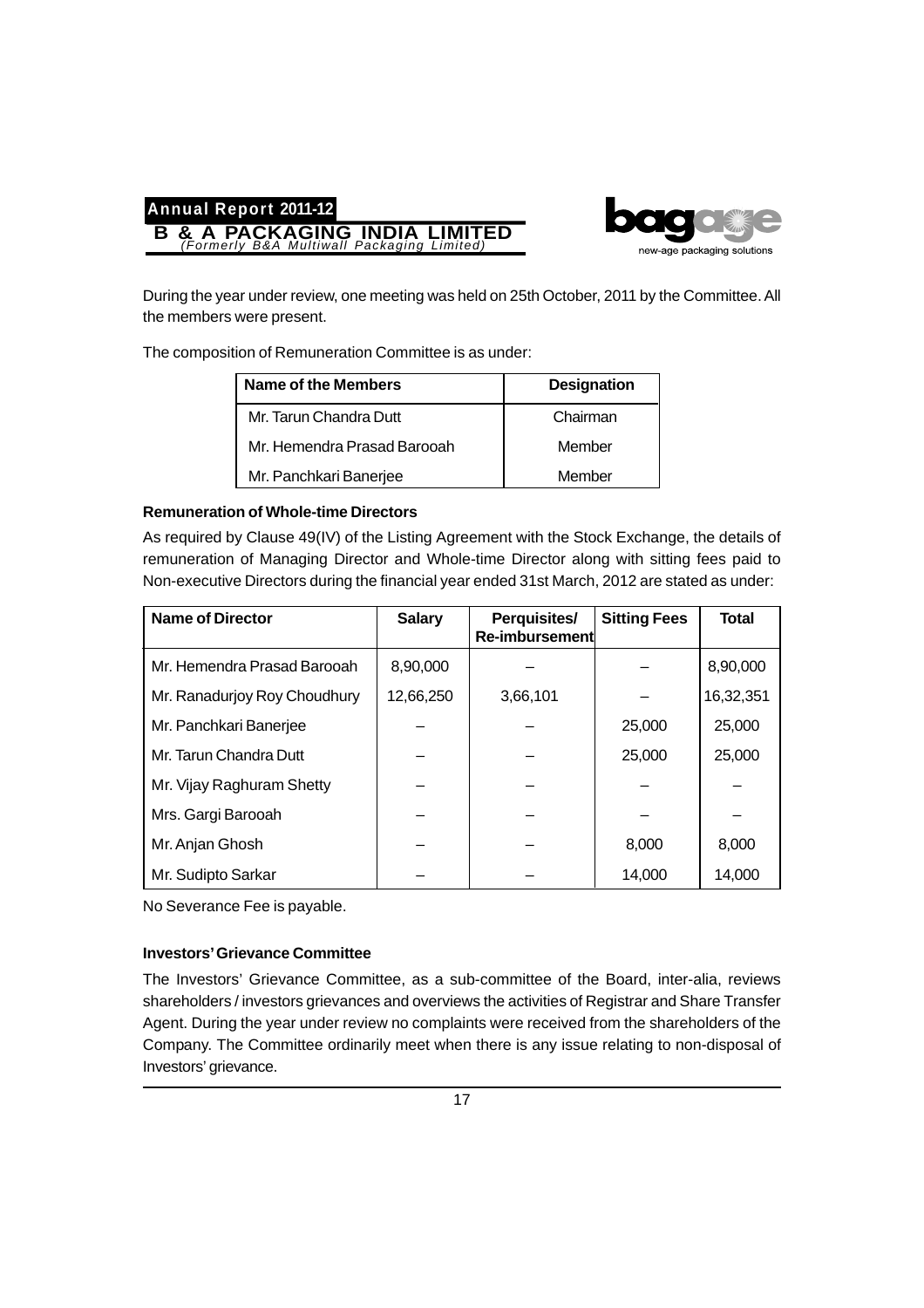



The composition of the Committee is as under:

| Name of the Members          | <b>Status</b> |
|------------------------------|---------------|
| Mr. Panchkari Banerjee       | Chairman      |
| Mr. Ranadurjoy Roy Choudhury | Member        |

## **Share Transfer Committee**

The Share Transfer Committee was constituted with the objective of giving approval for allotment, transfer & transmission of Shares/Debentures or any other securities including issue of duplicate certificates and new certificates on mutilation/split /consolidation/renewal etc.

The Committee met 11 (eleven) times during the year under review on 15.04.2011, 16.05.2011, 30.06.2011, 16.08.2011, 19.08.2011, 11.11.2011, 30.11.2011, 15.12.2011 ,30.01.2012,28.02.2012, & 30.03.2012. The details of meeting attended by each member of the Committee are given as under :

| Name of the Members         | <b>Status</b> | No. of Meetings attended |
|-----------------------------|---------------|--------------------------|
| Mr. Panchkari Banerjee      | Chairman      | 11                       |
| Mr. Tarun Chandra Dutt      | Member        | 11                       |
| Mr. Hemendra Prasad Barooah | Member        | 10                       |

## **General Body Meeting**

The details of the last 3 General Meetings are held as under :

| <b>Financial Year</b><br>ended | Type of<br><b>Meeting</b> | <b>Date</b> | <b>Venue</b>                                                                        | <b>Special Resolutions</b> |
|--------------------------------|---------------------------|-------------|-------------------------------------------------------------------------------------|----------------------------|
| 31st December,<br>2011         | AGM                       | 08.07.2011  | Regd. Office:<br>1185/1186,<br>Tankapani<br>Road,<br><b>Bhubneswar</b><br>$-751018$ | <b>NIL</b>                 |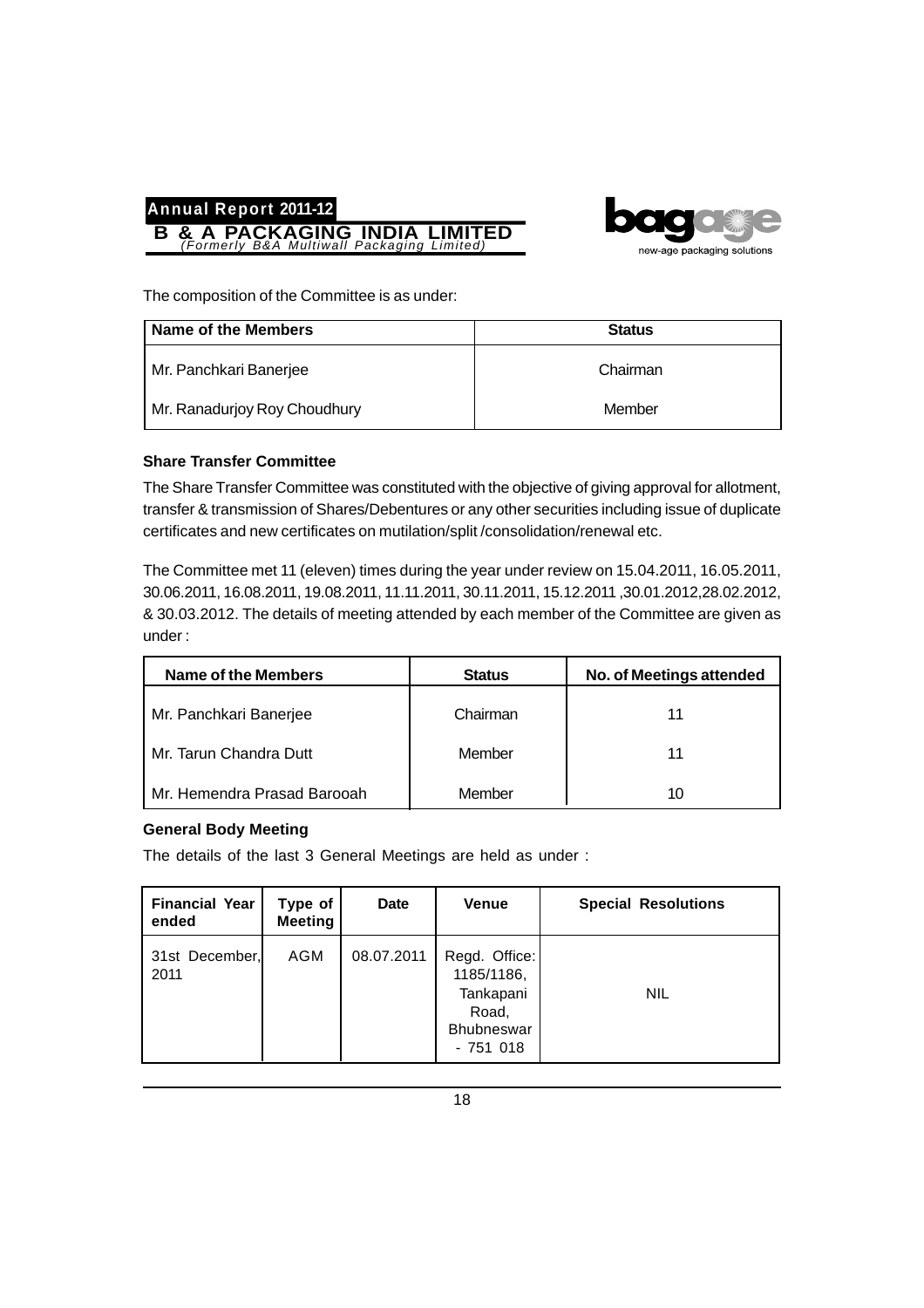**B & A PACKAGING INDIA LIMITED** *(Formerly B&A Multiwall Packaging Limited)*



| <b>Financial Year</b><br>ended | Type of<br><b>Meeting</b> | Date       | Venue  | <b>Special Resolutions</b>                                                                                                                                                      |
|--------------------------------|---------------------------|------------|--------|---------------------------------------------------------------------------------------------------------------------------------------------------------------------------------|
| 31st December,<br>2009         | AGM                       | 14.06.2010 | -do-   | Special resolution u/s 21 of the<br>Companies Act, 1956 for<br>change of name of the<br>Company from B & A Multiwall<br>Packaging Limited to "B & A<br>Packaging India Limited" |
| 31st December,<br>2008         | AGM                       | 26.05.2009 | - Do - | <b>NIL</b>                                                                                                                                                                      |

#### **Code of Conduct**

The Code of Conduct and ethics for directors and management personnel ("the Code"), as laid down by the Board is a comprehensive code applicable to all directors and management personnel. A copy of the Code has been put on the Company's website www.bampl.com. The members of the Board and senior management of the Company have submitted their affirmation on compliance with the Code of Conduct for the effective period. A declaration signed by the Managing Director of the Company to that effect forms part of this Report.

#### **Disclosure**

A periodical report on compliances of various relevant laws is placed before the meeting of the Board on every quarter in order to facilitate periodical review by the Board members and for taking steps to rectify non-compliances, if any.

There were no instances of material non-compliance and no strictures or penalties were imposed on the Company either by SEBI, Stock Exchanges or any statutory authorities on any matter related to capital market.

No such materially significant related party transactions have been entered into between the Company and its promoters, the directors or the management or their relatives etc., which may have potential conflict with the interest of the Company at large. A separate report on related party transactions have been furnished in the Notes to Annual Accounts of the Company.

#### **Means of Communication**

As an usual practice, the quarterly, half yearly and annual financial results, audited/unaudited, were submitted to the stock exchange soon after these were approved in the Board meeting and the same were also published in two newspapers, viz., "Sambad" in vernacular language having circulation in the state of Odisa, where the Registered Office of the Company is situated and "Business Standard" in English having nationwide circulation as per the requirements of Clause 41 of the Listing Agreement with the stock exchange.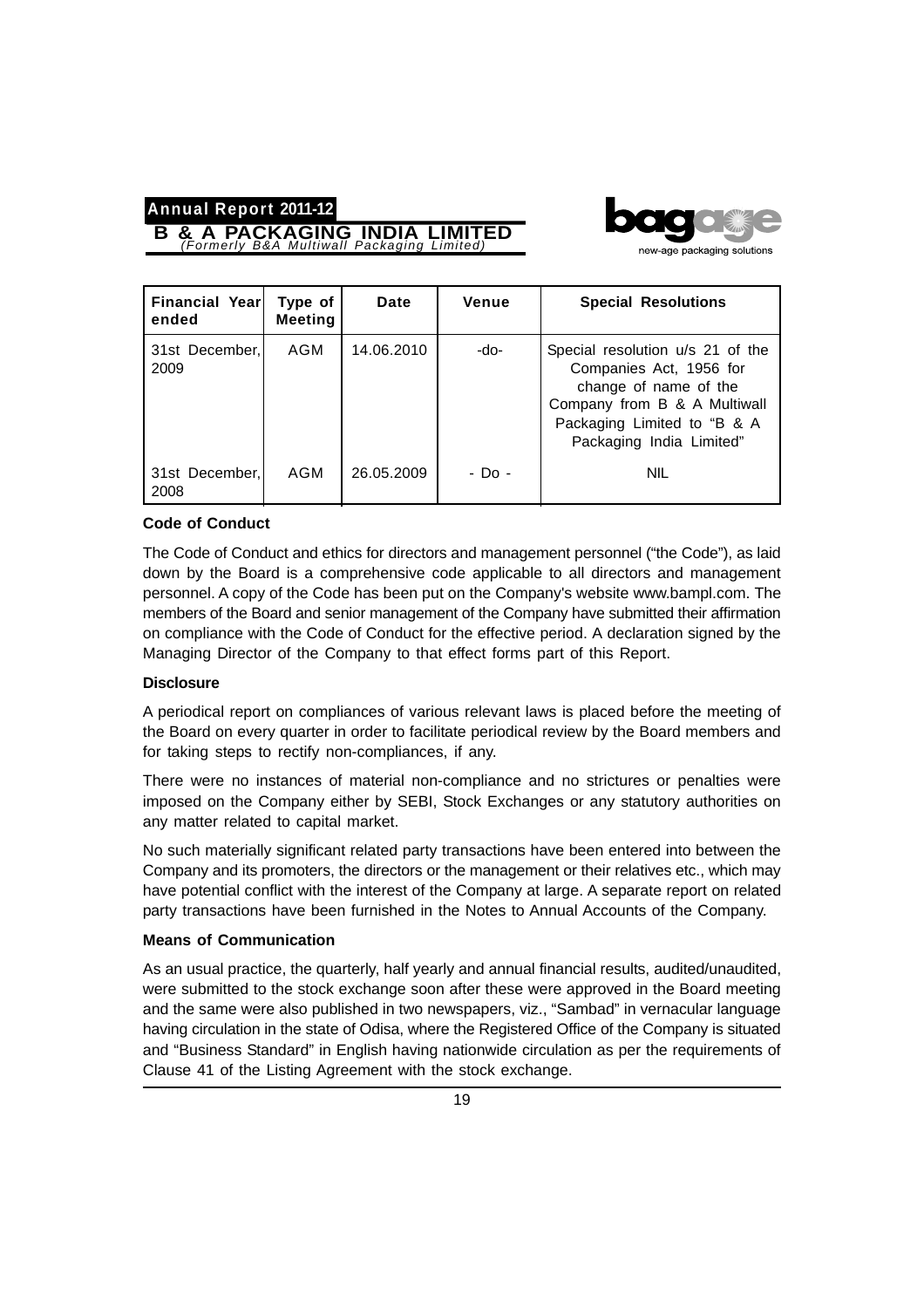

## **General Shareholder Information**

**B & A PACKAGING INDIA LIMITED** *(Formerly B&A Multiwall Packaging Limited)*

**Annual Report 2011-12**

| Day, date and time of 26th Annual<br><b>General Meeting</b> | ÷. | Thursday, the 28th day of June 2012 at<br>12.00 noon                                                                                                                                                                                                                                  |
|-------------------------------------------------------------|----|---------------------------------------------------------------------------------------------------------------------------------------------------------------------------------------------------------------------------------------------------------------------------------------|
| Venue                                                       | ÷  | Registered Office of the Company,<br>1185/1186, Tankapani Road,<br>Bhubneswar $-751$ 018.                                                                                                                                                                                             |
| Financial calendar (tentative) for the<br>year 2012-2013    | t  | April to March                                                                                                                                                                                                                                                                        |
| Date of Book Closure                                        | ÷. | Tuesday, 19th June, 2012 to Thursday,<br>28th June, 2012 (both days inclusive)                                                                                                                                                                                                        |
| Dividend payment date                                       | ÷. | The Dividend as recommended by the Board of<br>Directors, if declared in the Annual General<br>Meeting, will be paid on or after 3rd July, 2012                                                                                                                                       |
| Listing of Equity Shares on Stock<br>Exchange               | ÷. | Bombay Stock Exchange Limited. Listing<br>Fees for FY 2012-2013 have been paid to<br>stock exchange                                                                                                                                                                                   |
| Stock Code / ID                                             | t. | 523186.                                                                                                                                                                                                                                                                               |
| Stock price data                                            |    | The shares of the Company are in physical<br>form and there was no trading during the period<br>under review through stock exchange. Hence<br>the data relating to stock price are not available.                                                                                     |
| Registrar and Share Transfer Agent                          | ÷. | MCS Limited, 77/2A, Hazra Road,<br>Kolkata - 700 029.                                                                                                                                                                                                                                 |
| <b>Share Transfer System</b>                                | t  | To expedite the transfer of shares, the power to<br>authorise the transfers have been delegated to<br>Share Transfer Committee of the Board. The<br>transfers are processed within the reasonable<br>time from the date of receipt, if the documents<br>are completed in all respect. |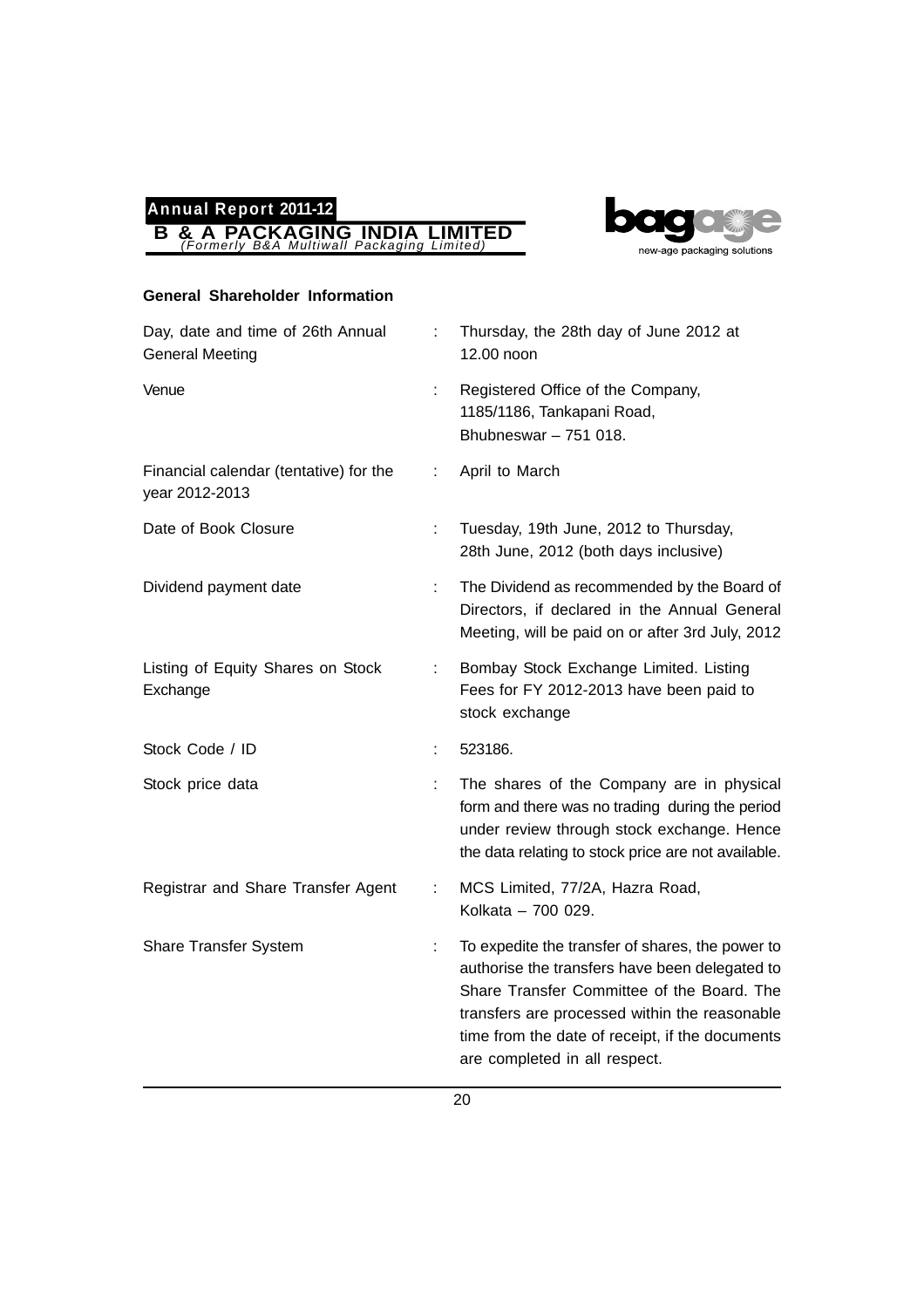**B & A PACKAGING INDIA LIMITED** *(Formerly B&A Multiwall Packaging Limited)*



## **Distribution of Shareholdings as on 31st March, 2012**

| Range of shares held | <b>Shares</b> |         | <b>Shareholders</b> |         |
|----------------------|---------------|---------|---------------------|---------|
|                      | Nos.          | % total | Nos.                | % total |
| 1 to 500             | 4,55,571      | 9.1840  | 2671                | 95.5635 |
| 501 to 1000          | 61,500        | 1.2398  | 76                  | 2.7191  |
| 1001 to 2000         | 43,900        | 0.8850  | 28                  | 1.0018  |
| 2001 to 3000         | 15,200        | 0.3064  | 6                   | 0.2147  |
| 3001 to 4000         | 15,100        | 0.3044  | 4                   | 0.1431  |
| 4001 to 5000         | 5.100         | 0.1028  |                     | 0.0358  |
| 5001 to 10000        | 15,400        | 0.3105  | 2                   | 0.0716  |
| 10001 to 50000       | 32,400        | 0.6532  | $\overline{2}$      | 0.0716  |
| 50001 to 100000      | 1,00,000      | 2.0159  |                     | 0.0358  |
| 100000 and above     | 42,16,329     | 84.9981 | 4                   | 0.1431  |
| <b>TOTAL</b>         | 49,60,500     | 100.00  | 2,795               | 100.00  |

**Shareholding Pattern as on 31st March, 2012**

| SI.            | <b>Category of Shareholders</b>                                                                                                                                                                                   | No. of<br><b>Shareholders</b> | No. of<br><b>Shares</b> | % to total<br>paid up<br>capital |
|----------------|-------------------------------------------------------------------------------------------------------------------------------------------------------------------------------------------------------------------|-------------------------------|-------------------------|----------------------------------|
| Α.             | <b>Promoters' holding</b>                                                                                                                                                                                         |                               |                         |                                  |
| 1 <sub>1</sub> | Indian Promoters                                                                                                                                                                                                  | 8                             | 35,90,129               | 72.37                            |
|                | <b>Foreign Promoters</b>                                                                                                                                                                                          |                               | 1,00,000                | 2.02                             |
| 2.             | Persons acting in concert                                                                                                                                                                                         |                               |                         |                                  |
|                | Sub-total                                                                                                                                                                                                         | 9                             | 36,90,129               | 74.39                            |
| В.<br>3.       | <b>Non-promoters holding</b><br>Institutional Investors<br>Mutual Funds, Banks,<br><b>Financial Institutions</b><br>Insurance Companies (Central/<br>State Govt. Institution/Non-Govt.<br>Institutions) and FIIs. | 2                             | 5,41,000                | 10.91                            |
|                | Sub-total                                                                                                                                                                                                         | 2                             | 5,41,000                | 10.91                            |
| 4.             | <b>Others</b>                                                                                                                                                                                                     |                               |                         |                                  |
|                | <b>Private Corporate Bodies</b>                                                                                                                                                                                   | 7                             | 1,24,300                | 2.50                             |
|                | <b>Indian Public</b>                                                                                                                                                                                              | 2777                          | 6,05,071                | 12.20                            |
|                | NRIs/OCBs                                                                                                                                                                                                         |                               |                         |                                  |
|                | Any other                                                                                                                                                                                                         |                               |                         |                                  |
|                | Sub-total                                                                                                                                                                                                         | 2,784                         | 7,29,371                | 14.70                            |
|                | <b>Grand total</b>                                                                                                                                                                                                | 2,795                         | 49,60,500               | 100.00                           |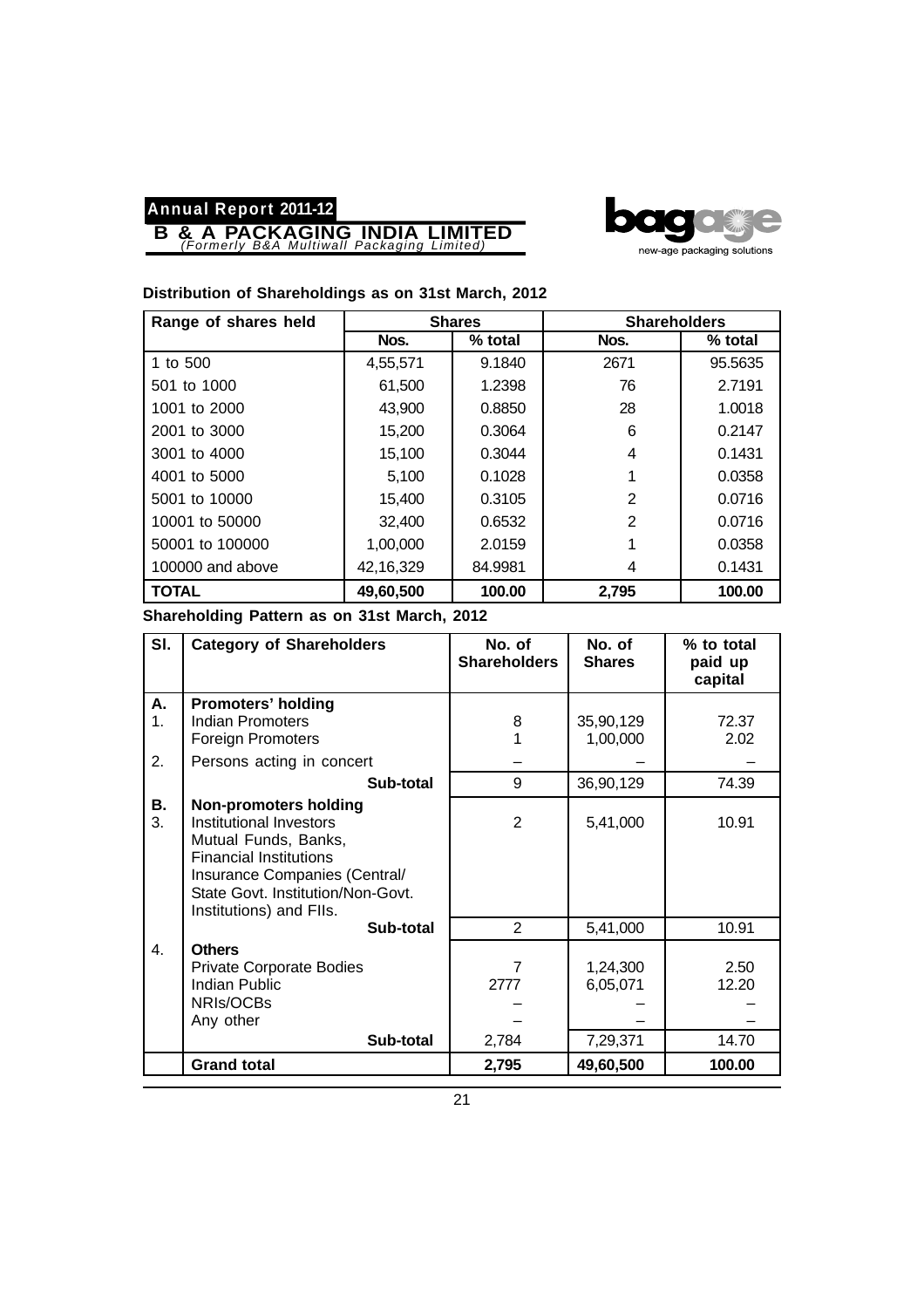



#### **Location of Manufacturing Division**

The manufacturing division of the Company is located at 22, Balgopalpur Industrial Area, Balasore – 756 020.

#### **Non-mandatory Requirements**

**Chairman's Office (Non-executive)**

The Chairman of the Company is Executive, hence this provision is not applicable.

## **Remuneration Committee**

The details about the composition and terms of reference of remuneration committee have been provided separately in this Corporate Governance Report.

#### **Audit Qualification**

No audit qualification is given by the Statutory Auditors in their Audit report.

#### **Whistle Blower Policy**

The Company has not adopted any Whistle Blower Policy as yet but promoted an ethical behaviour in all its business activities and has put in place a mechanism of reporting illegal or unethical behaviour.

## **Others**

The other non-mandatory requirements as laid down in Annexure – ID of Clause 49 of the Listing Agreement will be introduced as and when the circumstance warrants.

For and on behalf of the Board of Directors

**P. Banerjee R. Roy Choudhury** Director Managing Director

Place : Kolkata Date : 23rd May, 2012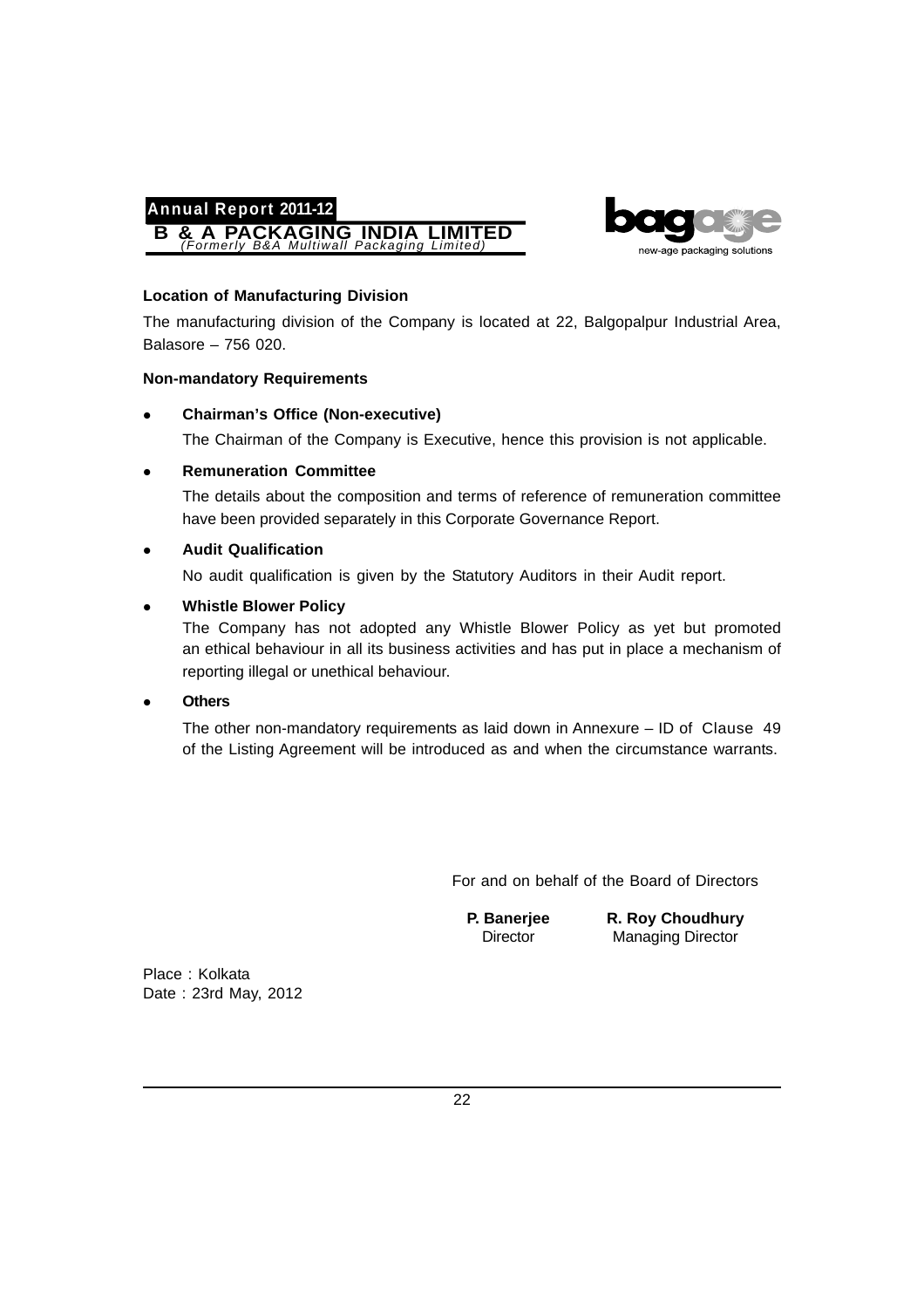



# **CEO / CFO CERTIFICATION**

The Board of Directors, B & A Packaging India Limited Kolkata

Dear Sirs,

I do hereby certify that:-

- a) I have reviewed the financial statements and cash flow statement for the year ended 31st March, 2012 and that to the best of my knowledge and belief:
	- i) these statements do not contain any materially untrue statement or omit any material fact or contain statements that might be misleading;
	- ii) these statements together present a true and fair view of the Company's affairs and are in compliance with existing accounting standards, applicable laws and regulations.
- b) There are to the best of my knowledge and belief, no transactions entered into by the Company during the year which are fraudulent, illegal or violative of the Company's Code of Conduct.
- c) I accept responsibility for establishing and maintaining internal controls and that I have evaluated the effectiveness of the internal control system of the Company and I have disclosed to the auditors and the Audit Committee, deficiencies in the design or operation of internal controls, if any, of which they are aware and the steps they have taken or propose to take rectify these deficiencies.
- d) I have indicated to the auditors and Audit Committee regarding
	- i) non-occurrence of any significant changes in internal control during the year;
	- ii) non-occurrence of any significant changes in accounting policies during the year; and
	- iii) non-existence of any significant fraud of which I have become aware and the involvement there, if any, of the management or an employee having a significant role in the Company's internal control system.

Date: 23rd May, 2012 **Ranadurjoy Roy Choudhury** Place: Kolkata Managing Director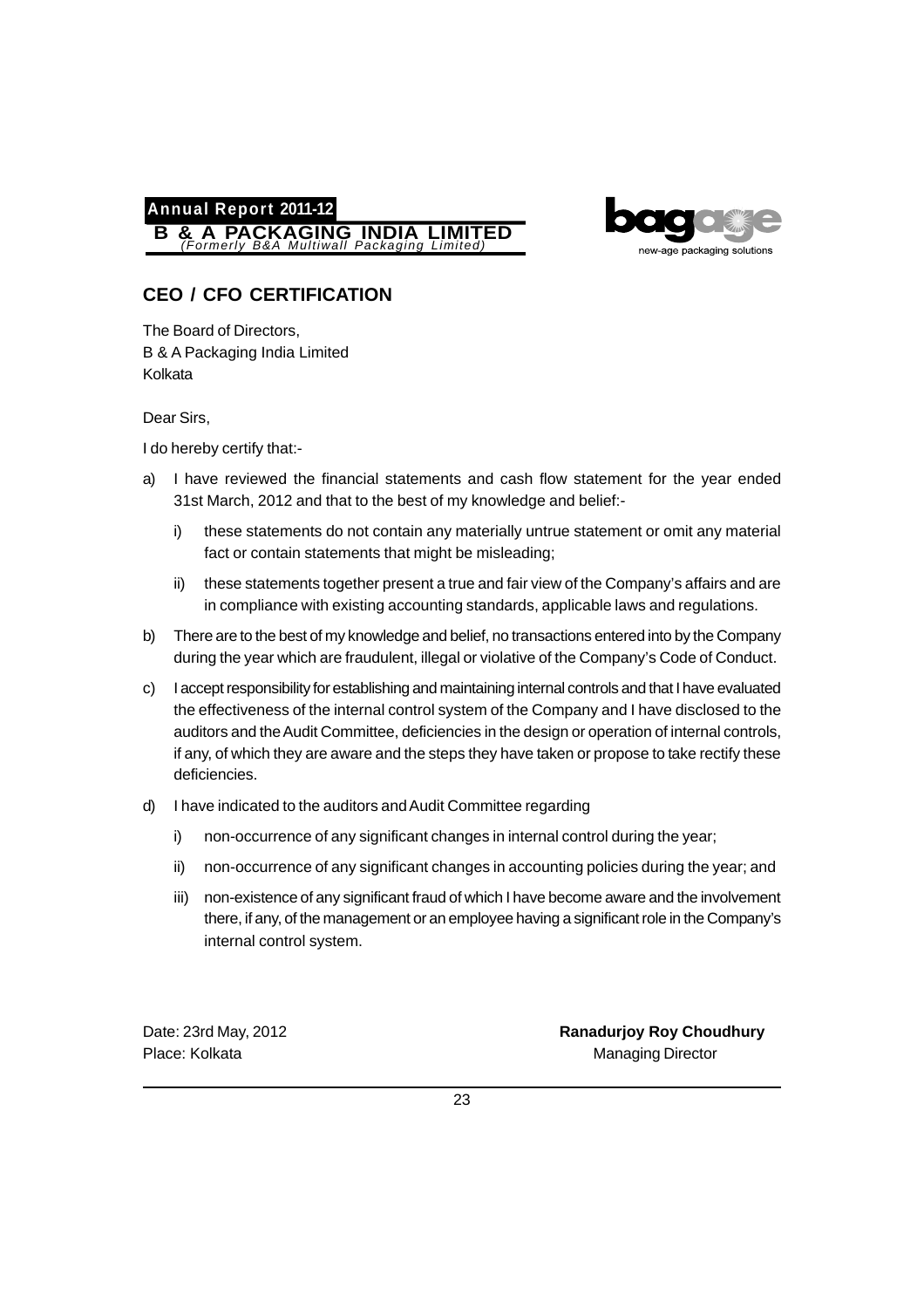**Annual Report 2011-12 B & A PACKAGING INDIA LIMITED** *(Formerly B&A Multiwall Packaging Limited)*



## **AUDITORS' CERTIFICATE ON COMPLIANCE WITH THE CONDITIONS OF CORPORATE GOVERNANCE UNDER CLAUSE 49 OF THE LISTING AGREEMENT**

The Members of B & A Packaging India Limited: *(Formerly B&A Multiwall Packaging Limited)*

We have examined the compliance of the conditions of Corporate Governance by B & A PACKAGING INDIA LIMITED for the year ended March 31, 2012, as stipulated in Clause 49 of the Listing Agreement of the said Company with the stock exchanges in India.

The compliance of the conditions of Corporate Governance is the responsibility of the Company's management. Our examination was limited to procedures and implementation thereof, adopted by the Company for ensuring the compliance of the conditions of Corporate Governance. It is neither an audit nor an expression of opinion on the financial statements of the Company.

In our opinion and to the best of our information and according to the explanations given to us, we certify that the Company has complied with the conditions of Corporate Governance as stipulated in Clause 49 of the above mentioned Listing Agreement.

We state that there are no shareholders' grievances remaining unattended / pending for a period exceeding one month as per the records maintained by the Company.

We further state that such compliance is neither an assurance as to the future viability of the Company nor the efficiency or effectiveness with which the management has conducted the affairs of the Company.

For APS ASSOCIATES CHARTERED ACCOUNTANTS (Registration No. 306015E) **( A. DUTTA )** Dated the 23rd May, 2012 Membership No. 017693

Kolkata, Partner and Partner and Partner and Partner and Partner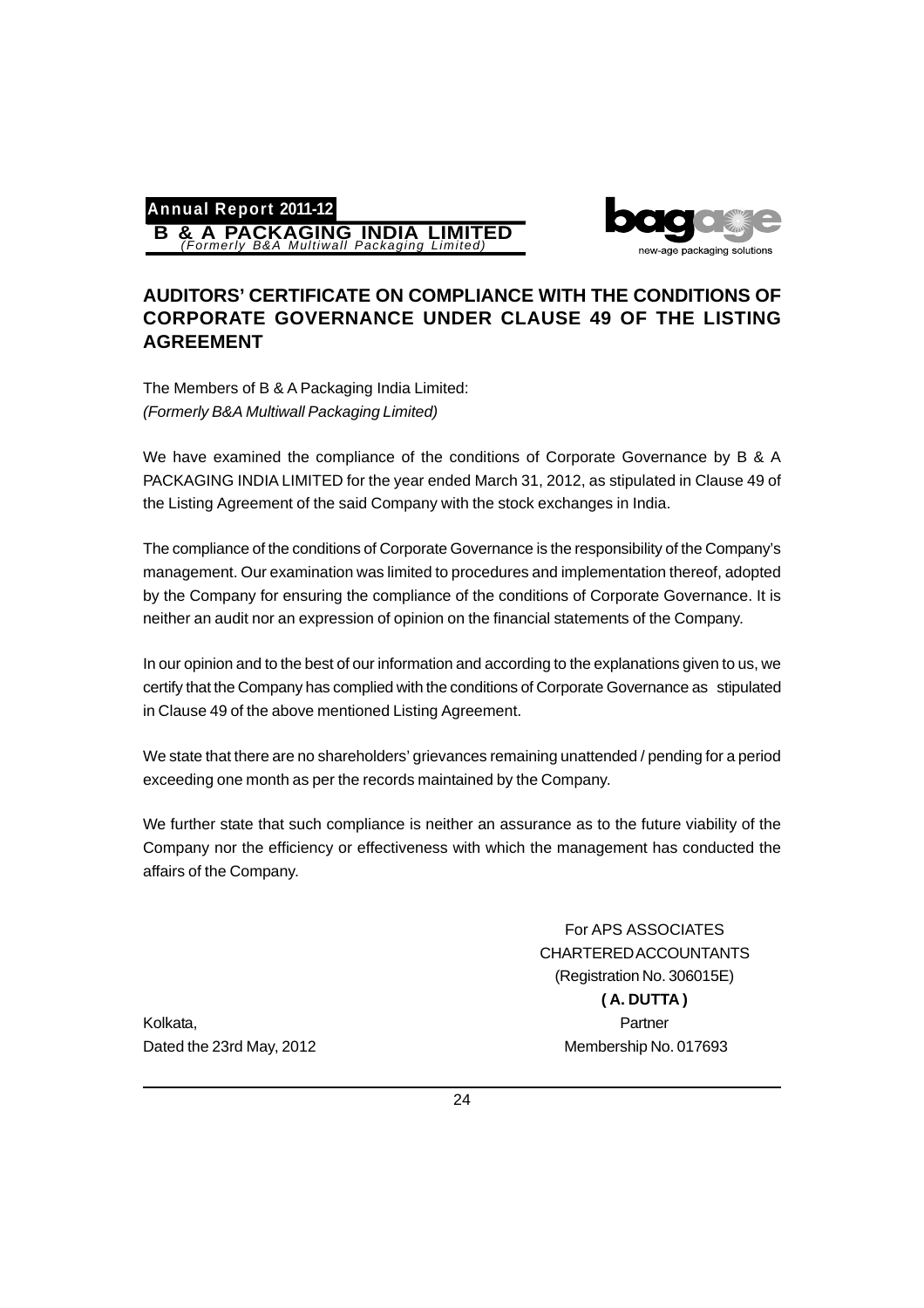



To

The Shareholders,

# **Affirmation of Compliance with Code of Conduct**

I, Ranadurjoy Roy Choudhury, Managing Director, declare that all the Board Members and Senior Management Personnel have affirmed compliance with the Code of Conduct as adopted by the Board of Directors in respect of the the Financial Year ended 31st March, 2012.

> **Ranadurjoy Roy Choudhury** *Managing Director*

Date: 23rd May, 2012 Place: Kolkata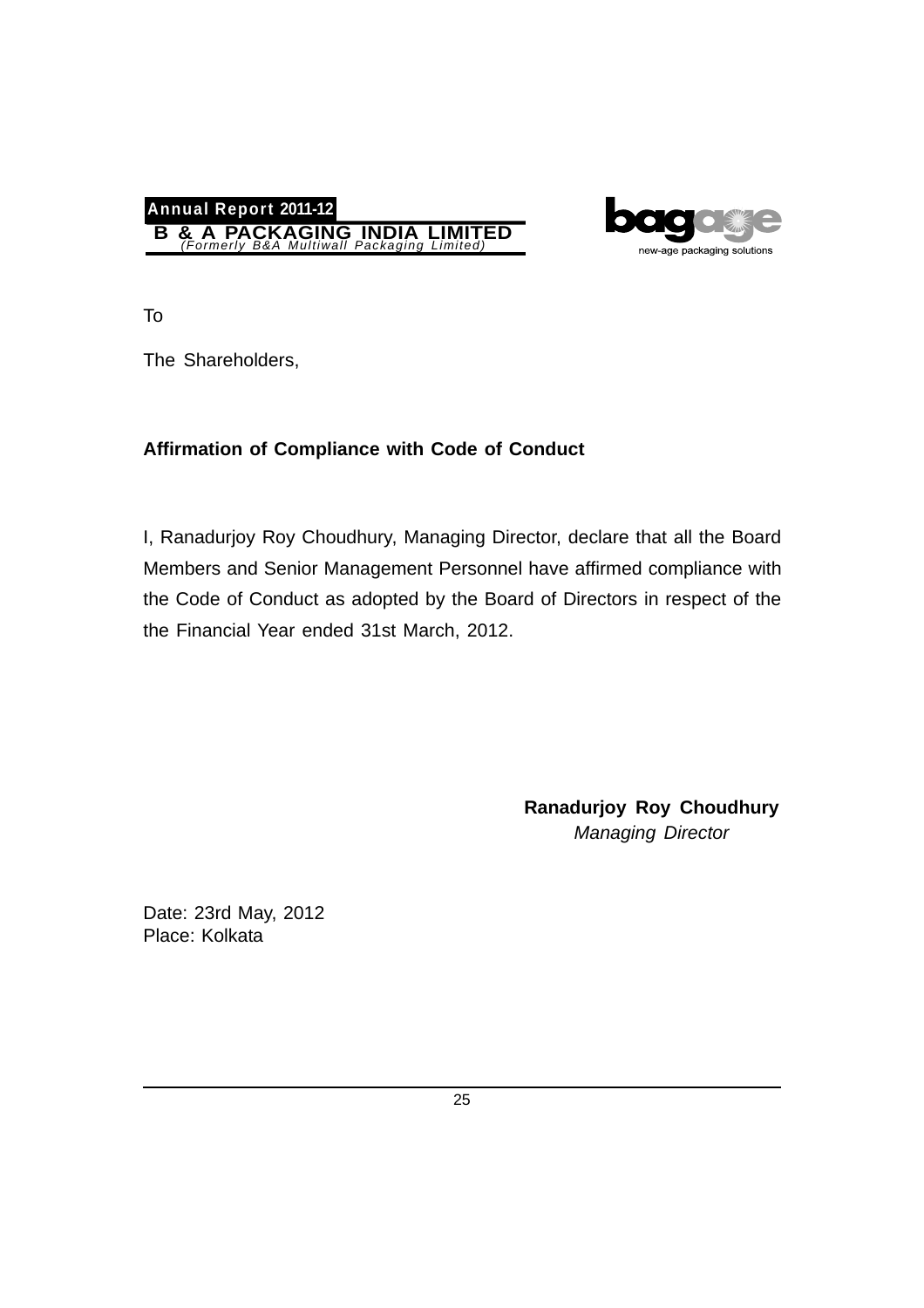



## **AUDITORS' REPORT**

To

The Members of B&A Packaging India Limited *(Formerly B&A Multiwall Packaging Limited)*

- 1. We have audited the attached Balance Sheet of B & A PACKAGING INDIA LIMITED as at 31st March, 2012, the Statement of Profit & Loss for the year ended on that date and also the Cash Flow Statement for the said year annexed thereto. These financial statements are the responsibility of the Company's management. Our responsibility is to express an opinion on these financial statements based on our audit.
- 2. We conducted our audit in accordance with auditing standards generally accepted in India. Those standards require that we plan and perform the audit to obtain reasonable assurance about whether the financial statements are free of material misstatement. An audit includes examining, on a test basis, evidence supporting the amounts and disclosures in the financial statement. An audit also includes assessing the accounting principles used and significant estimates made by management, as well as evaluating the overall financial statement presentation. We believe that our audit provides a reasonable basis for our opinion.
- 3. As required by the Companies (Auditor's Report) Order, 2003 issued by the Central Government of India in terms of sub-section (4A) of Section 227 of the Companies Act, 1956, we enclose in the Annexure a statement on the matters specified in paragraphs 4 and 5 of the said Order.
- 4. Further to our comments in the Annexure referred to above, we report that :
	- i) We have obtained all the information and explanations, which to the best of our knowledge and belief were necessary for the purposes of our audit.
	- ii) In our opinion, proper books of account as required by law have been kept by the Company so far as appears from our examination of those books.
	- iii) The Balance Sheet, Statement of Profit and Loss and Cash Flow Statement dealt with by this report are in agreement with the books of account.
	- iv) In our opinion, the Balance Sheet, Statement of Profit and Loss and Cash Flow Statement dealt with by this report comply with the applicable accounting standards referred to in sub-section (3C) of Section 211 of the Companies Act, 1956.
	- v) On the basis of written representations received from all the Directors as on 31st March, 2012 and taken on record by the Board of Directors, we report that none of the Directors is disqualified as on 31st March, 2012 from being appointed as a Director in terms of clause (g) of sub-section (1) of Section 274 of the Companies Act, 1956.
	- vi) in our opinion and to the best of our information and according to the explanations given to us, the accounts read with Notes annexed thereto, give the information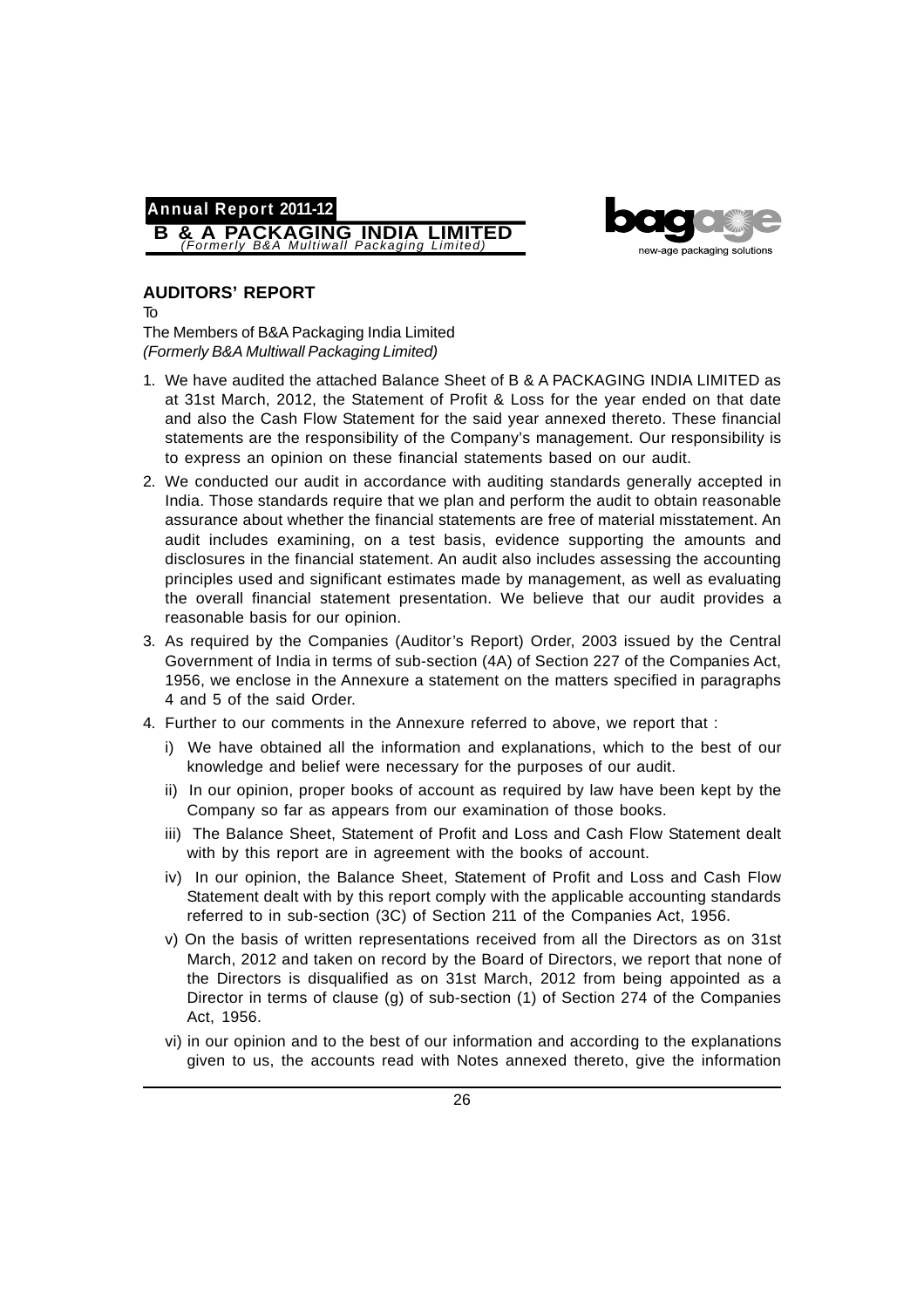# **Annual Report 2011-12 B & A PACKAGING INDIA LIMITED** *(Formerly B&A Multiwall Packaging Limited)*



required by the Companies Act, 1956, in the manner so required and also give a true and fair view in conformity with the accounting principles generally accepted in India:

- a) in the case of the Balance Sheet, of the state of affairs of the Company as at 31st March, 2012 ;
- b) in the case of the Statement of Profit and Loss, of the profit of the Company for the year ended on that date;

and

c) in the case of the Cash Flow Statement, of the cash flow of the Company for the year ended on that date.

> *For* **APS ASSOCIATES** *Chartered Accountants* (Registration No. 306015E) **A. Dutta** *Partner Membership No. 017693*

Place : Kolkata Dated : the 23rd May, 2012

## **ANNEXURE TO AUDITORS' REPORT**

To

The members of B & A PACKAGING INDIA LIMITED *(Formerly B&A Multiwall Packaging Limited)*

#### *Refer Paragraph 3 of our report of even date*

- 1. i) The Company has maintained proper records showing full particulars including quantitative details and situation of its fixed assets.
	- ii) During the year the fixed assets were physically verified by the management.
	- iii) No part of the fixed assets of the Company was disposed off during the year.
- 2. i) During the year, inventories were physically verified by the management at reasonable intervals.
	- ii) In our opinion, the procedure of physical verification of inventories followed by the management is adequate considering the size of the Company and the nature of its business.
	- iii) Based on examination of records, we are of opinion that, the Company is maintaining proper records of inventories. The discrepancies noticed on physical verification of inventories as compared to book records were not material and have been properly dealt with in the books of account.
- 3. According to the information and explanations given to us, the Company has not granted any loan, secured or unsecured to companies, firms or other parties covered in the register maintained under Section 301 of the Companies Act, 1956. However, the Company has taken interest free loans from a Private Limited Company and a Director, who are covered in the register maintained under Section 301 of the Companies Act, 1956. In our opinion the terms and conditions of these loans are prima facie not prejudicial to the interest of the Company and the repayments were not due during the year under audit.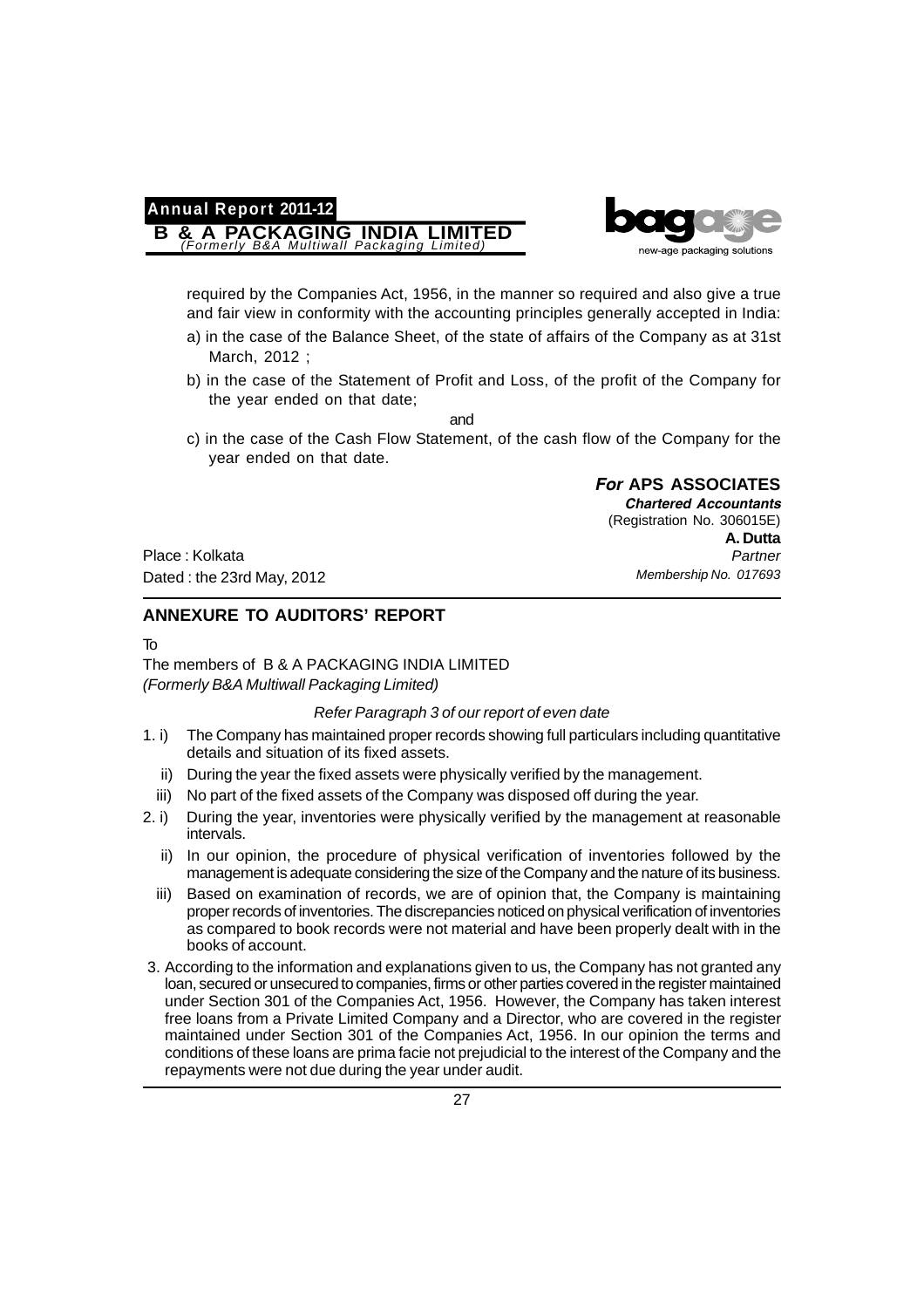

4. In our opinion and according to the information and explanations given to us, there are adequate internal control procedures commensurate with the size of the Company and the nature of its business for the purchase of inventory and fixed assets and for sale of goods. During the course of our audit, we have not come across any instance of major weakness in the internal controls.

**Annual Report 2011-12**

**B & A PACKAGING INDIA LIMITED** *(Formerly B&A Multiwall Packaging Limited)*

- 5. a) According to the information and explanations given to us, we are of the opinion that the transactions that need to be entered into the register maintained under section 301 of the Companies Act, 1956 have been so entered.
	- b) In our opinion and according to information and explanations given to us, the transactions made in pursuance of contracts or arrangements entered in the register maintained under section 301 of the Companies Act, 1956 and exceeding the value of rupees five lakhs in respect of any party during the year have been made at prices which are reasonable having regard to prevailing market prices at the relevant time.
- 6. The Company has not accepted any deposits from the public within the meaning of Section 58A and 58AA of the Companies Act, 1956 and the rules framed there under.
- 7. In our opinion, the Company has an internal audit system commensurate with its size and nature of its business.
- 8. We have broadly reviewed the books of account maintained by the Company pursuant to the Rules made by the Central Government for the maintenance of cost records under Section 209 (1) (d) of the Companies Act, 1956 for manufacture of paper sacks and are of the opinion that prime facie, the prescribed accounts and records have been made and maintained.
- 9. i) According to the records of Company, undisputed statutory dues including provident fund, employees' state insurance, income tax, sales tax, wealth tax, customs duty and excise duty have generally been regularly deposited with the appropriate authorities.
	- ii) According to the information and explanations given to us, the following are the particulars of disputed dues on account of sales tax and employees' state insurance matters which have not been deposited by the Company :-

| Name of the<br><b>Statute</b>    | Nature of dues      | Amount<br>(Rs.) | <b>Relevant</b><br><b>Period</b> | <b>Forum where</b><br>dispute is pending                              |
|----------------------------------|---------------------|-----------------|----------------------------------|-----------------------------------------------------------------------|
| <b>Central Sales</b><br>Tax Act. | <b>Sales</b><br>Tax | 64,515          | 1995-1996                        | Asst. Commissioner of<br>Sales Tax, (Appeal)<br><b>Balasore Range</b> |
| <b>Central Sales</b><br>Tax Act. | <b>Sales</b><br>Tax | 27,54,267       | 1998-1999                        | Sales Tax, Tribunal<br>Cuttack                                        |
| <b>Central Sales</b><br>Tax Act  | <b>Sales</b><br>Tax | 7,83,904        | 2002-2003                        | Sales Tax, Tribunal<br>Cuttack                                        |
| <b>Central Sales</b><br>Tax Act. | <b>Sales</b><br>Tax | 7,72,449        | 2003-2004                        | Sales Tax, Tribunal<br>Cuttack                                        |
| <b>Central Sales</b><br>Tax Act. | <b>Sales</b><br>Tax | 22,72,291       | 2005-2006                        | Commissioner<br>of Sales Tax, Cuttack                                 |
| <b>Central Sales</b><br>Tax Act. | Sales<br>Tax        | 28,46,586       | 2006-2007<br>&<br>2007-2008      | Commissioner of<br>Sales Tax, Cuttack                                 |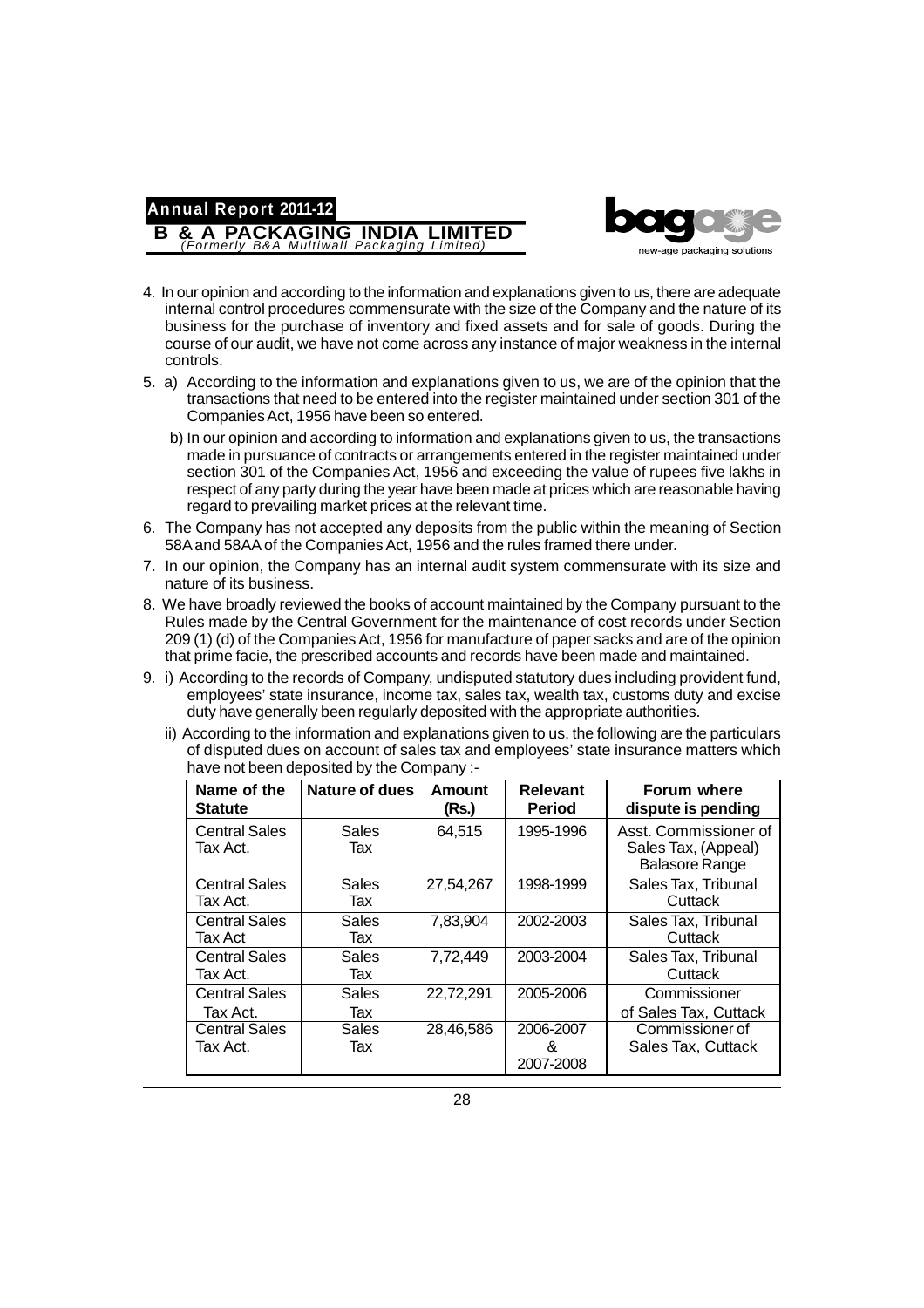# **B & A PACKAGING INDIA LIMITED** *(Formerly B&A Multiwall Packaging Limited)*



new-age packaging solutions

| Name of the                       | <b>Nature of</b>    | <b>Amount</b> | <b>Relevant</b>             | Forum where                            |
|-----------------------------------|---------------------|---------------|-----------------------------|----------------------------------------|
| <b>Statute</b>                    | dues                | (Rs.)         | <b>Period</b>               | dispute is pending                     |
| <b>Central Sales</b><br>Tax Act.  | <b>Sales</b><br>Tax | 17,47,350     | 2008-2009<br>&<br>2009-2010 | Commissioner of<br>Sales Tax, Cuttack  |
| Orissa Value<br>Added Tax Act     | <b>VAT</b>          | 1,38,204      | 2006-2007<br>ጼ<br>2007-2008 | Commissioner of<br>Sales Tax, Cuttack  |
| Employees' State<br>Insurance Act | E.S.I               | 61,398        | 2002-2003                   | Employees' Insurance<br>Court, Kolkata |

- 10) The Company has no accumulated loss as on 31st March, 2012. Further, the Company has not incurred cash loss during the year ended 31st March, 2012 or in the immediately preceding financial year ended 31st December 2011.
- 11) According to the records of the Company and the information and explanations given to us, the Company has not defaulted in repayment of dues to its bankers.
- 12) According to the information given to us, the Company has not granted loans or advances on the basis of security by way of pledge of shares, debentures and other securities.
- 13) In our opinion and according to the information and explanations given to us, the provisions of any special statute applicable to chit fund / nidhi / mutual benefit fund / societies are not applicable to the Company.
- 14) In our opinion, the Company does not deal or trade in shares, securities, debentures or other investments.
- 15) According to the information given to us, the Company has not given any guarantee for loans taken by others from banks or financial institutions during the period.
- 16) The term loan obtained by the Company during the year from its banker is being utilised for the purpose for which the said loan was received.
- 17) According to the information and explanations given to us and on an overall examination of the Balance Sheet of the Company, we report that no fund raised on short term basis were used for long term investment.
- 18) The Company has not made any preferential allotment of shares during the period.
- 19) The Company has not issued any debentures during the period.
- 20) The Company has not raised any money by way of public issue during the period.
- 21) In our opinion and according to the information and explanations given to us no fraud on or by the Company was reported during the period.

Place : Kolkata Dated : 23rd May, 2012 *For* **APS ASSOCIATES** *Chartered Accountants* (Registration No. 306015E) **A. Dutta** *Partner Membership No. 17693*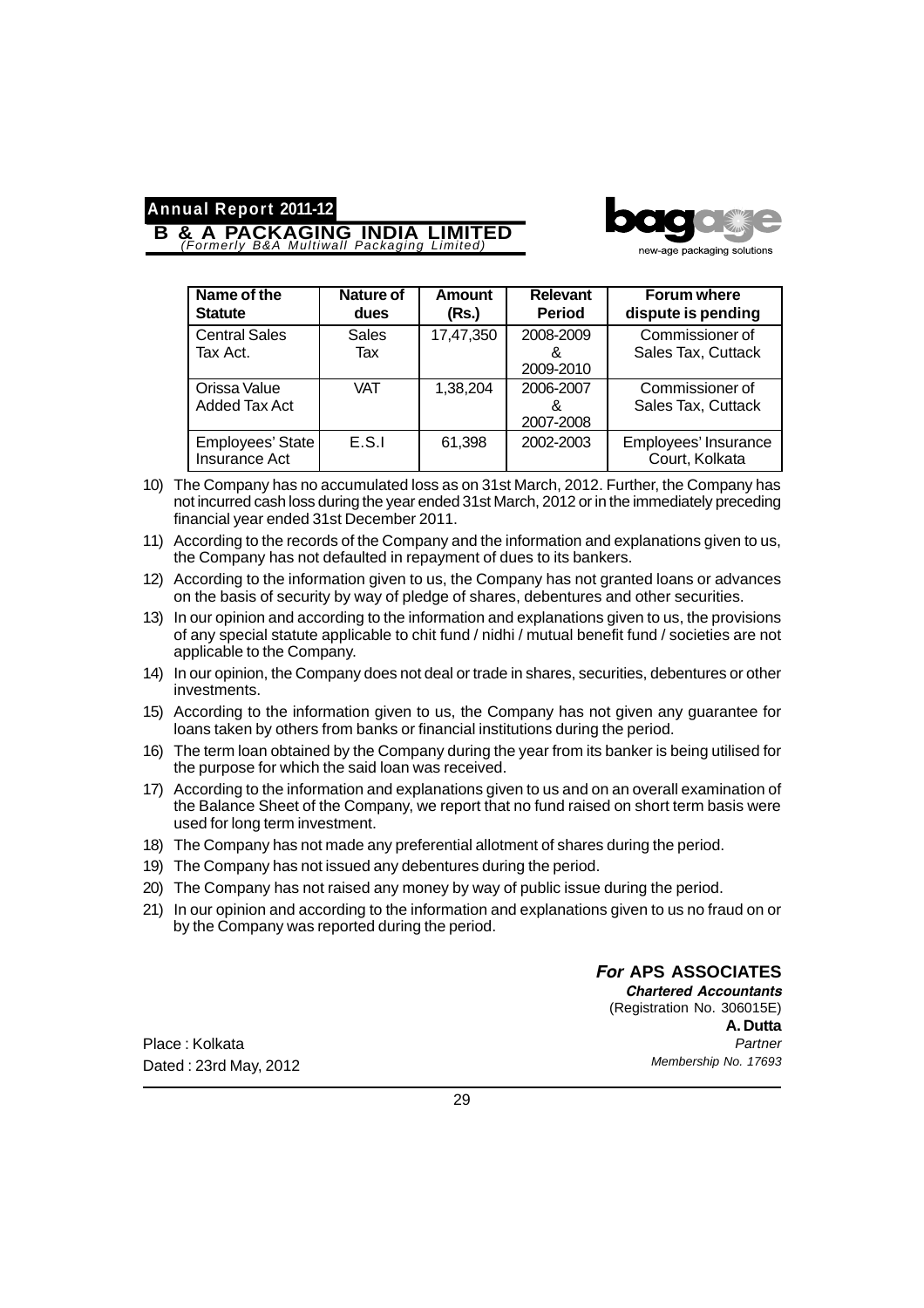



## **BALANCE SHEET AS AT MARCH 31st, 2012**

| <b>EQUITY AND LIABILITIES</b>                         |       | (Figures in ₹ except share data) |              |
|-------------------------------------------------------|-------|----------------------------------|--------------|
|                                                       | Note  | 2012                             | 2011         |
| <b>SHAREHOLDERS' FUNDS</b>                            |       |                                  |              |
| Share Capital                                         | 2.01  | 4,98,02,500                      | 4,98,02,500  |
| Reserves and Surplus                                  | 2.02  | 4,68,85,480                      | 3,09,34,793  |
|                                                       |       | 9,66,87,980                      | 8,07,37,293  |
| <b>NON-CURRENT LIABILITIES</b>                        |       |                                  |              |
| Long-term borrowings                                  | 2.03  | 6,92,92,631                      | 1,95,35,429  |
| Deferred tax liabilities (Net)                        | 2.04  | 28,53,174                        | 27,07,857    |
| Long term provisions                                  | 2.05  | 15,58,066                        | 13,03,183    |
|                                                       |       | 7,37,03,871                      | 2,35,46,469  |
| <b>CURRENT LIABILITIES</b>                            |       |                                  |              |
| Short-term borrowings                                 | 2.06  | 6,67,15,726                      | 5,22,04,797  |
| Trade payables                                        | 2.07  | 3,22,56,806                      | 3,04,23,140  |
| Other current liabilities                             | 2.08  | 1,65,79,585                      | 22,31,669    |
| Short-term provisions                                 | 2.09  | 1,79,98,615                      | 88,13,633    |
|                                                       |       | 13,35,50,732                     | 9,36,73,239  |
|                                                       |       | 30, 39, 42, 583                  | 19.79,57,001 |
| <b>ASSETS</b>                                         |       |                                  |              |
| NON-CURRENT ASSETS                                    |       |                                  |              |
| <b>Fixed assets</b>                                   |       |                                  |              |
| Tangible assets                                       | 2.10  | 3,20,03,475                      | 3,15,08,768  |
| Capital work-in-progress                              |       | 10,96,96,039                     | 73,351       |
| Deposits                                              | 2.11  | 25,40,011                        | 4,59,483     |
|                                                       |       | 14,42,39,525                     | 3,20,41,602  |
| <b>CURRENT ASSETS</b>                                 |       |                                  |              |
| Inventories                                           | 2.12  | 6,38,49,885                      | 6,63,40,329  |
| Trade receivables                                     | 2.13  | 5,72,36,134                      | 4,43,55,431  |
| Cash and cash equivalents                             | 2.14  | 84,49,868                        | 88,80,924    |
| Short-term loans and advances                         | 2.15  | 3,01,67,171                      | 4,63,38,715  |
|                                                       |       | 15,97,03,058                     | 16,59,15,399 |
|                                                       |       | 30, 39, 42, 583                  | 19,79,57,001 |
| Significant Accounting Policies and Notes on Accounts | 1 & 2 |                                  |              |
| In terms of our report of even date                   |       |                                  |              |

| For APS ASSOCIATES<br><b>Chartered Accountants</b> |                                       | For and on behalf of the Board |
|----------------------------------------------------|---------------------------------------|--------------------------------|
| A. Dutta                                           | P. Banerjee                           | <b>R. Roy Choudhury</b>        |
| Partner                                            | Director                              | <b>Managing Director</b>       |
| Membership No. 17693                               | Rajiv Gupta                           |                                |
| Kolkata, 23rd May, 2012                            | Company Secretary & Manager (Finance) |                                |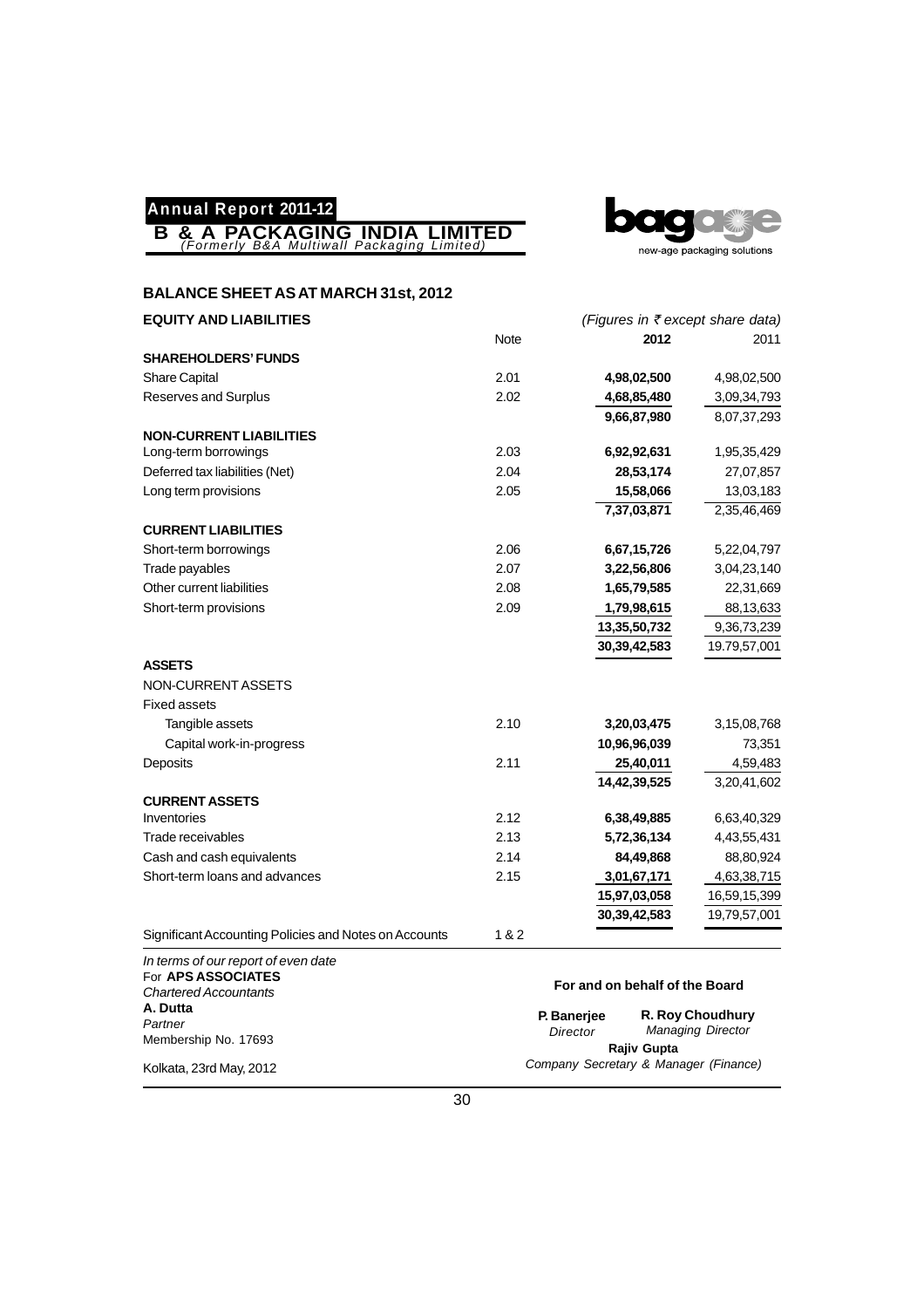



#### **STATEMENT OF PROFIT AND LOSS FOR THE PERIOD**

|                                                       |             | (Figures in ₹ except share data)  |               |
|-------------------------------------------------------|-------------|-----------------------------------|---------------|
|                                                       |             | 12 months period 15 months period |               |
|                                                       | <b>Note</b> | Apr'11-Mar'12                     | Jan'10-Mar'11 |
| Revenue from operations                               | 2.16        | 29, 33, 35, 137                   | 27,38,63,774  |
| Other Income                                          | 2.17        | 22,13,496                         | 6,70,360      |
| <b>Total Revenue</b>                                  |             | 29,55,48,633                      | 27,45,34,134  |
| <b>Expenses</b>                                       |             |                                   |               |
| Cost of materials consumed                            | 2.18        | 21,94,71,754                      | 19,16,96,521  |
| Changes in inventories of finished goods              |             |                                   |               |
| and work-in-progress                                  | 2.19        | (90, 41, 395)                     | (36, 76, 198) |
| Employee benefit expense                              | 2.20        | 2,07,72,027                       | 1,94,53,094   |
| <b>Financial costs</b>                                | 2.21        | 1,16,92,912                       | 1,05,42,490   |
| Depreciation and amortization expense                 | 2.10        | 16,32,583                         | 19,46,696     |
| Other expenses                                        | 2.22        | 2,59,34,042                       | 3,22,58,280   |
| <b>Total Expenses</b>                                 |             | 27,04,61,923                      | 25,22,20,883  |
| <b>Profit before taxation</b>                         |             | 2,50,86,710                       | 2,23,13,251   |
| Tax expense:                                          |             |                                   |               |
| Current tax                                           | 2.09        | 78,00,000                         | 74,10,000     |
| Deferred tax                                          | 2.04        | 1,45,317                          | 3,59,397      |
| Tax adjustment for Earlier Years                      |             | (5, 38, 859)                      |               |
| Profit/(Loss) for the period                          |             | 1,76,80,252                       | 1,45,43,854   |
| Significant Accounting Policies and Notes on Accounts | 1&2         |                                   |               |
| Earning per equity share:                             |             |                                   |               |
| Basic & Diluted                                       |             | 3.58                              | 2.93          |

| In terms of our report of even date<br>For APS ASSOCIATES |             | For and on behalf of the Board        |  |
|-----------------------------------------------------------|-------------|---------------------------------------|--|
| <b>Chartered Accountants</b>                              |             |                                       |  |
| A. Dutta                                                  | P. Banerjee | <b>R. Roy Choudhury</b>               |  |
| Partner                                                   | Director    | <b>Managing Director</b>              |  |
| Membership No. 17693                                      | Rajiv Gupta |                                       |  |
| Kolkata, 23rd May, 2012                                   |             | Company Secretary & Manager (Finance) |  |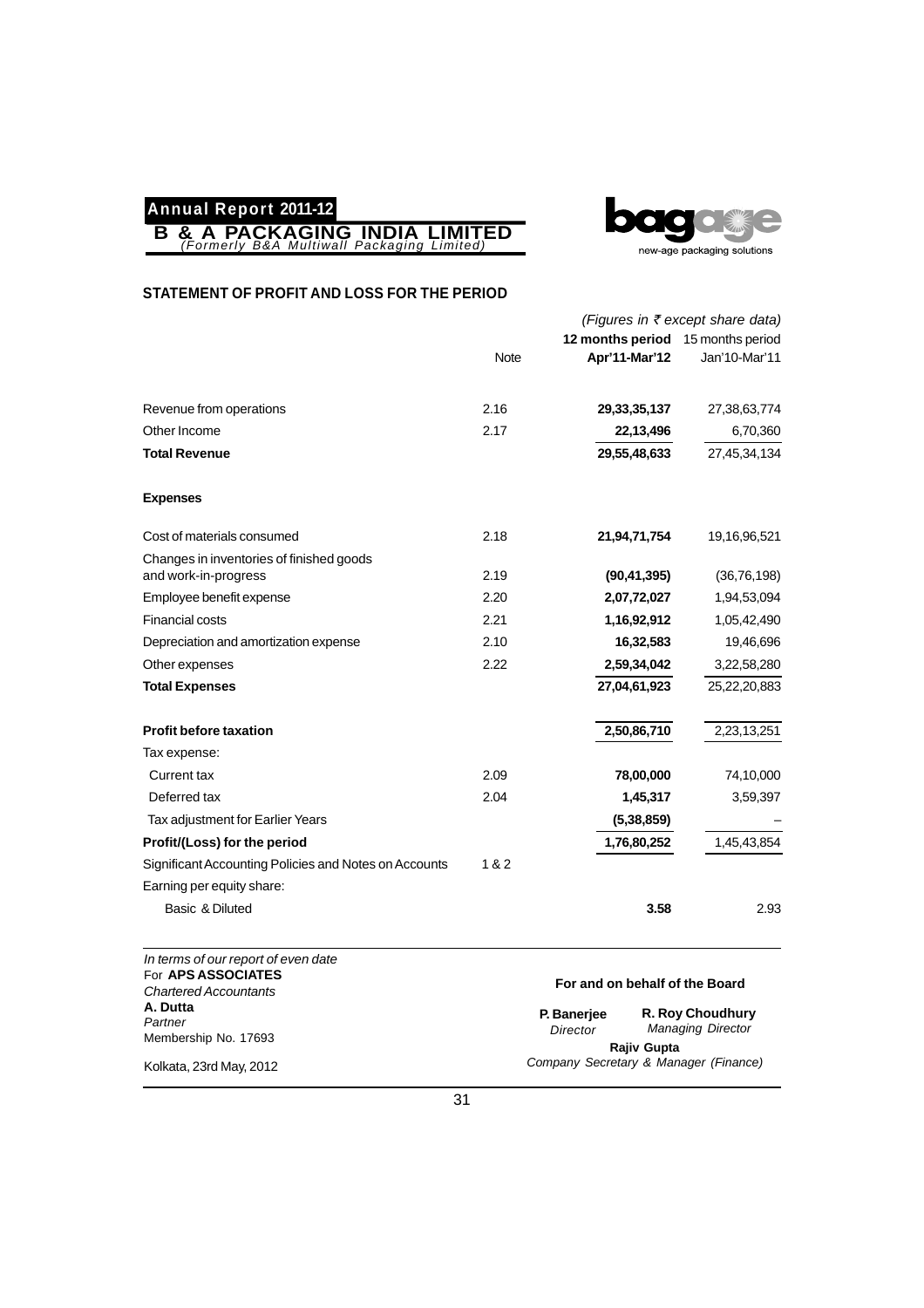**B & A PACKAGING INDIA LIMITED** *(Formerly B&A Multiwall Packaging Limited)*



#### **SIGNIFICANT ACCOUNTING POLICIES AND NOTES ON ACCOUNTS**

#### **1. SIGNIFICANT ACCOUNTING POLICIES :-**

#### **1.1 Accounting System**

These financial statements have been prepared on going concern assumptions under the historical cost convention on an accrual basis and in conformity with the relevant accounting standards as notified under the Companies (Accounting Standards) Rules , 2006 and the Companies Act, 1956.

#### **1.2 Fixed assets**

Fixed Assets are stated at cost ( or revalued amounts, as the case may be), less accumulated depreciation and impairment , if any. The cost of acquisition comprises purchase price inclusive of duties (net of Cenvat ), taxes, incidental expenses, erection / commissioning / trial run expenses and interest etc, up to the date the assets are ready for intended use. Capital Work-in-Progress comprises of the Cost of fixed assets that are not yet ready for their intended use at the reporting date.

#### **1.3 Inventories**

Raw Materials and Stores and Spares - Valued at cost. Finished Goods - Valued at cost or realisable price whichever is lower.

Materials-in-process - Valued at a percentage of cost or realisable price whichever is lower.

#### **1.4 Depreciation and Amortization**

Depreciation is provided on Straight Line Method in accordance with the provision of Schedule XIV to the Companies Act,1956 effecting writing off upto ninety-five percent of original cost of individual Fixed Assets.

#### **1.5 Sales**

Gross Sales include Excise Duty and Central Sales Tax but does not include Value Added Tax. Export sales are accounted for on the basis of actual Rupee realisation.

#### **1.6 Import of Raw Materials**

Import of Raw Materials are accounted for on the basis of actual rupee payments.

#### **1.7 Borrowing Cost**

Borrowing costs attributable to acquisition of fixed assets and capital work in progress, are treated as part of cost of such assets and Capitalised upto the stage of commercial production. All other borrowing costs are charged to revenue.

#### **1.8 Employees' benefits**

- a) Short term benefits like Salaries, Wages , Contribution to Provident Fund and Pension Scheme and other nonmonetary benefits are recognised on actual basis; pending final calculation of Allocable Surplus for the current year as required under the Payment of Bonus Act,1965 , provision for bonus is calculated on the basis of last year.
- b) The Company's Rules do not provide for either accumulation or compensation for leave of its employees.
- c) Long-term employee benefits are recognised as an expense in the Profit & Loss Account for the year in which the employee has rendered services.The expense is recognised at the present value of the amount payable as per Actuarial valuations. Actuarial gains and losses in respect of such benefits are recognised in the Profit and Loss A/c.

#### **1.9 Foreign Currency Transactions**

- (a) Transactions denominated in foreign currencies are recorded at the exchange rate prevailing on the date of transaction.
- (b) Any income or expense on account of exchange difference either on settlement or on translation is recognised in the profit and loss account; exchange difference relating to acquisition of fixed assets are adjusted to the carrying cost of such assets.

#### **1.10 Tax**

- (a) Current Tax payable for the year is computed as per provision of I.T.Act.
- (b) Deferred Tax, being tax on difference between profit considered for income tax purpose and profit as per the financial Statement , is recognised as per requirement of Accounting Standard 22.

#### **1.11Proposed Dividend**

Dividend proposed by the Board of Directors is provided for in the books of account pending approval at the Annual General Meeting.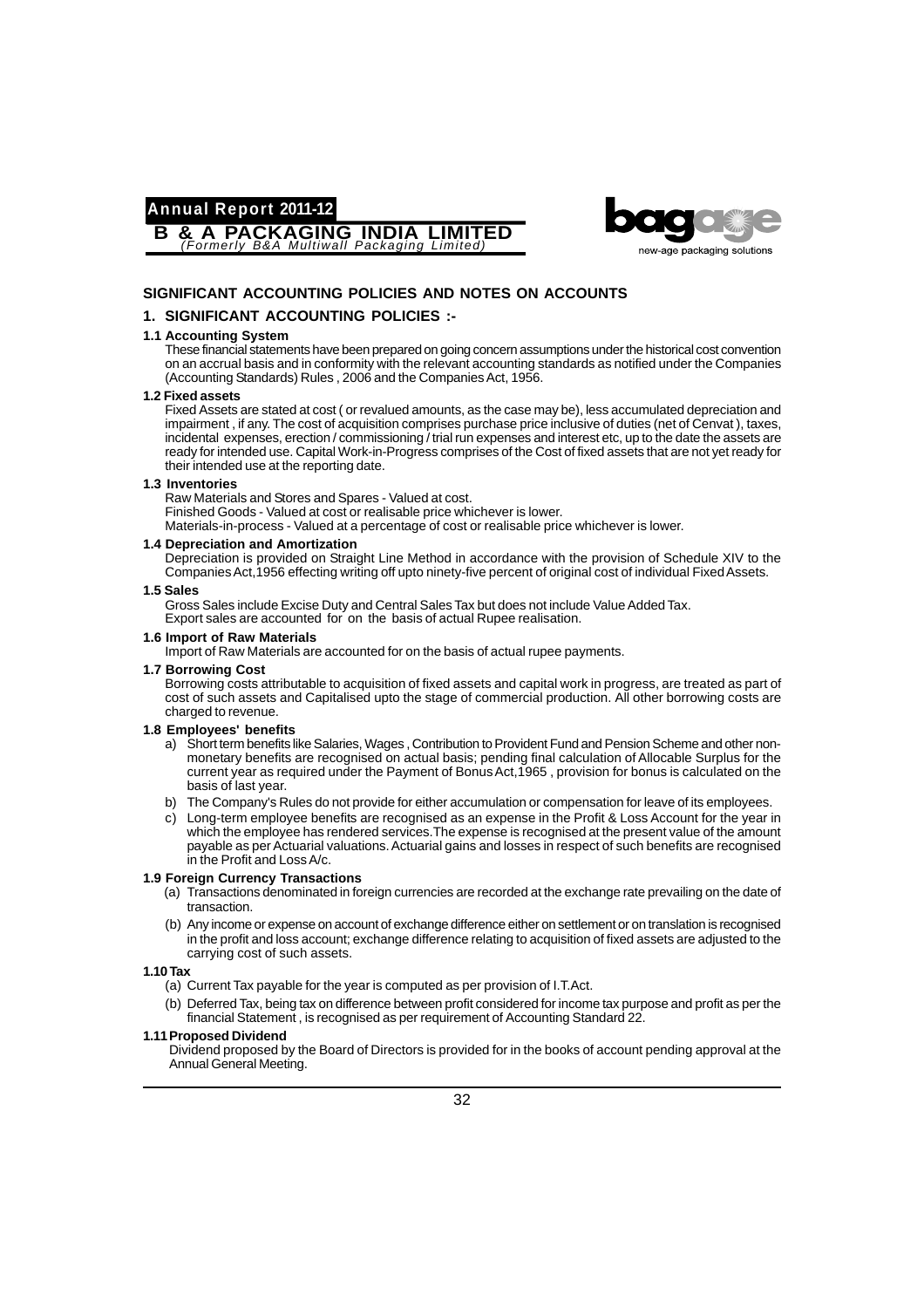**B & A PACKAGING INDIA LIMITED** *(Formerly B&A Multiwall Packaging Limited)*



## **SIGNIFICANT ACCOUNTING POLICIES AND NOTES ON ACCOUNTS 2 NOTES ON ACCOUNTS FOR THE YEAR ENDED MARCH 31 ,2012**

|                                                                                                                                                                               |            | As at March 31, (in $\bar{z}$ ) |
|-------------------------------------------------------------------------------------------------------------------------------------------------------------------------------|------------|---------------------------------|
| <b>PARTICULARS</b>                                                                                                                                                            | 2012       | 2011                            |
| <b>2.01 SHARE CAPITAL</b>                                                                                                                                                     |            |                                 |
| <b>Authorized</b>                                                                                                                                                             |            |                                 |
| 8000000 Equity Shares of Rs.10/- each                                                                                                                                         | 80,000,000 | 80,000,000                      |
| Issued, Subscribed and Paid up                                                                                                                                                |            |                                 |
| 4960500 Equity Shares of Rs.10/- each fully paid up<br>(Previous Year: 49,60,500 Equity Shares)                                                                               | 49,605,000 | 49,605,000                      |
| Forfeited Shares (39,500/- Shares @ 10/- each                                                                                                                                 |            |                                 |
| but originally paid-up @ 5/- each)                                                                                                                                            | 197,500    | 197,500                         |
|                                                                                                                                                                               | 49,802,500 | 49,802,500                      |
| (i)<br>35,54,829 Shares(71.60%) are held by the holding company, B&A Limited,                                                                                                 |            |                                 |
| Shares in the company held by other Shareholders holding more than<br>(ii)<br>5% shares - Industrial Promotion and Investment Corporation<br>of Odisha Ltd. (3,00,000 shares) |            |                                 |
| Shares issued during five years immediately preceding this Balance Sheet<br>(iii)                                                                                             | - NIL      |                                 |
| <b>2.02 RESERVES AND SURPLUS</b>                                                                                                                                              |            |                                 |
| Capital Reserve<br>(a)                                                                                                                                                        | 16,743,000 | 16,743,000                      |
| <b>Other Reserves</b><br>(b)                                                                                                                                                  |            |                                 |
| <b>Central Investment Subsidy</b>                                                                                                                                             | 2,500,000  | 2,500,000                       |
| State Subsidy                                                                                                                                                                 | 241,700    | 241,700                         |
| <b>Revenue Reserve</b>                                                                                                                                                        | 3,877,298  | 3,877,298                       |
|                                                                                                                                                                               | 6,618,998  | 6,618,998                       |
| Surplus:<br>(c)                                                                                                                                                               |            |                                 |
| Balance as per Last Balance Sheet                                                                                                                                             | 7,572,795  | (6,971,059)                     |
| Add: Profit as per Statement of Profit and Loss                                                                                                                               | 17,680,252 | 14,543,854                      |
|                                                                                                                                                                               | 25,253,047 | 7,572,795                       |
| Less: Provision for proposed Dividend                                                                                                                                         | 1,488,150  |                                 |
| Less: Provision for Dividend Distribution Tax                                                                                                                                 | 241,415    |                                 |
|                                                                                                                                                                               | 23,523,482 | 7,572,795                       |
| <b>Balance</b>                                                                                                                                                                | 46,885,480 | 30,934,793                      |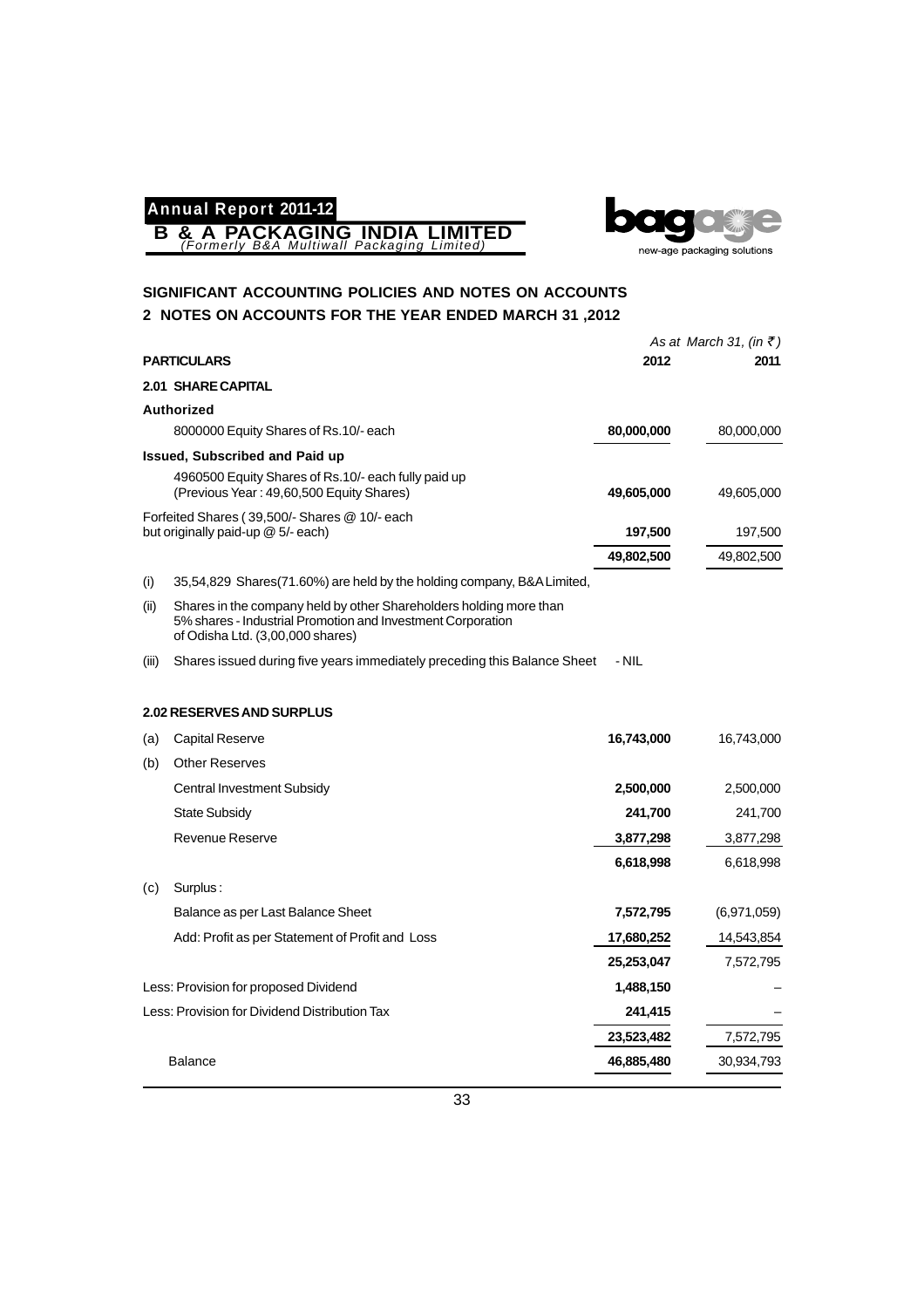



|      |                                                                                                                                                                                     |            | As at March 31, (in $\bar{z}$ ) |
|------|-------------------------------------------------------------------------------------------------------------------------------------------------------------------------------------|------------|---------------------------------|
|      | <b>PARTICULARS</b>                                                                                                                                                                  | 2012       | 2011                            |
|      | 2.03 LONG-TERM BORROWINGS                                                                                                                                                           |            |                                 |
| (a)  | <b>TERMLOANS</b>                                                                                                                                                                    |            |                                 |
|      | <b>SECURED</b>                                                                                                                                                                      |            |                                 |
|      | State Bank of India, I.F.Branch, Kolkata                                                                                                                                            | 43,313,384 |                                 |
| (i)  | Secured by 1st charge over the entire Plant & Machinery and other fixed<br>Assets pertaining to the Flexible Packaging Material Project and also<br>collaterally secured by:        |            |                                 |
|      | Extension of charge over Factory Land, Building, Plant & Machinery.<br>a)                                                                                                           |            |                                 |
|      | b) Equitable mortgage of Flat No.1 & 2, 3rd Floor at 55/24, Bimannagar,<br>Sardarpara, Kaikhali, P.S. Rajarhat, North 24 Parganas in the name of<br>Barooahs & Associates Pyt. Ltd. |            |                                 |
|      | c) Personal guarantee of Shri H.P.Barooah, Director, & Corporate Guarantee<br>of Barooahs & Associates Pvt.Ltd.                                                                     |            |                                 |
| (ii) | Terms of Repayment: In Quarterly installments each of ₹34.50 Lacs                                                                                                                   |            |                                 |
|      | <b>HDFC Bank Ltd. Kolkata</b>                                                                                                                                                       | 179,247    | 135,429                         |
| (i)  | Secured by hypothecation of a Motor Car                                                                                                                                             |            |                                 |
| (ii) | Terms of Repayment: In equated monthly installments                                                                                                                                 |            |                                 |
| (b)  | LOAN FROM RELATED PARTIES                                                                                                                                                           |            |                                 |
|      | <b>UNSECURED</b>                                                                                                                                                                    |            |                                 |
|      | From Barooahs & Associates Pyt. Ltd.                                                                                                                                                | 20,400,000 | 14,000,000                      |
|      | From a Director                                                                                                                                                                     | 5,400,000  | 5,400,000                       |
|      | [Repayable on completion of repayment of Term Loan from State Bank of India<br>as stated in (a) above]                                                                              | 69,292,631 | 19,535,429                      |
|      |                                                                                                                                                                                     |            |                                 |
|      | 2.04 DEFERRED TAX LIABILITIES (NET)                                                                                                                                                 |            |                                 |
|      | <b>Assets</b> Deferred Sales Tax Liabilities                                                                                                                                        | 254,348    | 254,348                         |
|      | <b>Provision for Retirement Benefit</b>                                                                                                                                             | 832,709    | 635,047                         |
|      |                                                                                                                                                                                     | 1,087,057  | 889,395                         |
|      | <b>Liabilities</b>                                                                                                                                                                  |            |                                 |
|      | Difference between Written Down Value of assets as per Income<br>Tax Laws and written down value of assets as per books                                                             | 3,940,231  | 3,597,252                       |
|      | Deferred Tax Liabilities (Net)                                                                                                                                                      | 2,853,174  | 2,707,857                       |
|      | Deferred Tax Liabilities for the year:                                                                                                                                              | 145,317    | 359,397                         |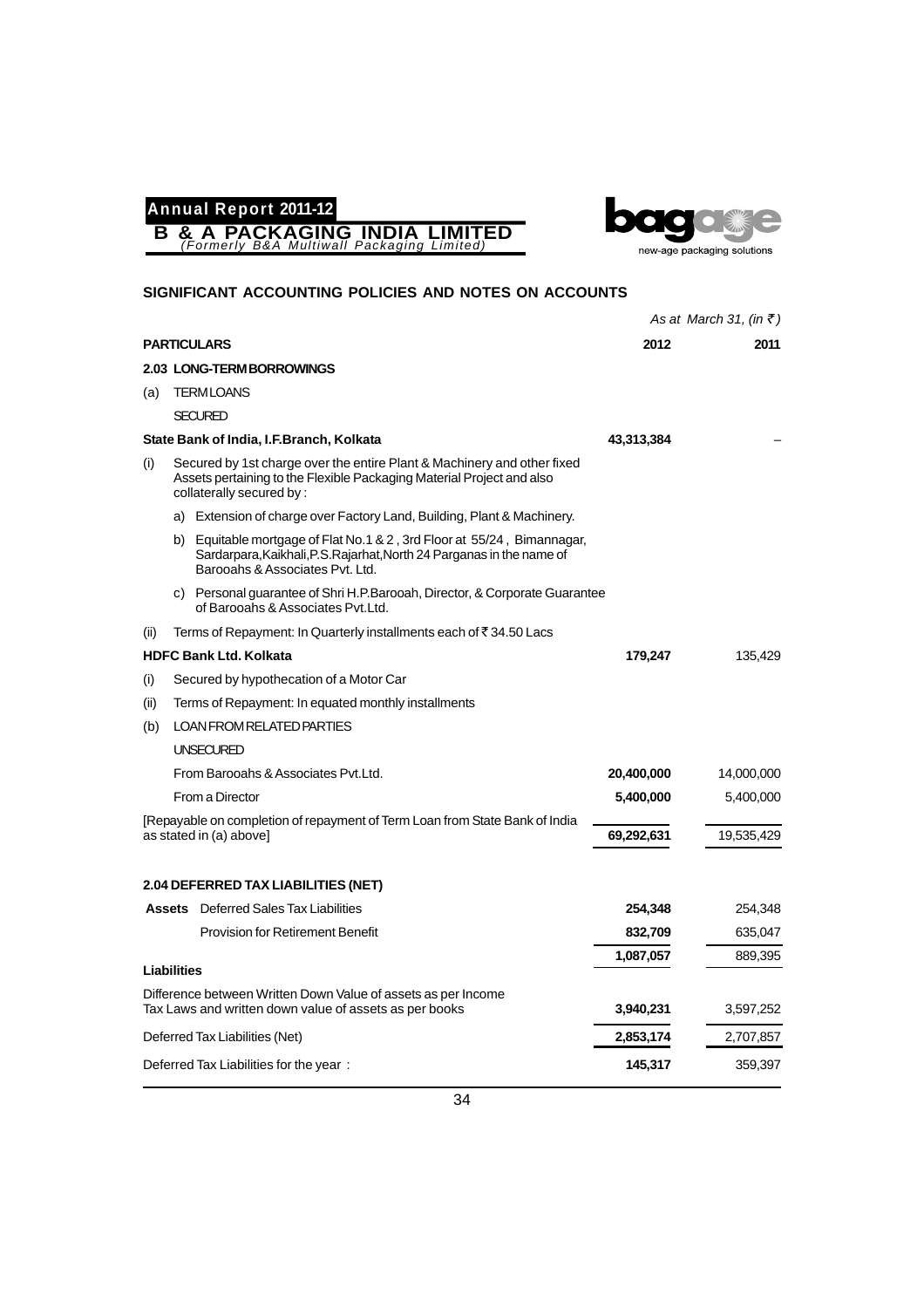



#### **SIGNIFICANT ACCOUNTING POLICIES AND NOTES ON ACCOUNTS**

|                                                                                                           |           | As at March 31, (in $\bar{z}$ ) |  |
|-----------------------------------------------------------------------------------------------------------|-----------|---------------------------------|--|
| <b>PARTICULARS</b>                                                                                        | 2012      | 2011                            |  |
| 2.05 LONG TERM PROVISIONS                                                                                 |           |                                 |  |
| Provision for Employees' Benefits:                                                                        |           |                                 |  |
| <b>Provision for Gratuity</b>                                                                             | 1,558,066 | 1,303,183                       |  |
| Company's Long Torm bonofit Cohomo prosently consist of Crotuity only Eollewing are the details of amount |           |                                 |  |

Company's Long Term benefit Scheme presently consist of Gratuity only. Following are the details of amount recognised in the financial Statements in respect of gratuity as per actuarial valuation :

#### **TABLE 1**

Actuarial calculations for AS 15 (Rev.2005) for the purpose of Net Asset / Liability, Recognised in the Balance Sheet.

| SI.  | <b>Description</b>                                      | 31st March, 2011 | 31st March, 2012 |
|------|---------------------------------------------------------|------------------|------------------|
|      | Present Value of Defined Benefit Obligation             | 2,055,169.00     | 2,694,852.00     |
| ii)  | Fair Value of Plan Assets                               |                  |                  |
| iii) | Funded Status [ Surplus / (Deficit]                     | (2,055,169.00)   | (2,694,852.00)   |
| iv)  | Unrecognised Past Service Cost                          |                  |                  |
| V)   | Net Asset / (Liability) recognized in the Balance Sheet | (2.055, 169.00)  | (2,694,852.00)   |

#### **REVISED SCHEDULE VI COMPANIES ACT**

| a)  | <b>Current Liability</b>        | 31st March, 2011 | 31st March, 2012 |
|-----|---------------------------------|------------------|------------------|
|     | Current Liability on retirement | 711,681.00       | 1,088,598.00     |
| ii) | Current Liability on attrition  | 40,305.00        | 48,188.00        |
|     | <b>Total Current Liability</b>  | 751,986.00       | 1,136,786.00     |
| b)  | <b>Non Current Liability</b>    | 1,303,183.00     | 1,558,066.00     |

#### **TABLE 2**

Actuarial calculations for AS 15 (Rev.2005) for the purpose of Disclosure of employer expense for the year ending 31st March 12

| SI.   | <b>Description</b>                                                       | Period<br>2011-12 |
|-------|--------------------------------------------------------------------------|-------------------|
| i)    | Current Service cost (including risk premium for fully insured benefits) | 265,113           |
| ii)   | Interest Cost                                                            | 190.000           |
| iii)  | Expected Return of Asset(-)                                              |                   |
| iv)   | Curtailment Cost (+)                                                     |                   |
| V)    | Settlement Cost                                                          |                   |
| vi)   | Past Service Cost                                                        |                   |
| vii)  | Actuarial Gains(-) / Loss (+)                                            | $(+)$ 1,84,570    |
| viii) | Appreciation/Depreciation of Plan Assets                                 |                   |
|       | Total                                                                    | 639,683           |
|       | Total employer expenses recognized in P & L                              | 639.683           |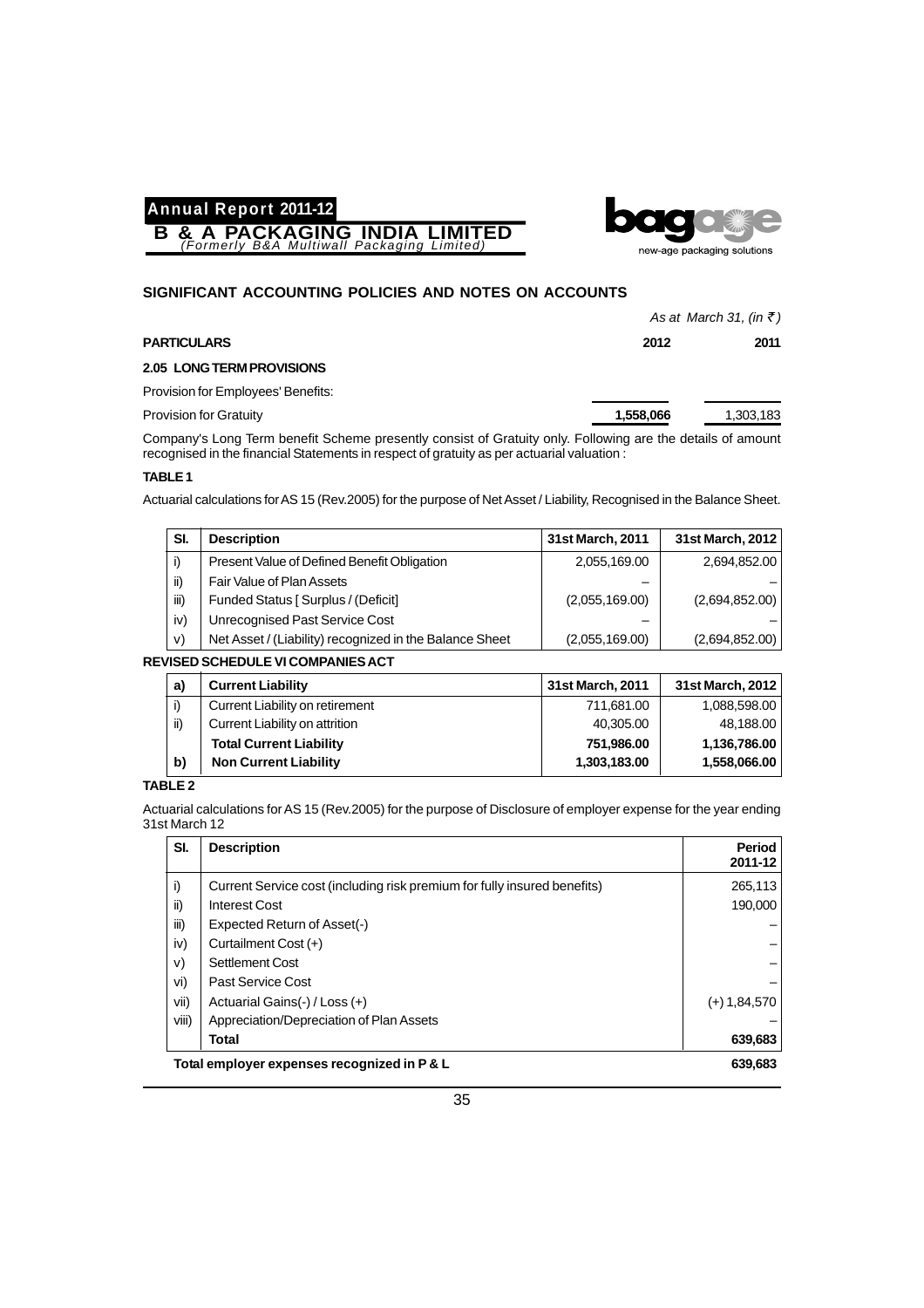



### **SIGNIFICANT ACCOUNTING POLICIES AND NOTES ON ACCOUNTS**

#### **2.5 LONG TERM PROVISIONS (Contd.)**

#### **TABLE 3**

Actuarial calculations for AS 15 (Rev.2005) purpose change in obligations / assets in the year ending 31.03.2012

#### **A. Change in Obligation in the period ended 31.03.2012**

| SI.   | <b>Description</b>                                                       | Period<br>2011-12 |
|-------|--------------------------------------------------------------------------|-------------------|
| i)    | Present Value of Defined Benefit Obligation at the beginning of the year | 2,055,169         |
| ii)   | Employer Service Cost (+)                                                | 265,113           |
| iii)  | Interest Cost $(+)$                                                      | 190,000           |
| iv)   | Curtailment Cost (+)                                                     |                   |
| V)    | Settlement Cost                                                          |                   |
| vi)   | <b>Plan Amendments</b>                                                   |                   |
| vii)  | Acquisitions                                                             |                   |
| viii) | Actuarial Gains(-) / Loss (+)                                            | $(+)$ 1,84,570    |
| ix)   | Benefit Payments (-)                                                     |                   |
| X)    | Present Value of DB obligations at the end of the year                   | 2,694,852.00      |

#### **B. Change in Assets**

| SI.  | <b>Description</b>                                     | Period<br>2011-12 |
|------|--------------------------------------------------------|-------------------|
|      | Fair Value of Plan Assets at the beginning of the year |                   |
| ii)  | Acquisition adjustments                                |                   |
| iii) | Actual return on Plan Assets (+)                       |                   |
| iv)  | Actual Company Contribution (+)                        |                   |
| V)   | Benefit Payments (-)                                   |                   |
| vi)  | Appreciation/Depreciation of Plan Assets               |                   |
| vii) | Fair Value of Plant Assets at the end of the period    |                   |

### **TABLE 4**

Reconciliation of Net assets / (Liability) recognized in the Balance Sheet as at 31 st March, 2012

| SI.  | <b>Description</b>                                                                   | Year 2011-12 |
|------|--------------------------------------------------------------------------------------|--------------|
|      | Net Asset / (Liability) recognized in the Balance Sheet at the beginning of the Year | (2.055, 169) |
| ii)  | <b>Employer Expenses</b>                                                             | 639.683      |
| iii) | <b>Employer Contributions.</b>                                                       |              |
| iv)  | Acquisitions.                                                                        |              |
| V)   | Net Asset / (Liability) recognized in the Balance Sheet at the ending of the year    | 2,694,852.00 |

Summary of Membership Date

| <b>Active Members</b>                            | <b>31st March 2011</b> | 31st March 2012 |
|--------------------------------------------------|------------------------|-----------------|
| Number of Employees                              | 49                     | 66              |
| Total Monthly Salaries (₹)                       | 327,090                | 548,370         |
| Avg. Monthly Salary per employees $(\bar{\tau})$ | 6675                   | 8309            |
| Average past Services (yrs.)                     | 13.00                  | 10.89           |
| Average future services (yrs.)                   | 15.73                  | 16.76           |
| Average age at valuation date (yrs.)             | 42.96                  | 41.83           |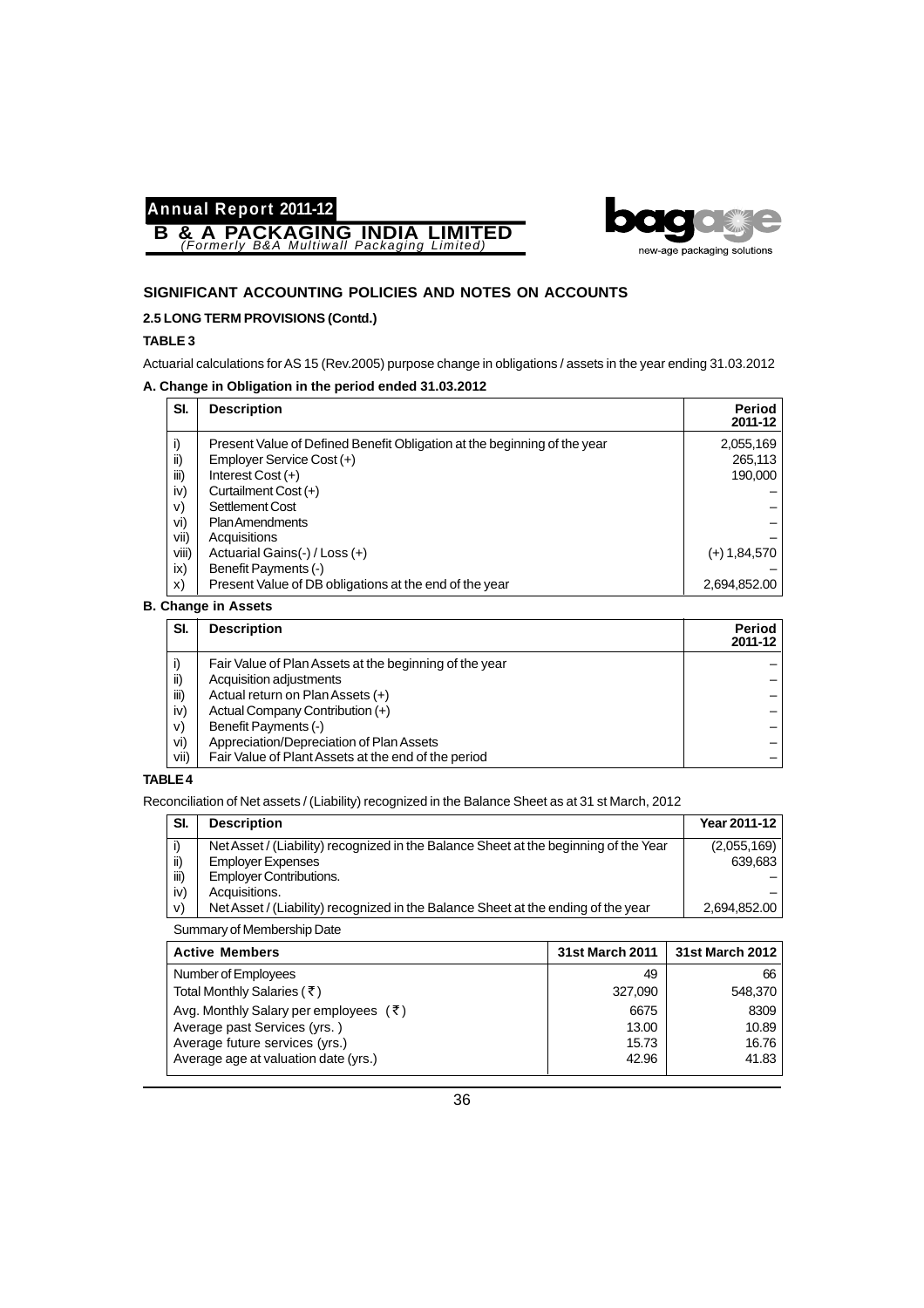



|                                                                                                                                                                                                                                                                                                                                                                                                                     |            | As at March 31, (in $\bar{z}$ ) |
|---------------------------------------------------------------------------------------------------------------------------------------------------------------------------------------------------------------------------------------------------------------------------------------------------------------------------------------------------------------------------------------------------------------------|------------|---------------------------------|
| <b>PARTICULARS</b>                                                                                                                                                                                                                                                                                                                                                                                                  | 2012       | 2011                            |
| <b>2.06 SHORT TERM BORROWINGS</b>                                                                                                                                                                                                                                                                                                                                                                                   |            |                                 |
| LOAN REPAYABLE ON DEMAND                                                                                                                                                                                                                                                                                                                                                                                            |            |                                 |
| <b>SECURED</b>                                                                                                                                                                                                                                                                                                                                                                                                      |            |                                 |
| Cash Credit from State Bank of India, I.F.Branch, Kolkata                                                                                                                                                                                                                                                                                                                                                           | 66,715,726 | 52,204,797                      |
| Secured by hypothecation of Company's stock, receivables and entire Assets<br>both present and future and also collaterally secured by :<br>Extension of charge over Factory Land, Building, Plant & Machinery.<br>a)<br>Equitable mortgage of the Flat No.1 & 2, 3rd Floor at 55/24, Bimannagar,<br>b)<br>Sardarpara, Kaikhali, P.S. Rajarhat, North 24 Parganas in the name of<br>Barooahs & Associates Pvt. Ltd. |            |                                 |
| Personal guarantee of Shri H.P.Barooah, Director, & Corporate Guarantee of<br>C)<br>Barooahs & Associates Pyt.Ltd.                                                                                                                                                                                                                                                                                                  |            |                                 |
| <b>2.07 TRADE PAYABLES</b>                                                                                                                                                                                                                                                                                                                                                                                          |            |                                 |
| Sundry Creditors for Goods*                                                                                                                                                                                                                                                                                                                                                                                         | 15,192,830 | 23,956,433                      |
| Sundry Creditors - Freight                                                                                                                                                                                                                                                                                                                                                                                          | 5,155,152  | 3,565,222                       |
| Sundry Creditors - Others**                                                                                                                                                                                                                                                                                                                                                                                         | 11,908,824 | 2,901,485                       |
|                                                                                                                                                                                                                                                                                                                                                                                                                     | 32,256,806 | 30,423,140                      |
| *This includes Bill Liabilities which are used in the manufacturing process.                                                                                                                                                                                                                                                                                                                                        |            |                                 |
| ** This includes Bill Liabilities provided for contractors, workers, misc.bills etc.                                                                                                                                                                                                                                                                                                                                |            |                                 |
| <b>2.08 OTHER CURRENT LIABILITIES</b>                                                                                                                                                                                                                                                                                                                                                                               |            |                                 |
| <b>CURRENT MATURITIES OF LONG-TERM DEBTS</b>                                                                                                                                                                                                                                                                                                                                                                        |            |                                 |
| Term Loan from State Bank of India, I.F.Branch, Kolkata<br>(a)                                                                                                                                                                                                                                                                                                                                                      | 13,800,000 | 25,532                          |
| Secured by 1st charge over the entire Plant & Machinery and other fixed<br>(i)<br>Assets pertaining to the Flexible Packaging Material Project and also<br>collaterally secured by:                                                                                                                                                                                                                                 |            |                                 |
| a) Extension of charge over Factory Land, Building, Plant & Machinery.                                                                                                                                                                                                                                                                                                                                              |            |                                 |
| b) Equitable mortgage of the Flat No.1 & 2, 3rd Floor at 55/24, Bimannagar,<br>Sardarpara, Kaikhali, P.S. Rajarhat, North 24 Parganas in the name of<br>Barooahs & Associates Pvt.Ltd.                                                                                                                                                                                                                              |            |                                 |
| c) Personal guarantee of Shri H.P.Barooah, Director, & Corporate Guarantee<br>of Barooah & Associates Pyt.Ltd.                                                                                                                                                                                                                                                                                                      |            |                                 |
| Terms of Repayment : In Quarterly installments each of ₹34.50 Lacs<br>(ii)                                                                                                                                                                                                                                                                                                                                          |            |                                 |
| (b) Term Loan from HDFC Bank Ltd; Kolkata                                                                                                                                                                                                                                                                                                                                                                           | 173,414    | 108,530                         |
| (i) Secured by hypothecation of a Motor Car                                                                                                                                                                                                                                                                                                                                                                         |            |                                 |
| (ii) Terms of Repayment: In equated monthly installments                                                                                                                                                                                                                                                                                                                                                            |            |                                 |
| <b>OTHER PAYABLE</b>                                                                                                                                                                                                                                                                                                                                                                                                |            |                                 |
| Deferred Sales Tax*                                                                                                                                                                                                                                                                                                                                                                                                 | 823,134    | 823,134                         |
| <b>Other Statutory Dues</b>                                                                                                                                                                                                                                                                                                                                                                                         | 1,783,037  | 1,274,473                       |
| * In terms of Industrial Policies of 1986 and 1989 declared by Government of<br>Odisa, the Company opted for the Sales Tax Deferment Scheme upto 30.11.1996<br>and the deferred Sales Tax balance stands at $\bar{\tau}$ 8,23,134 as on 31.03.2012                                                                                                                                                                  |            |                                 |
| (As on 31.03.2011 - ₹8,23,134)                                                                                                                                                                                                                                                                                                                                                                                      | 16,579,585 | 2,231,669                       |
|                                                                                                                                                                                                                                                                                                                                                                                                                     |            |                                 |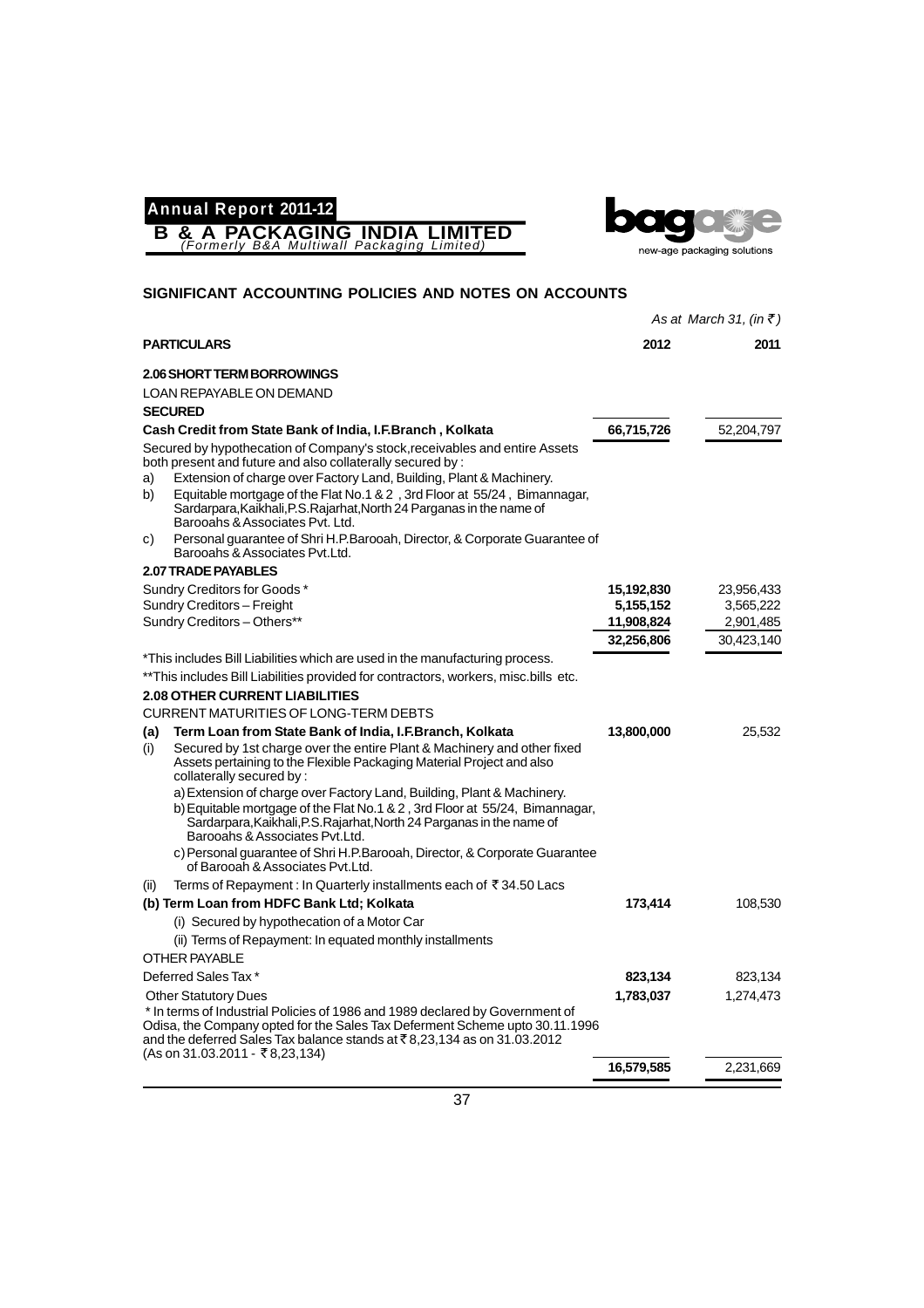**B & A PACKAGING INDIA LIMITED** *(Formerly B&A Multiwall Packaging Limited)*



#### **SIGNIFICANT ACCOUNTING POLICIES AND NOTES ON ACCOUNTS**

| <b>PARTICULARS</b> |  |
|--------------------|--|
|--------------------|--|

|     |                                         |            | As at March 31, (in $\bar{z}$ ) |
|-----|-----------------------------------------|------------|---------------------------------|
|     | <b>PARTICULARS</b>                      | 2012       | 2011                            |
|     | 2.09 SHORT TERM PROVISIONS              |            |                                 |
| (a) | Provision for Employees' Benefits:      |            |                                 |
|     | <b>Provision for Gratuity</b>           | 1,136,786  | 751,986                         |
| (b) | Others                                  |            |                                 |
|     | Provision for Income Tax                | 15,132,264 | 8.061.647                       |
|     | Provision for Proposed Dividend         | 1,488,150  |                                 |
|     | Provision for Dividend Distribution Tax | 241,415    |                                 |
|     |                                         | 17,998,615 | 8,813,633                       |
|     | 2.10 FIXED ASSETS                       |            |                                 |

#### G R O S S B L O C K | D E P R E C I A T I O N | NETBLOCK Disposals/ Addition Sale/Adj | Adjustment<br>during the during the Total as at Upto For the during the Description | Cost as at during the during the Total as at Upto For the during the Total as at As at As at As at<br>
of Assets | 01.01.2011 Year Year 31.03.2012 01.01.2011 Year Year 31.03.2012 31.03.2012 31.03.2012 of Assets 01.01.2011 Year Year 31.03.2012 01.01.2011 Year Year 31.03.2012 31.03.2012 31.12.2011 र र र र र र र र Land (Leasehold) 1,195,859 – – 1,195,859 – – – – 1,195,859 1,195,859 Building 8,893,949 1,264,743 – 10,158,692 4,225,307 334,138 – 4,559,445 5,599,247 4,668,642 Plant & Machinery | 120,555,493 188,956 - 120,744,449 97,812,100 1,017,273 - 98,829,373 21,915,076 22,743,393 Electrical Installation 2,536,618 – – 2,536,618 889,685 84,656 – 974,341 1,562,277 1,646,933 Furniture & Fixture 555,938 53,090 – 609,028 230,922 25,532 – 256,454 352,574 325,016 Office Equipment | 1,569,184 210,859 - 1,780,043 1,091,704 98,764 - 1,190,468 589,575 477,480 Vehicle 559,614 409,642 – 969,256 108,169 72,220 – 180,389 788,867 451,445 Total 135,866,655 2,127,290 – 137,993,945 104,357,887 1,632,583 – 105,990,470 32,003,475 31,508,768 Previous Period 133,342,238 2,524,417 – 135,866,655 102,411,191 1,946,696 – 104,357,887 31,508,768

| 2.11 DEPOSITS      |  |
|--------------------|--|
| <b>PARTICULARS</b> |  |
| Telephone          |  |

| 34,550<br>Telephone<br>Gas cylinder<br>9.400<br>2,179,061<br>Electricity - Balasore |            |
|-------------------------------------------------------------------------------------|------------|
|                                                                                     | 34,550     |
|                                                                                     | 9,400      |
|                                                                                     | 198,533    |
| <b>Others</b><br>317,000                                                            | 217,000    |
| 2,540,011                                                                           | 459,483    |
| <b>2.12 INVENTORIES</b><br>As at March 31, (in $\bar{z}$ )                          |            |
| <b>PARTICULARS</b><br>2012                                                          | 2011       |
| Raw materials<br>36,371,465                                                         | 49,226,575 |
| <b>Finished Goods</b><br>16,725,619                                                 | 8,095,648  |
| Work-in-Process<br>6,772,715                                                        | 6,361,291  |
| Stores & Spares<br>3,980,086                                                        | 2,656,815  |
| 63,849,885                                                                          | 66,340,329 |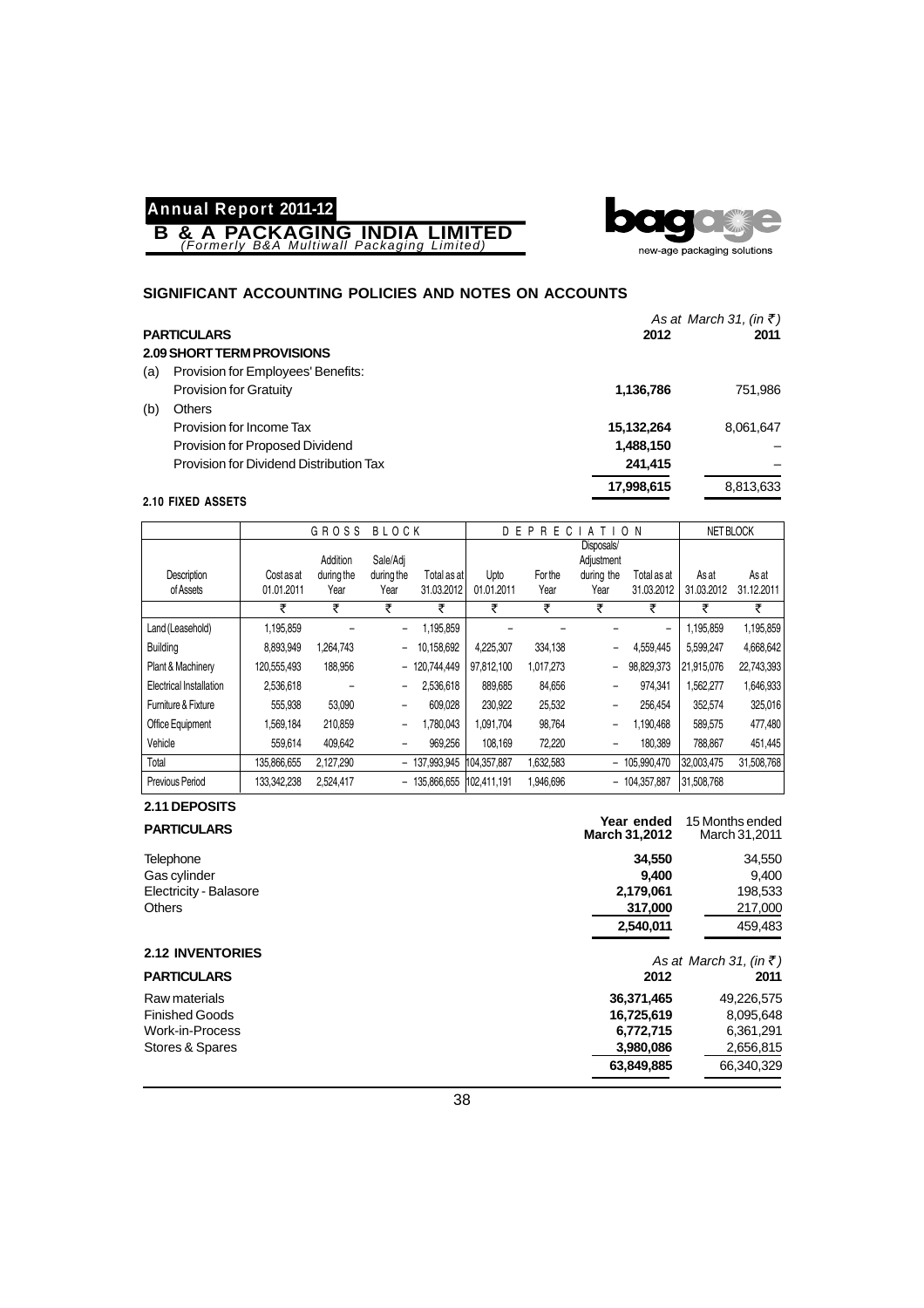**B & A PACKAGING INDIA LIMITED** *(Formerly B&A Multiwall Packaging Limited)*



|                                                                     |              | As at March 31, (in $\overline{\xi}$ ) |
|---------------------------------------------------------------------|--------------|----------------------------------------|
| <b>PARTICULARS</b>                                                  | 2012         | 2011                                   |
| <b>2.13 TRADE RECEIVABLES</b>                                       |              |                                        |
| Debts outstanding for a period exceeding six months                 |              |                                        |
| <b>UNSECURED</b>                                                    |              |                                        |
| Considered good                                                     | 3,048,331    | 1,212,832                              |
| Considered doubtful                                                 |              |                                        |
| Less: Provision for doubtful debts                                  |              |                                        |
|                                                                     | 3,048,331    | 1,212,832                              |
| Other debts                                                         |              |                                        |
| <b>UNSECURED</b>                                                    |              |                                        |
| Considered good                                                     | 54, 187, 803 | 43,142,599                             |
| Considered doubtful                                                 |              |                                        |
| Less: Provision for doubtful debts                                  |              |                                        |
|                                                                     | 54, 187, 803 | 43,142,599                             |
|                                                                     | 57,236,134   | 44,355,431                             |
|                                                                     |              |                                        |
| <b>2.14 CASH AND CASH EQUIVALENTS</b>                               |              |                                        |
| Cash in Hand                                                        | 48,023       | 30,269                                 |
| Current Account balances with Scheduled banks                       | 434,361      | 1,518,447                              |
| Fixed Deposit Account with State Bank of India                      | 7,967,484    | 7,332,208                              |
| (Earmarked against Bank Guarantee and margin money of LC & LG)      | 8,449,868    | 8,880,924                              |
|                                                                     |              |                                        |
| <b>2.15 SHORT TERM LOANS AND ADVANCES</b>                           |              |                                        |
| <b>UNSECURED</b>                                                    |              |                                        |
| Advances Recoverable in cash or in kind or for value to be received | 23,120,289   | 19,699,053                             |
| Capital Advance                                                     | 2,707,680    | 23,210,822                             |
| Deposits for Sales Tax                                              | 3,800,000    | 3,200,000                              |
| Pre-paid Expenses                                                   | 539,202      | 228,840                                |
|                                                                     | 30,167,171   | 46,338,715                             |
|                                                                     |              |                                        |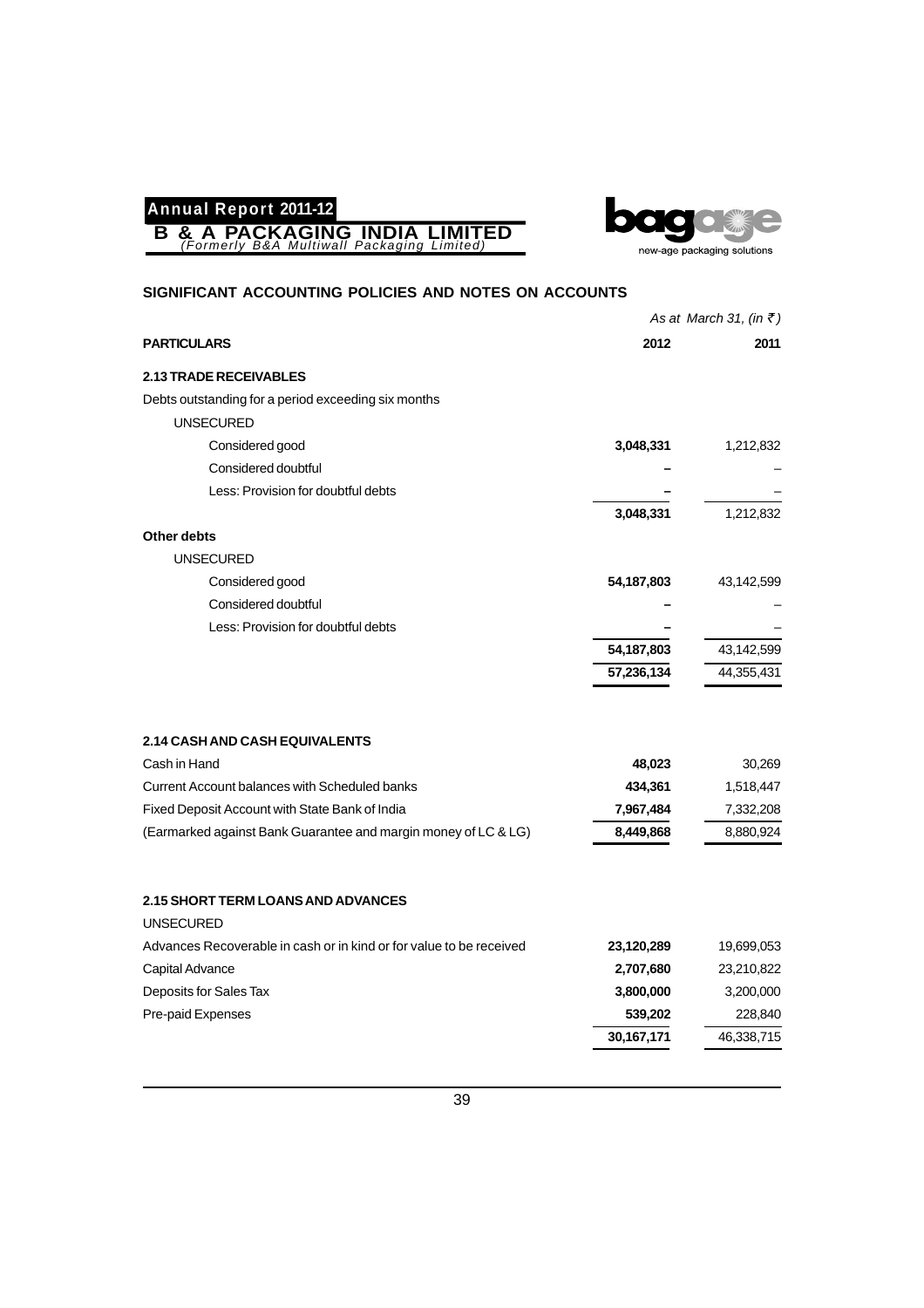



|                                                                   |            |                             |                                    | As at March 31, (in $\bar{z}$ )  |
|-------------------------------------------------------------------|------------|-----------------------------|------------------------------------|----------------------------------|
| <b>PARTICULARS</b>                                                |            |                             | Year ended<br><b>March 31,2012</b> | 15 Months ended<br>March 31,2011 |
| 2.16 REVENUE FROM OPERATIONS                                      |            |                             |                                    |                                  |
| Gross Sales:                                                      |            |                             |                                    |                                  |
| Sale of Products                                                  |            |                             | 321,653,922                        | 300,493,659                      |
| Scrap sale                                                        |            |                             | 804,627                            | 619,048                          |
|                                                                   |            |                             | 322,458,549                        | 301,112,707                      |
| Less: Excise Duty                                                 |            |                             | 29,123,412                         | 27,248,933                       |
|                                                                   |            |                             | 293,335,137                        | 273,863,774                      |
| 2.17 OTHER INCOME                                                 |            |                             |                                    |                                  |
| Miscellaneous Income                                              |            |                             | 1,781,354                          | 141,551                          |
| Interest                                                          |            |                             | 432,142                            | 528,809                          |
|                                                                   |            |                             | 2,213,496                          | 670,360                          |
| 2.18 COST OF MATERIALS CONSUMED                                   |            |                             |                                    |                                  |
| <b>Opening Stock</b>                                              |            |                             | 49,226,575                         | 40,662,909                       |
| Add:Purchase                                                      |            |                             | 206,616,644                        | 200,260,187                      |
|                                                                   |            |                             | 255,843,219                        | 240,923,096                      |
| Less: Closing Stock                                               |            |                             | 36,371,465                         | 49,226,575                       |
| <b>Consumption of Raw Materials</b>                               |            |                             | 219,471,754                        | 191,696,521                      |
| 2.19 CHANGE IN INVENTORIES OF FINISHED GOODS AND WORK-IN-PROGRESS |            |                             |                                    |                                  |
| <b>PARTICULARS</b>                                                |            | Year ended<br>March 31,2012 |                                    | 15 Months ended<br>March 31,2011 |
| <b>Opening Stock</b>                                              |            |                             |                                    |                                  |
| <b>Finished Goods</b>                                             | 8,095,648  |                             | 8,288,960                          |                                  |
| Materials-in-Process                                              | 6,361,291  |                             | 2,491,781                          |                                  |
|                                                                   |            | 14,456,939                  |                                    | 10,780,741                       |
| Less:<br><b>Closing Stock</b>                                     |            |                             |                                    |                                  |
| <b>Finished Goods</b>                                             | 16,725,619 |                             | 8,095,648                          |                                  |
| Materials-in-Process                                              | 6,772,715  |                             | 6,361,291                          |                                  |
|                                                                   |            | 23,498,334                  |                                    | 14,456,939                       |
| Decrease/(Increase)                                               |            | (9,041,395)                 |                                    | (3,676,198)                      |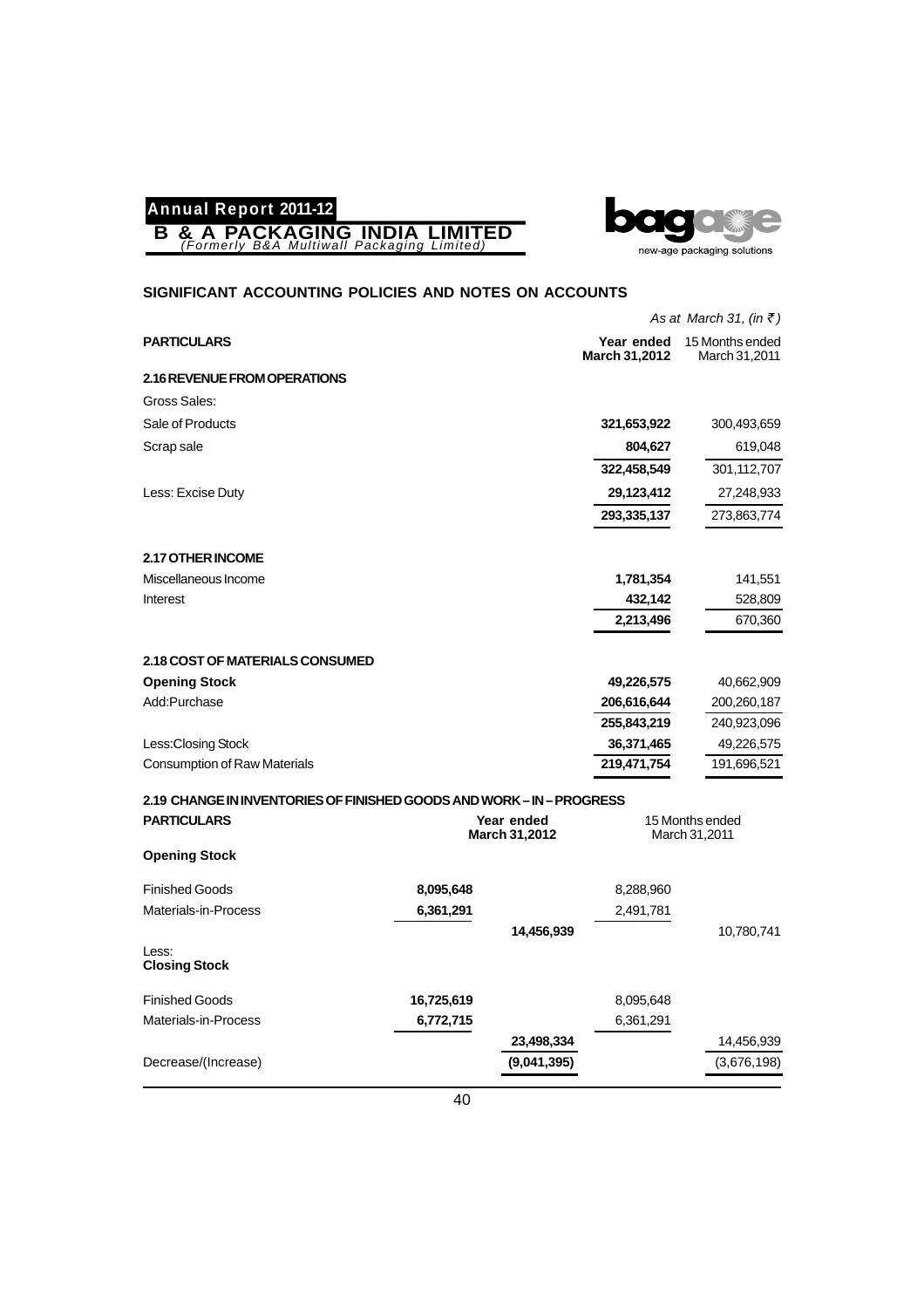



|                                      |               | As at March 31, (in $\bar{z}$ )             |
|--------------------------------------|---------------|---------------------------------------------|
| <b>PARTICULARS</b>                   | March 31,2012 | Year ended 15 Months ended<br>March 31,2011 |
| 2.20 EMPLOYEE BENEFIT EXPENSES       |               |                                             |
| Salary, Wages & Benefits             | 17,843,255    | 16,664,758                                  |
| Contribution to PF & Other Funds     | 815,565       | 596,718                                     |
| Gratuity                             | 639,683       | 546,144                                     |
| <b>Welfare Expenses</b>              | 1,473,524     | 1,645,474                                   |
|                                      | 20,772,027    | 19,453,094                                  |
| <b>2.21 FINANCIAL COSTS</b>          |               |                                             |
| Interest on Working Capital Loan     | 9,383,318     | 7,665,959                                   |
| Interest on Term Loan                |               | 387,256                                     |
| <b>Bank Commission &amp; Charges</b> | 2,236,581     | 2,229,615                                   |
| Interest-Others                      | 73,013        | 259,660                                     |
|                                      | 11,692,912    | 10,542,490                                  |
| 2.22 OTHER EXPENSES                  |               |                                             |
| Power & Fuel                         | 2,829,782     | 2,392,007                                   |
| Sales Tax                            | 7,581,580     | 7,627,395                                   |
| Consumption of Stores & Spares       | 2,767,160     | 3,370,943                                   |
| Repairs & Maintenance - Building     |               | 136,335                                     |
| Repairs & Maintenance - Machinery    | 301,996       | 505,360                                     |
| Repairs & Maintenance - Others       | 595,540       | 985,283                                     |
| Rent, Rates & Taxes                  | 445,507       | 320,659                                     |
| Insurance                            | 545,975       | 450,811                                     |
| Travelling & Conveyance              | 3,353,086     | 4,469,562                                   |
| Postage & Communication              | 574,574       | 621,292                                     |
| <b>Directors' Fees</b>               | 72,000        | 80,000                                      |
| Discount allowed                     | 149,290       |                                             |
| Carriage Outwards                    | 2,327,106     | 2,662,818                                   |
| <b>Bad Debt Written Off</b>          | 426,388       | 4,311,401                                   |
| Miscellaneous Expenses               | 3,964,057     | 4,324,414                                   |
|                                      | 25,934,042    | 32,258,280                                  |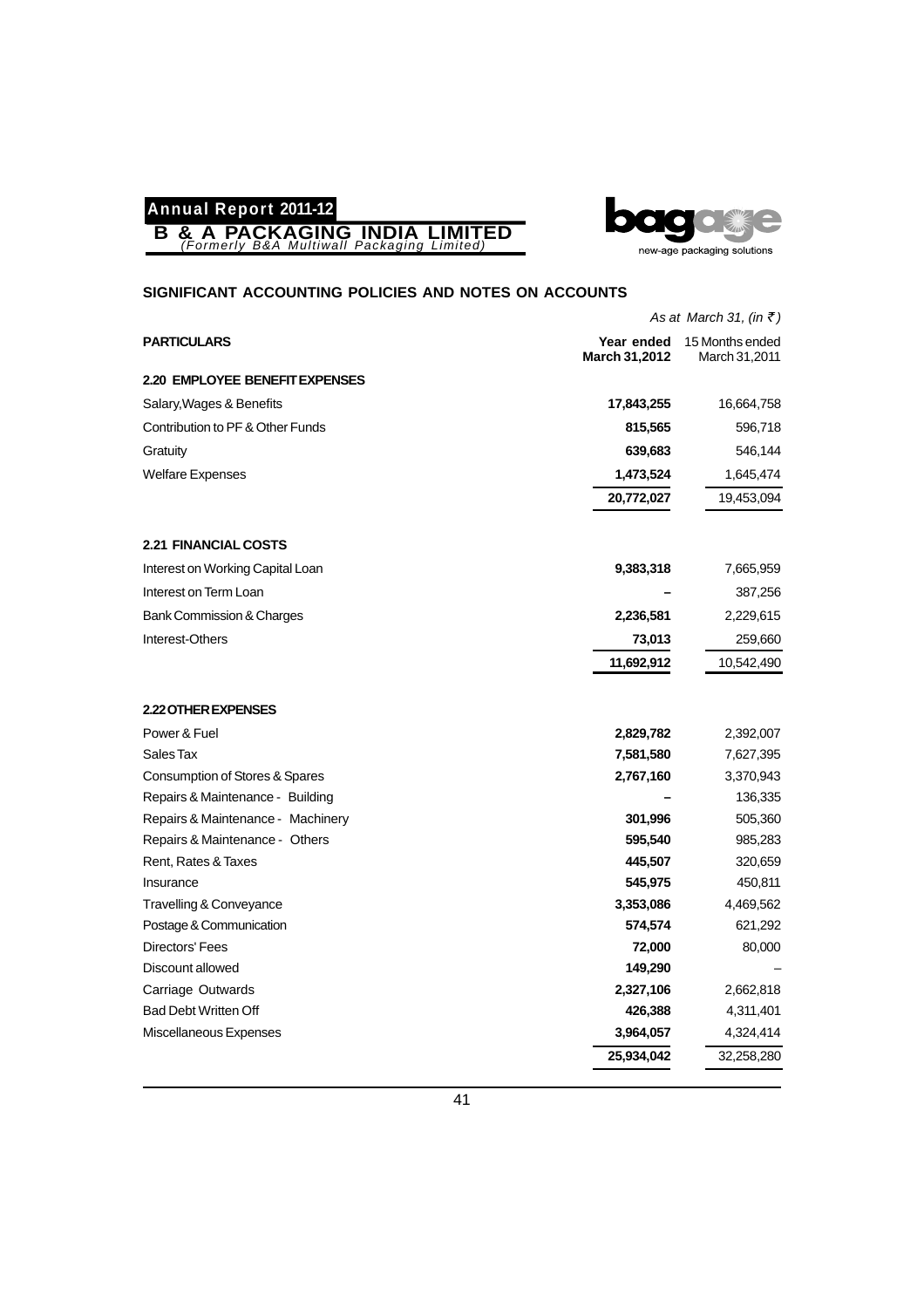



#### **SIGNIFICANT ACCOUNTING POLICIES AND NOTES ON ACCOUNTS**

|                                                           |                                    | As at March 31, (in $\bar{z}$ )  |
|-----------------------------------------------------------|------------------------------------|----------------------------------|
| <b>PARTICULARS</b>                                        | Year ended<br><b>March 31,2012</b> | 15 Months ended<br>March 31,2011 |
| 2.23 EARNING PER EQUITY SHARE                             |                                    |                                  |
| Disclosure as per Accounting Standard 20 is as follows :- |                                    |                                  |
| Net Earnings (in ₹)<br>a)                                 | 17,680,252                         | 14,543,854                       |
| b)<br>No. of Shares (in Nos.)                             | 4,960,500                          | 4,960,500                        |
| Earnings per Share (basic & diluted)<br>c)                | 3.56                               | 2.93                             |

#### **2.24 The Company's current financial year represents twelve months i.e, April'11 – March'12, whereas earlier year represents fifteen months i.e, January 2010 – March 2011. Hence the figures for the current period are not comparable.**

Previous year's figures have been regrouped and rearranged , where ever necessary, in conformity with Revised Schedule VI

#### **2.25 LICENSED, INSTALLED CAPACITIES AND ACTUAL PRODUCTION:**

|                       |       | Period     | <b>Annual Capacity</b> |                  | Actual            |
|-----------------------|-------|------------|------------------------|------------------|-------------------|
| <b>Class of Goods</b> | Units | ended      | Licensed               | <b>Installed</b> | <b>Production</b> |
| <b>Paper Sacks</b>    | Nos.  | 31.03.2012 | 60 Million             | 35 Million       | 9.48 Million      |
| Paper Sacks           | Nos.  | 31.03.2011 | 60 Million             | 35 Million       | 9.78 Million      |

*(Note: Capacity of Paper Sacks plant is dependant on the product-mix. Annual Installed capacity of 35 Million is based on production of cement sacks only. With the present product-mix annual capacity works out to 9 Million Sacks.)*

#### **2.26 PARTICULARS WITH RESPECT TO STOCKS AND SALES :**

|                       |              | Year ended<br><b>31st March 2012</b> |             |           | 15 months period ended<br><b>31st March 2011</b> |
|-----------------------|--------------|--------------------------------------|-------------|-----------|--------------------------------------------------|
| <b>Class of Goods</b> | <b>Units</b> | Quantity                             | Value       | Quantity  | Value                                            |
| Opening Stock         | Nos.         | 306.425                              | 8,095,648   | 352.812   | 8,288,960                                        |
| Sale                  | Nos.         | 9,225,233                            | 293,335,137 | 9,829,743 | 273,863,774                                      |
| <b>Closing Stock</b>  | Nos.         | 557,378                              | 16,725,619  | 306.425   | 8,095,648                                        |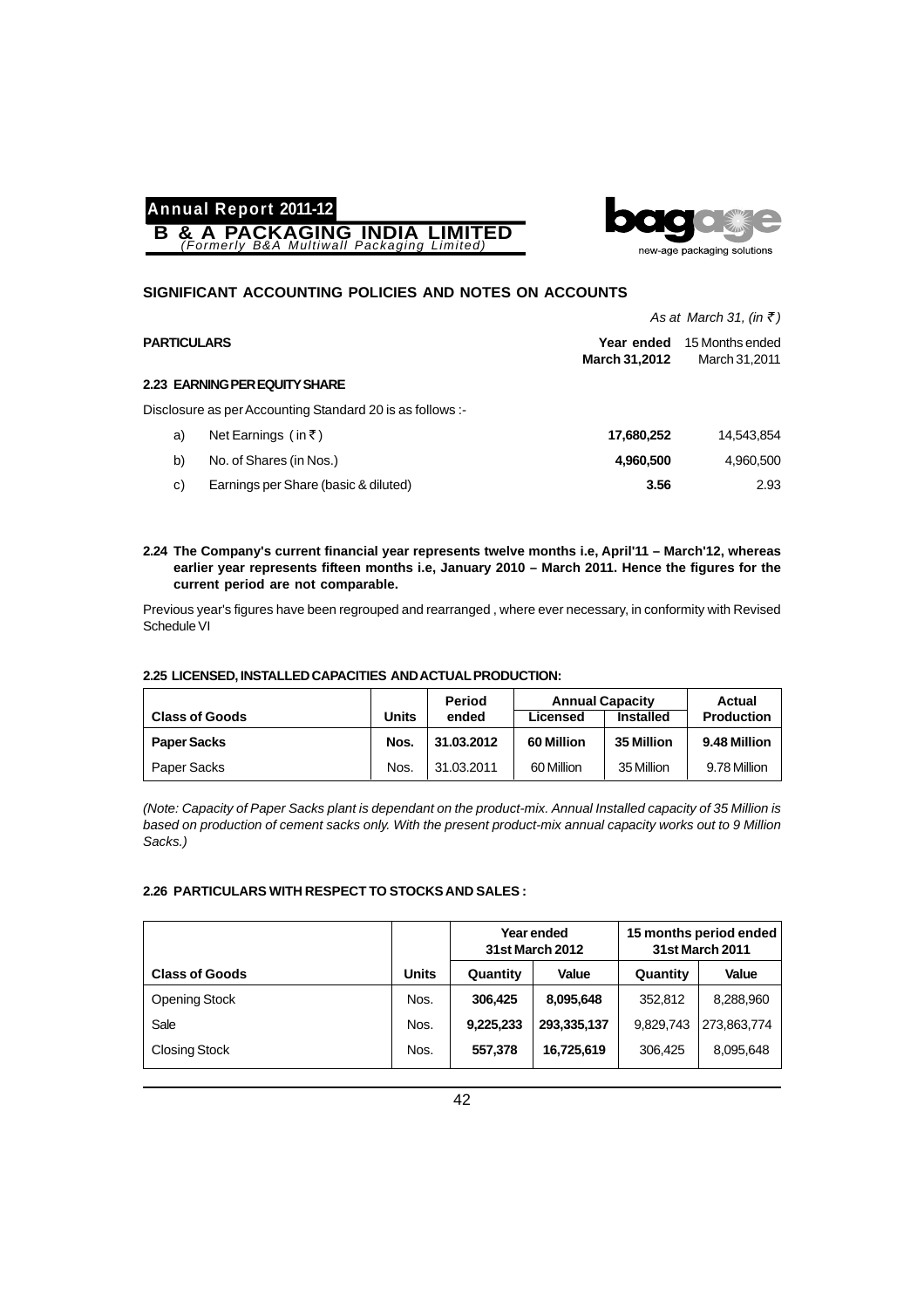**B & A PACKAGING INDIA LIMITED** *(Formerly B&A Multiwall Packaging Limited)*



#### **SIGNIFICANT ACCOUNTING POLICIES AND NOTES ON ACCOUNTS**

*As at March 31, (in* ₹)

| <b>2.27 OTHER DETAILS</b><br>Value of Imports on C.I.F basis<br>a)<br>Raw materials<br>104,687,094<br>b)<br>Earning in Foreign Currency -<br>Export of Goods (F.O.B basis)<br>9,422,668<br>Expenditure in Foreign Currency -<br>278,225<br>C)<br>d)<br>Estimated amount of contracts remaining to be<br>6,999,711 | <b>PARTICULARS</b> |  | Year ended<br><b>31st March 2012</b> | 15 months period ended<br>31st March 2011 |
|-------------------------------------------------------------------------------------------------------------------------------------------------------------------------------------------------------------------------------------------------------------------------------------------------------------------|--------------------|--|--------------------------------------|-------------------------------------------|
|                                                                                                                                                                                                                                                                                                                   |                    |  |                                      |                                           |
|                                                                                                                                                                                                                                                                                                                   |                    |  |                                      |                                           |
|                                                                                                                                                                                                                                                                                                                   |                    |  |                                      | 102,483,013                               |
|                                                                                                                                                                                                                                                                                                                   |                    |  |                                      | 782,336                                   |
|                                                                                                                                                                                                                                                                                                                   |                    |  |                                      | 885,600                                   |
| executed on capital account (net of advance)                                                                                                                                                                                                                                                                      |                    |  |                                      | 66,597,476                                |
| Contingent Liabilities not provided for<br>e)                                                                                                                                                                                                                                                                     |                    |  |                                      |                                           |
| <b>Bank Gurantee</b><br>81,600                                                                                                                                                                                                                                                                                    |                    |  |                                      | 81,600                                    |
| Sales Tax<br>7,579,566                                                                                                                                                                                                                                                                                            |                    |  |                                      | 6,402,197                                 |
| Bill discounting                                                                                                                                                                                                                                                                                                  |                    |  |                                      | 561,466                                   |

#### **2.28 DETAILS OF IMPORTED AND INDIGENOUS MATERIAL CONSUMED:-**

|    |                  |                              |                |      |                 |      |                |      | (Qty. in M.T. and value in ₹) |         |
|----|------------------|------------------------------|----------------|------|-----------------|------|----------------|------|-------------------------------|---------|
|    | <b>CLASS OF</b>  |                              | <b>OPENING</b> |      | <b>PURCHASE</b> |      | <b>CLOSING</b> |      | <b>CONSUMPTION</b>            | % Total |
|    | <b>GOODS</b>     | Qty.                         | Value          | Qty. | Value           | Qty. | Value          | Qty. | Value                         |         |
| a) | Paper Imported   |                              |                |      |                 |      |                |      |                               |         |
|    | 2011-12          |                              | 443 22,762,625 | 1558 | 87,771,032      |      | 240 13,916,208 |      | 1760 96,617,450               | 44.02   |
|    | Jan'10- Mar'11   | 290                          | 16,514,037     | 1991 | 89,589,971      |      | 443 22,762,625 |      | 1838 83,341,382               | 43.48   |
|    | Paper Indigenous |                              |                |      |                 |      |                |      |                               |         |
|    | 2011-12          | 190                          | 11,448,879     | 1460 | 80,832,817      |      | 393 14,253,811 |      | 1257 78,027,885               | 35.55   |
|    | Jan'10- Mar'11   | 556                          | 20.906.329     | 1243 | 74.601.939      |      | 190 11.448.879 |      | 1609 84,059,389               | 43.85   |
| b) | Other Imported   |                              |                |      |                 |      |                |      |                               |         |
|    | 2011-12          | 38.84                        | 5,012,296      | 171  | 25,096,026      | 14   | 1,709,839      |      | 195 28,398,483                | 12.94   |
|    | Jan'10- Mar'11   | 15.9                         | 1,195,490      | 355  | 27,159,331      | 39   | 5,012,296      |      | 332 23,342,525                | 12.17   |
|    | Other Indigenous |                              |                |      |                 |      |                |      |                               |         |
|    | 2011-12          | $\qquad \qquad \blacksquare$ | 10,002,775     |      | 12,916,769      |      | $-6,491,607$   |      | $-16,427,937$                 | 7.49    |
|    | Jan'10- Mar'11   | $\blacksquare$               | 2,047,053      |      | 8,908,946       |      | $-10,002,775$  |      | 953,225                       | 0.50    |
|    | 2011-12          |                              | 49,226,575     |      | 206,616,644     |      | 36,371,465     |      | 219,471,754                   | 100.00  |
|    | Jan'10- Mar'11   |                              | 40,662,909     |      | 200,260,187     |      | 49,226,575     |      | 191,696,521                   | 100.00  |
|    |                  |                              |                |      |                 |      |                |      |                               |         |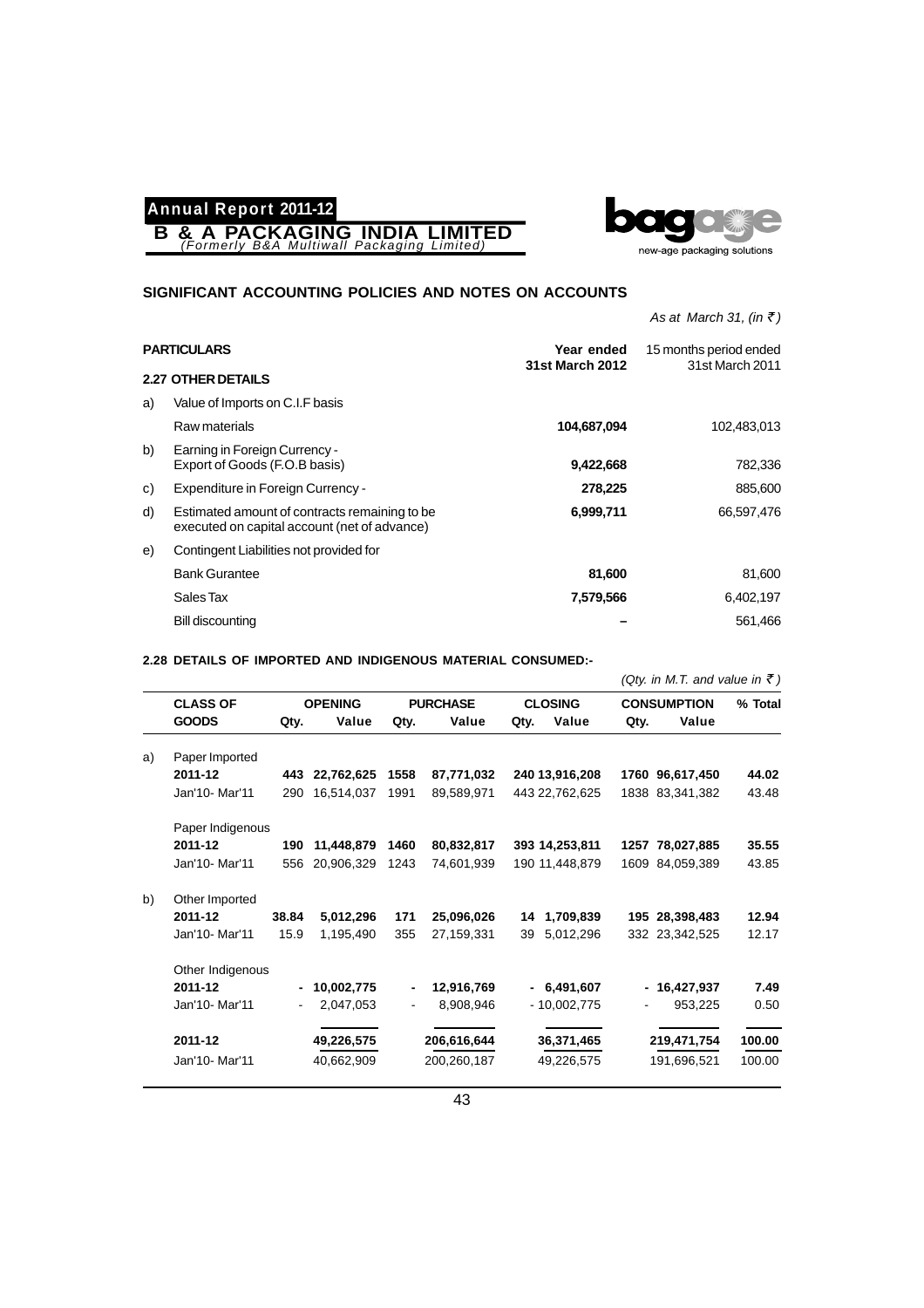



#### **SIGNIFICANT ACCOUNTING POLICIES AND NOTES ON ACCOUNTS**

*As at March 31, (in* ₹)

| <b>PARTICULARS</b> |                                                                                                                                                           | Year ended<br>31st March'12 | 15 months<br>period ended<br>31st March'11 |
|--------------------|-----------------------------------------------------------------------------------------------------------------------------------------------------------|-----------------------------|--------------------------------------------|
|                    | <b>2.29 PAYMENT TO WHOLE TIME DIRECTORS</b>                                                                                                               |                             |                                            |
| Salary             |                                                                                                                                                           | 2,156,250                   | 2,499,688                                  |
|                    | Reimbursement (Medical & Others)                                                                                                                          | 366,101                     | 389,760                                    |
|                    |                                                                                                                                                           | 2,522,351                   | 2,889,448                                  |
|                    | 2.30 MISCELLANEOUS EXPENSES IN NOTE 2.20<br>(Other Expenses) INCLUDES:                                                                                    |                             |                                            |
|                    | Auditors Remuneration-<br>(Including service Tax)                                                                                                         |                             |                                            |
|                    | <b>Audit Fees</b>                                                                                                                                         | 67,416                      | 55,150                                     |
|                    | <b>Tax Audit Fees</b>                                                                                                                                     | 11,236                      | 22,060                                     |
|                    | For certification                                                                                                                                         | 37,531                      | 69,645                                     |
|                    |                                                                                                                                                           | 116,183                     | 146,855                                    |
|                    | 2.31 The Company has one business segment of<br>manufacture and sale of paper sacks, hence<br>no separate disclosure is necessary in<br>respect of AS 17. |                             |                                            |
|                    | 2.32 During the Period ended 31st March, 2012, the<br>Company entered into transactions with<br>related parties as per details below.                     |                             |                                            |
| a)                 | B&A Ltd. - Holding Company                                                                                                                                |                             | $(\overline{\mathbf{z}})$                  |
|                    | Sale of Paper Sacks                                                                                                                                       |                             | 5,881,176                                  |
|                    | <b>Rent &amp; Other Services</b>                                                                                                                          |                             | 223,418                                    |
|                    | Outstanding Balance (Dr.)                                                                                                                                 |                             | 1,520,225                                  |
| b)                 | Remuneration to key Management Personnel (including reimbursement) :                                                                                      |                             |                                            |
|                    | Mr. H. P. Barooah, wholetime Director and executive Chairman                                                                                              |                             | 890,000                                    |
|                    | Mr. R. Roy Choudhury, Managing Director                                                                                                                   |                             | 1,632,351                                  |
| C)                 | Loan from Barooah & Associates Pvt. Ltd.                                                                                                                  |                             | 20,400,000                                 |
| d)                 | Loan from Mr.H.P.Barooah - Director                                                                                                                       |                             | 5,400,000                                  |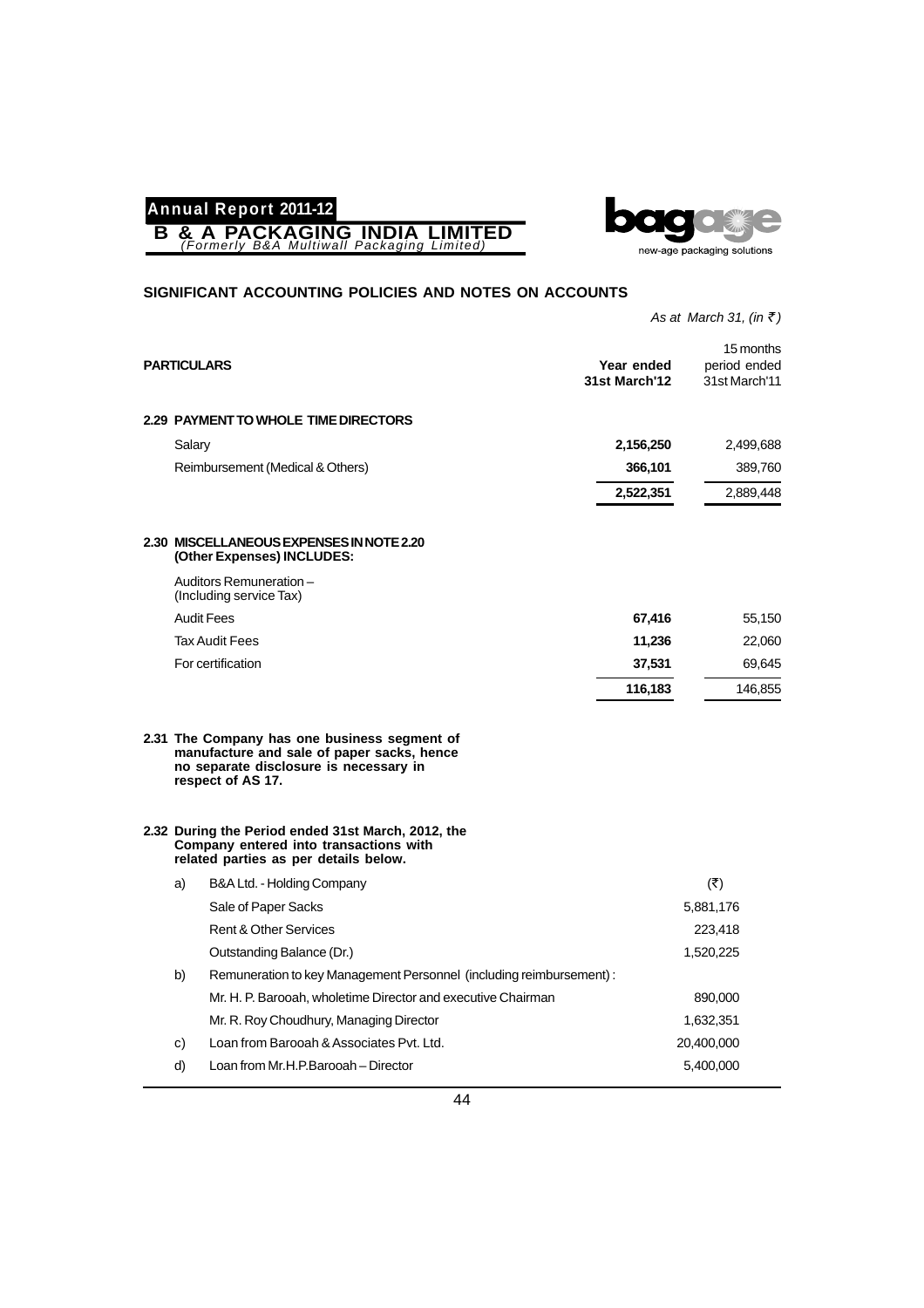



#### **SIGNIFICANT ACCOUNTING POLICIES AND NOTES ON ACCOUNTS**

#### **2.33 DISCLOSURE REGARDING MICRO,SMALL AND MEDIUM ENTERPRISES**

The amount due to Micro and Small Enterprises as defined in the "The Micro, Small and Medium Enterprises Development Act, 2006" has been determined to the extent such parties have been identified on the basis of information available with the Company. The disclosures relating to Micro and Small Enterprises pursuant to Sec22 of "The Micro,Small and Medium Enterprises Development Act,2006 are as under:

| (Rupees in Lacs) |  |
|------------------|--|
|                  |  |

| SI.No. | D E S C R I P T I O N                                                                                                                                                                                                     | <b>31st March 2012</b> | 31st March 2011 |
|--------|---------------------------------------------------------------------------------------------------------------------------------------------------------------------------------------------------------------------------|------------------------|-----------------|
| i)     | The principal amount remaining overdue for payment<br>to suppliers as at the end of accounting year                                                                                                                       | 3.75                   | 1.94            |
| ii)    | The interest due thereon remaining unpaid to suppliers as<br>at the end of accounting year                                                                                                                                | 0.23                   | 0.06            |
| iii)   | The amount of interest paid in terms of Section 16,<br>along with the amount of payment made to the suppliers<br>beyond the appointed day during the year                                                                 |                        |                 |
| V)     | The amount of interest due and payable for the period<br>of delay in making of payment (which have been paid<br>but beyond the appointed day during the year) but without<br>adding the interest specified under this Act | 0.28                   | 0.18            |
| V)     | The amount of interest accrued during the year and<br>remaining unpaid at the end of the accounting year                                                                                                                  | 0.51                   | 0.24            |
| vi)    | The amount of further interest remaining due and payable<br>even in the succeeding years, until such date when the<br>interest dues as above are actually paid to the Micro                                               |                        |                 |
|        | and Small Enterprises                                                                                                                                                                                                     | 0.09                   | 0.08            |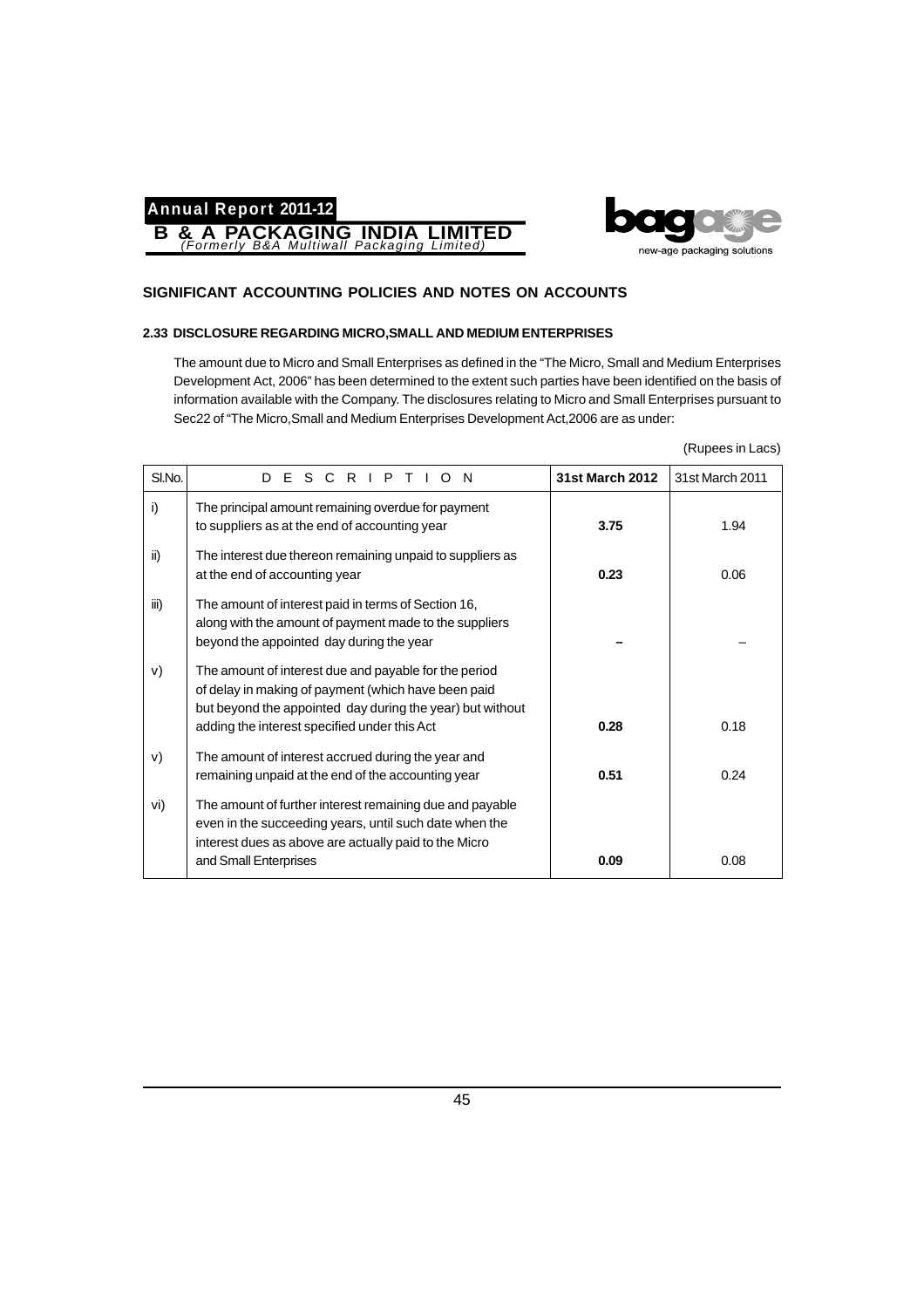**B & A PACKAGING INDIA LIMITED** *(Formerly B&A Multiwall Packaging Limited)*



#### **SIGNIFICANT ACCOUNTING POLICIES AND NOTES ON ACCOUNTS**

2.34 Balance Sheet Extract and Company's General Business Profile. Information pursuant to Part IV of Schedule VI to the Companies Act, 1956

| i)  | <b>Registration Details</b>                                                         |            |                                              |         |
|-----|-------------------------------------------------------------------------------------|------------|----------------------------------------------|---------|
|     | Registration No.                                                                    | 01624      | State code                                   | 15      |
|     | <b>Balance Sheet Date</b>                                                           | 31.03.2012 |                                              |         |
| ii) | Capital Raised during the year (Amount in ₹ '000)                                   |            |                                              |         |
|     | Public Issue                                                                        | Nil        | <b>Right Issue</b>                           | Nil     |
|     | Bonus Issue                                                                         | Nil        | <b>Private Placement</b>                     | Nil     |
|     | iii) Position of Mobilisation and Deployment of Funds (Amount in $\bar{\tau}$ '000) |            |                                              |         |
|     | <b>Total Liabilities</b>                                                            | 303,943    | <b>Total Assets</b>                          | 303,943 |
|     | <b>Sources of Funds</b>                                                             |            | <b>Application of Funds</b>                  |         |
|     | Paid up Capital                                                                     | 49,803     | <b>Net Fixed Assets</b>                      | 141,700 |
|     | Reserve and Surplus                                                                 | 46,885     | Investments                                  |         |
|     | Secured & Unsecured Loan                                                            | 149,982    | Net Current Assets **                        | 109,653 |
|     | Deferred Tax Liabilities (Net)                                                      | 2,853      |                                              |         |
|     |                                                                                     |            | ** Net of Current Liabilities and Provisions |         |
|     | iv) Performance of the Company (Amount in $\bar{\tau}$ '000)                        |            |                                              |         |
|     | Turnover                                                                            | 295,549    | <b>Total Expenditure</b>                     | 270,462 |
|     | Profit before Tax                                                                   | 25,087     | Profit after Tax                             | 17,680  |
|     | Earning per share in $\bar{\tau}$                                                   | 3.56       | Dividend                                     | 3%      |
| V)  | Generic Names of Three Principal Products / Service of the Company                  |            |                                              |         |
|     | (As per monetary term)                                                              |            |                                              |         |
|     | Item code No. (ITC Code)                                                            |            | 48193000                                     |         |
|     | <b>Product Description</b>                                                          |            | Sacks and Bags of paper                      |         |
|     |                                                                                     |            |                                              |         |

*In terms of our report of even date* For **APS ASSOCIATES** *Chartered Accountants* **A. Dutta** *Partner* Membership No. 17693

#### **For and on behalf of the Board**

**R. Roy Choudhury** *Managing Director* **Rajiv Gupta** *Company Secretary & Manager (Finance)* **P. Banerjee** *Director*

Kolkata, 23rd May, 2012